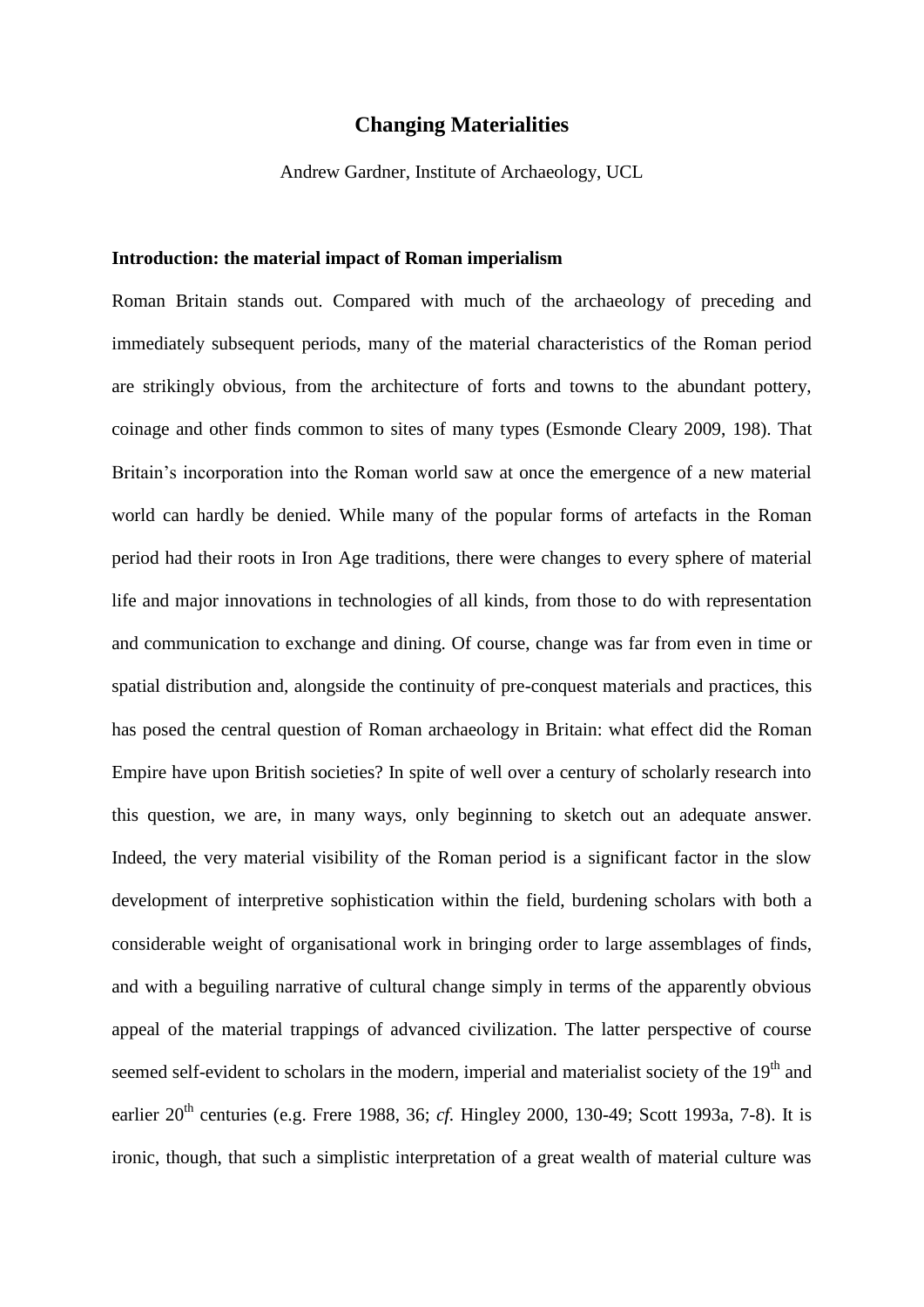also strongly reinforced by readings of a handful of objects of a very particular kind, in the form of the writings of ancient authors (Laurence 2001, 92-5; *cf.* Andrén 1998, 9-25; Storey 1999). Only relatively recently has the material culture of Roman Britain begun to be understood both in sufficient detail, and with more sophisticated theoretical approaches, to enable interpretations of it to break free from these long-standing constraints. In this chapter, my aim is to show that there are now a range of ways of examining the material transformations and continuities of Britain before, during and after the Roman period, all of which open up new possibilities in answering the key question of the impact of Roman imperialism upon Britain (and, indeed, of the role of Britain in the shaping of Roman imperialism). Before looking at these, however, it is necessary to review in a little more detail the character of the dominant answer to that question up until the 1980s.

The historiography of the concept of 'Romanization' is now a fairly well-worn topic (e.g. Hingley 1996; Mattingly 2011, 3-42; Webster 2001, 209-17; *cf.* Millett, this volume), so what I wish to emphasize here is the way in which material culture has fitted into this evolving paradigm. Indeed, it is rather neatly illustrative of how material things can be interpreted in many ways to note that 'Romanization' emerged as a concept precisely to deal with the abundance of provincial archaeology that was emerging in countries like Germany and Britain in the later  $19<sup>th</sup>$  century. The idea that such material – humble objects, lacking inscriptions – could make a contribution to the historical study of the Roman Empire was, in its way, revolutionary (Freeman 2007, 604; Hingley 2008, 434-7). Francis Haverfield and his mentor Theodor Mommsen thus opened the door to the material study of the Roman Empire, even if for them, and many of their followers, interpretation of the objects was still constrained by the textual record, and was also firmly linked to an essentialist view of culture. In this respect it is a simple matter to align Roman archaeology during this period with other examples of culture-historical research, this approach being common in both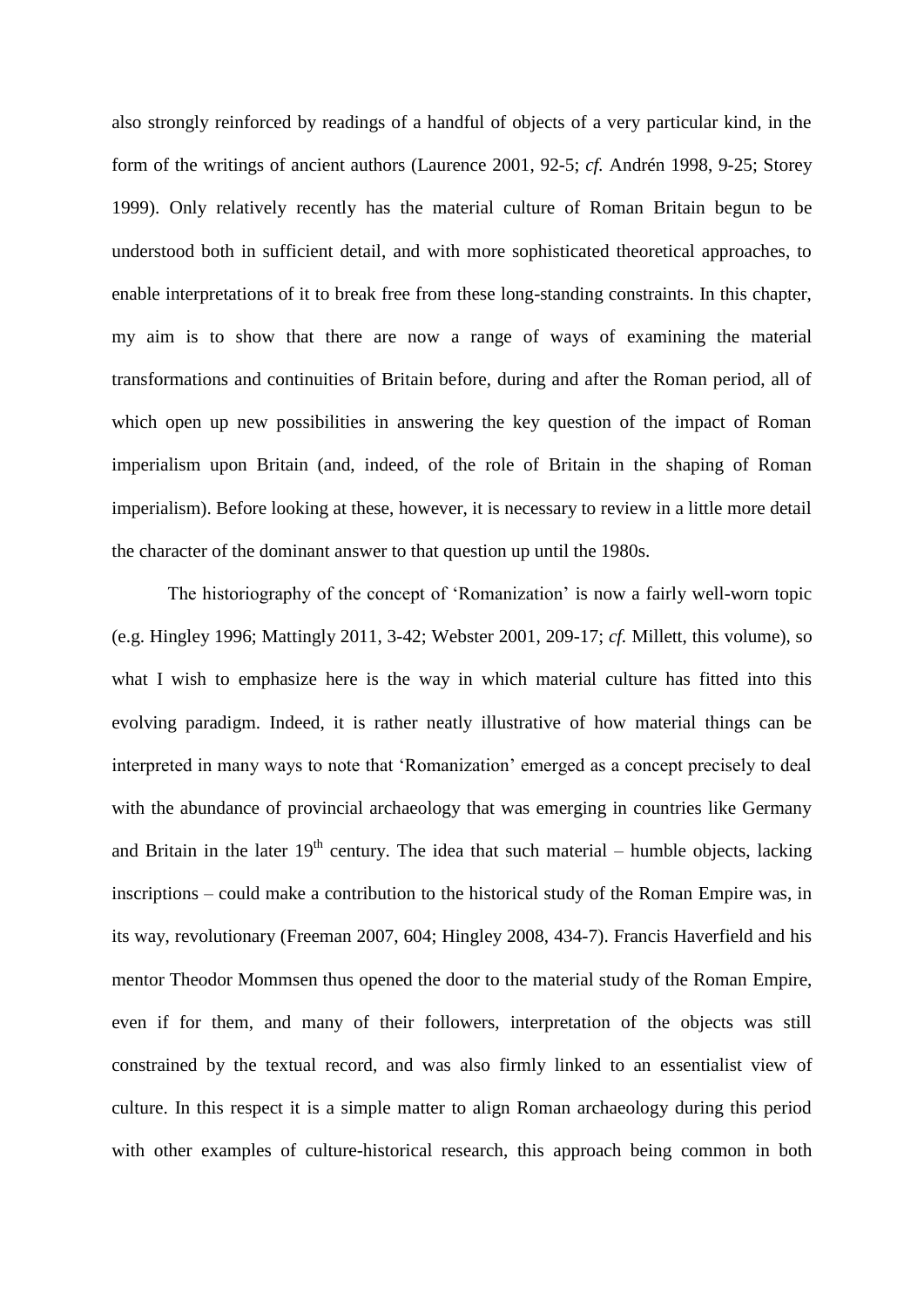prehistory and various old world historical archaeologies through the later  $19<sup>th</sup>$  and much of the  $20<sup>th</sup>$  centuries (Jones 1997, 29-39; Trigger 2006, 216). Indeed, Haverfield himself remarks on the contemporary understanding of the connection between artefacts and culture at the end of his survey of material evidence in *The Romanization of Roman Britain*: "(e)ven among the civilized nations of the present age the recent growth of stronger national feelings has been accompanied by a preference for home-products and home-manufactures and a distaste for foreign surroundings" (Haverfield 1912, 23). Such an approach, in which objects were understood as fairly straightforwardly diagnostic of the norms to which people living in Roman or native cultural realms subscribed, with anything in-between being aspirational of shifting affiliation from the latter to the former (Freeman 1993, 442-4; Jones 1997, 33-6), was to be very persistent in Romano-British archaeology.

Yet we must be aware that even within the "long sleep" of Roman archaeology (to borrow a phrase from Renfrew 1982, 6-7), and its dreams of 'Romanization', there were subtle variations in the understanding of artefacts and their role in narratives about the Roman period. Haverfield's principal direct successor – thanks to the slaughter of World War I – was R.G. Collingwood, who gained greater recognition as a philosopher than Roman archaeologist (Freeman 2007, 536-7). In his work in the latter field, though, he understood that the use of objects of a certain type was not necessarily indicative of cultural norms or aspirations  $-$  i.e. that the preference for a new type of object may be functional without being normative (Collingwood and Myres 1937, 222; Hingley 2000, 134). He also placed an emphasis on material culture as independent of textual history; his 'handbook' on *The Archaeology of Roman Britain* (1930) is organised by site-types and material categories, not chronology (*cf.* Freeman 2007, 604; Reece 1997, 477). While the later edition of this book was revised by Ian Richmond according to the same logic (Collingwood and Richmond 1969), Richmond's own *Roman Britain* (1955) moved to a more synthetic style which placed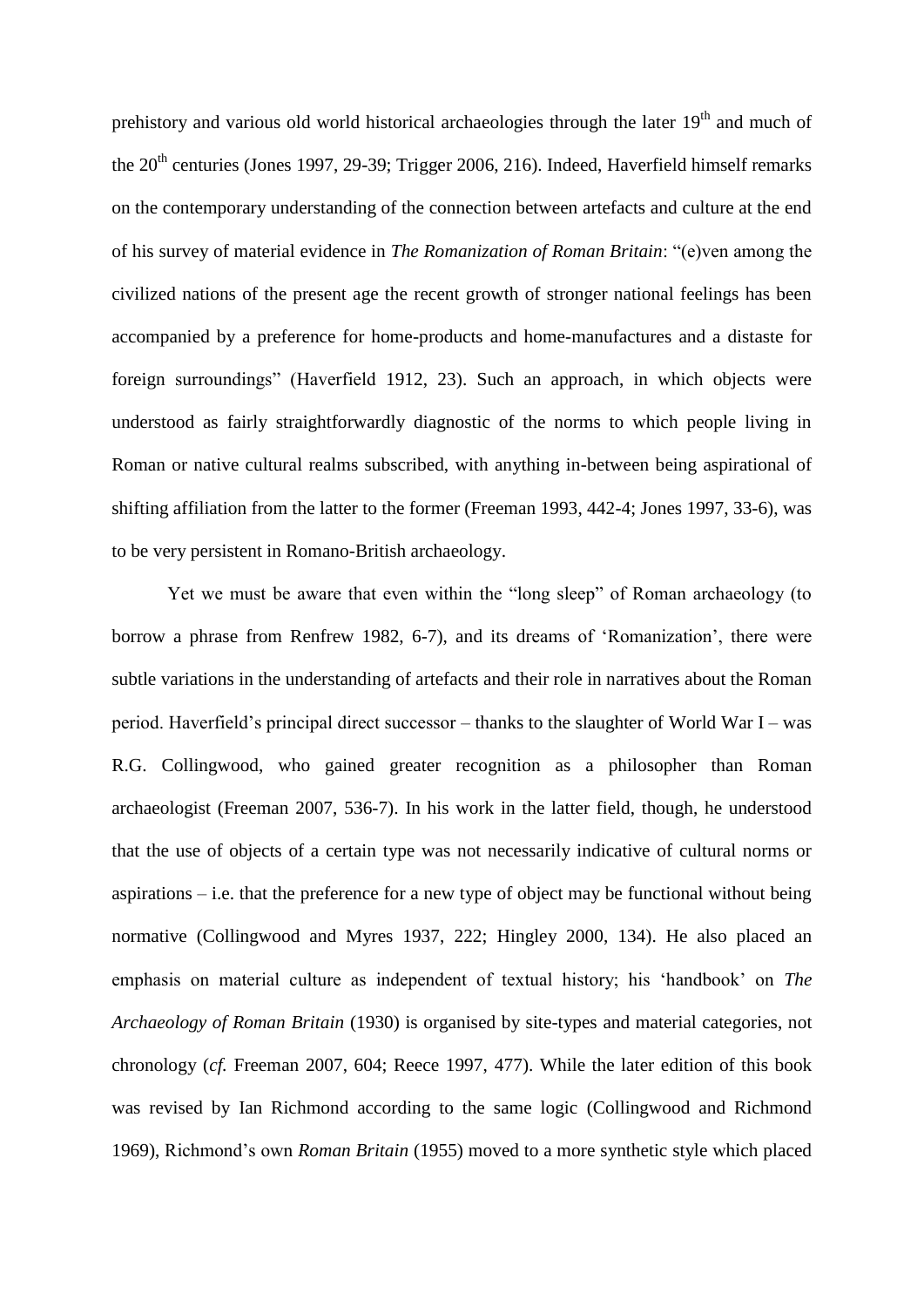military history foremost in the story of Roman Britain. Sheppard Frere's *Britannia* (1987; the first edition was published in 1967) continued in this vein, with over half of the book framed by narrative (military) history. His understanding of material culture also recapitulated the normative approach, common also still in later Iron Age archaeology of the time (Hingley 2000, 140-2; *cf.* e.g. Hodson 1964). Such a view can be found in most textbooks of the 1960s through to the 1980s and even beyond (e.g. Salway 1993; Scullard 1979; there were still exceptions – for example, a somewhat different approach is taken in Liversidge 1968, explicitly eschewing military-historical narrative). This lengthy period of limited theoretical development created the rather stifling environment in Roman archaeology in Britain described by Eleanor Scott (1993b) at the beginning of the 1990s.

Indeed, it is precisely at this point – with the publication of two or three key studies, and the organisation of the first Theoretical Roman Archaeology Conference (TRAC) – that we reach the pivotal period for a more decisive shift in the archaeology of Roman Britain, bringing new perspectives on material culture to the fore. Although not particularly engaged with the contemporary discourses in mainstream archaeological theory, Richard Reece's teaching at the Institute of Archaeology, with its firm emphasis on liberating material culture from text-derived categories (an approach summarised in the self-published Reece 1988; *cf.* Reece 1993a; James 2003, 180; Woolf 2004, 419; Millett, this volume), was instrumental in the emergence of a generation of scholars of Roman Britain who would seek out different frameworks. One such was Martin Millett, whose *The Romanization of Britain* (1990) acted as a catalyst for further change. Millett's approach, informed by selected aspects of processual and early post-processual archaeology, as well as some of the debates about Roman society in ancient history, was certainly novel in its explicit shift away from an eventbased narrative of Romano-British history into which objects were simply slotted, to a much more analytical investigation (*cf.* Hingley 2001, 112; Woolf 1991). This book built upon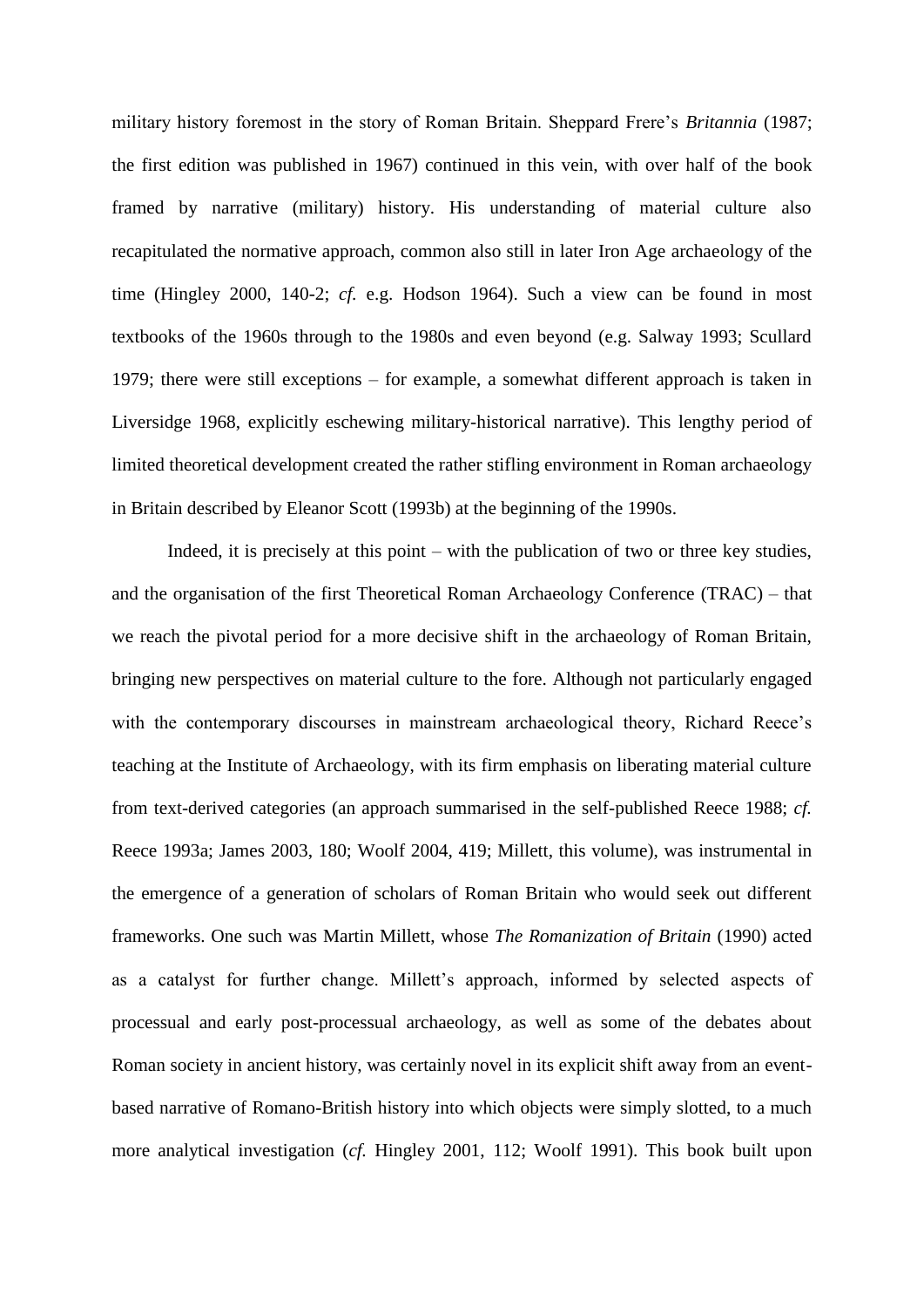some of the methodological innovations which had been taking place in the 1970s and 1980s in the study of aggregate data-sets and spatial patterning (e.g. Fulford and Hodder 1975; Hodder and Hassall 1971), and thus began to give artefacts their appropriate weight in a synthetic account for the first time. Yet, and in spite of efforts to consider different approaches to the significance of artefacts, Millett's acculturative interpretation of the significance of material change still had at its heart a normative view of culture (Freeman 1993, 442-5; Jones 1997, 34-6). Nonetheless, the impact of Millett's work was enormous, and the debate provoked by it gave huge momentum to the initiation of new approaches to Romano-British material, particularly as played out at further TRACs. Another key development of this period was the publication of Richard Hingley's *Rural Settlement in Roman Britain* (1989), which turned a spotlight upon non-villa settlement for really the first time. This book helped cement the shift in emphasis away from a history of Roman Britain dominated by the military narrative, a trend reinforced by the emerging results from commercial archaeological fieldwork under the new planning framework beginning at around the same time (PPG16 began to operate in 1990, and prior to its replacement in 2010 led to many new discoveries of rural settlement sites; Fulford and Holbrook 2011).

Over the last two decades or so, therefore, the study of material culture in Romano-British archaeology has broadened considerably – both in terms of the range of sites and objects considered worthy of investigation, and the theoretical and methodological tools applied in doing so. Yet progress has been uneven, perhaps inevitably given both the compressed timescale within which new ideas have been introduced to the field (compared with mainstream archaeological theory and with other disciplines like anthropology) and the embedded conservatism of Roman archaeology as a whole (evident in some reviews of the more innovative publications, e.g. de la Bédoyère 2007; Thomas 1990; *cf.* Laurence 1999; Woolf 2004, 420). Thus, we have seen considerable discussion of more flexible models of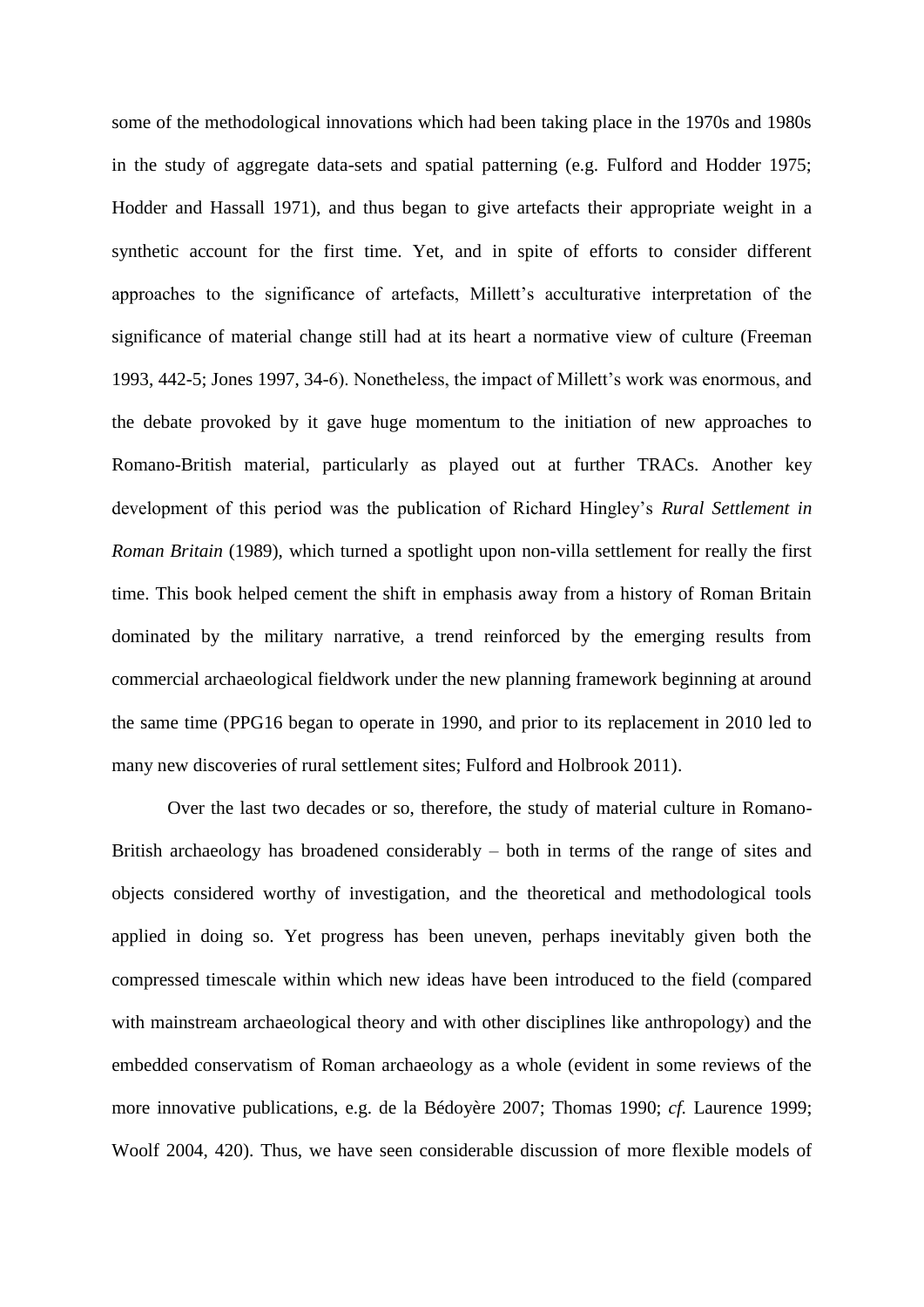identity than that dictated by the 'Romanization' framework, in many cases influenced by postcolonial theories of the hybrid mixing of cultures in contact situations (e.g. Mattingly 2004; Webster 2001), and in other cases by sociological theories of identity construction (e.g. Gardner 2002; Revell 2009). At the same time, for some, 'identity' has become little more than a trendy synonym for 'Romanization', and lacks some of the critical edge necessary in application (Faulkner 2008; Pitts 2007; *cf.* Gardner 2013). Similarly, a recent move to consider the movement of material culture around the empire, and the interaction of 'global' and local cultures, through the lens of globalization (e.g. Hitchner 2008; Pitts 2008) can fall foul of the same critique (e.g. Naerebout 2007). Other approaches, more squarely focussed around objects, have been eclectic. The most dominant strand encompasses more and more detailed studies of the distribution of artefacts in terms of their contexts of use, sometimes influenced by practice theory or theories of consumption (e.g. Eckardt and Crummy 2008; Gardner 2007; Greene 2008; Pitts 2010; papers in Allason-Jones (ed.) 2011; Lavan *et al.* (eds.) 2007; Hingley and Willis (eds.) 2007). However, semiotic approaches to meaning have not been so widely deployed (except with respect to architecture; Grahame 2000), while evolutionary approaches to material culture transmission, phenomenological perspectives on human engagement with things, or post-humanist approaches to the agency of objects have scarcely been touched upon (rare examples of each are Biddulph 2012; González-Ruibal 2003; Gosden 2005). More will be said on the potential of these kinds of approaches in the next section, but suffice it to say here, in closing this Introduction, that while Roman archaeology in Britain has already moved far beyond the stultifying torpor of the 'Romanization' years, there is still some way to go before we contribute actively to debates about materiality taking place across the social sciences.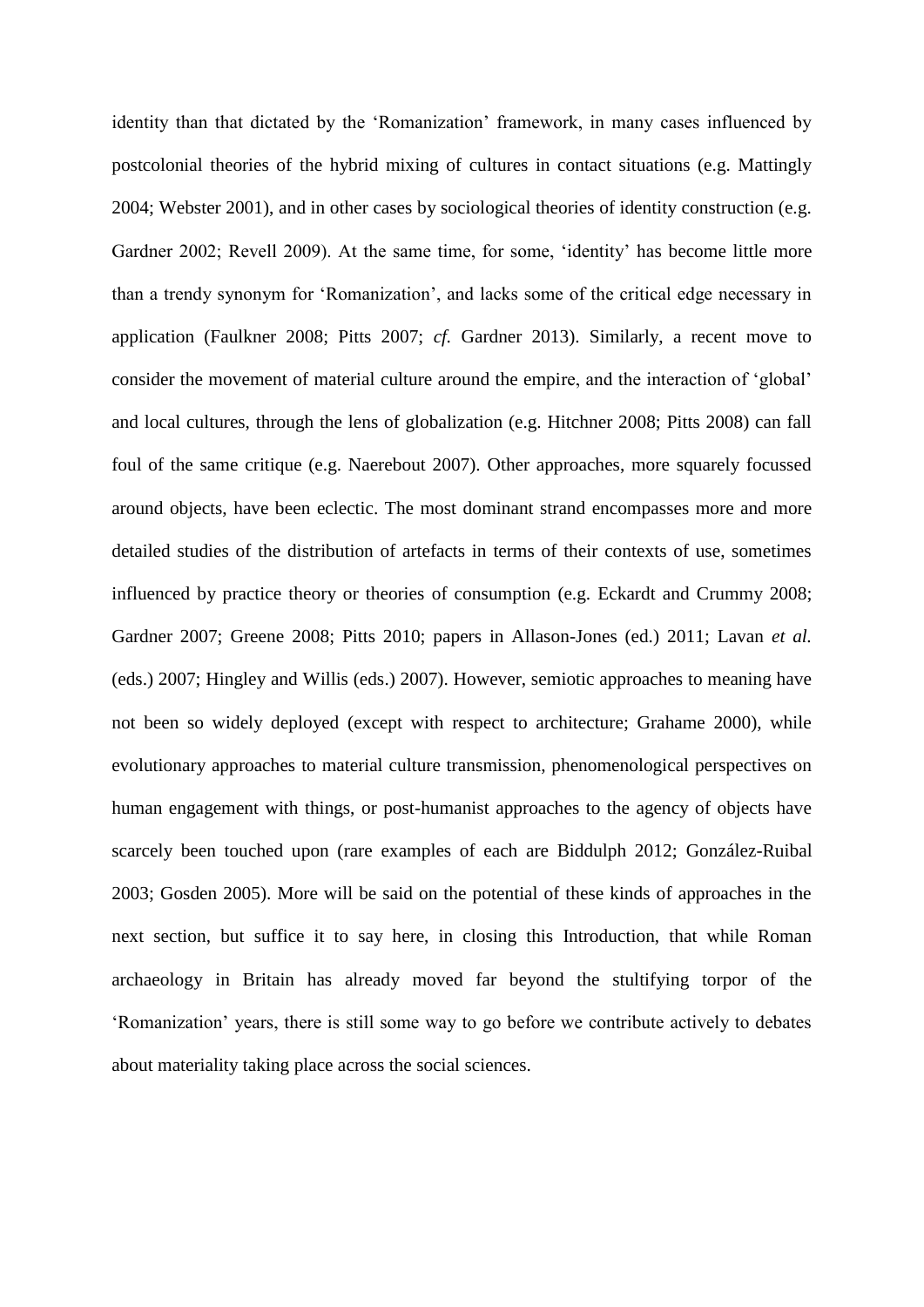#### **Social beings in a material world: From function and meaning to action and practice**

'Materiality' is indeed a growing area of interest in a number of disciplines, with scholars in sociology and cultural studies (among others; see Dant 2005; Woodward 2007) picking up particularly on developments in anthropology which have been underway for some time (e.g. Miller 1994). Much of the discussion in this area also draws upon influential philosophers and theorists such as Martin Heidegger, Bruno Latour, Marcel Mauss and Alfred Gell. The role of archaeology in this movement is ambiguous. On the one hand, reference in the wider materiality literature to archaeological studies can be patchy (e.g. the index to Bennett and Joyce (eds.) 2010 has multiple references to anthropology, but none to archaeology), even as archaeologists draw upon this literature themselves. On the other, many of the influential members of the Material Culture group within the Department of Anthropology at UCL (such as Victor Buchli, Daniel Miller and Chris Tilley) have connections with archaeology, and there is no doubt that archaeology has a great wealth of thinking about material culture to contribute to the wider debate (*cf.* Knappett 2012; Silva and Baert, forthcoming). Roman archaeology, too, potentially has a significant part to play in this process (*cf.* Hodder 1993: xviii-xix; James 2003), providing it can both continue to broaden its theoretical frame of reference, and synthesize the complexity of Roman material cultures for inter-disciplinary audiences. In this section, I will address the first of these points, highlighting some of the developments in the theorisation of materiality in archaeology and beyond, and noting where these have had an impact on the interpretation of Romano-British archaeology and, more importantly, where they have not. In the following sections I will make a tentative start on the second task, in light of some of the questions raised by considering different perspectives.

The delayed integration of aspects of mainstream archaeological theory into Roman studies might have had the positive effect of allowing practitioners to avoid previous deadends and more readily settle on relevant approaches (as explicitly argued by Scott 1993a, 7).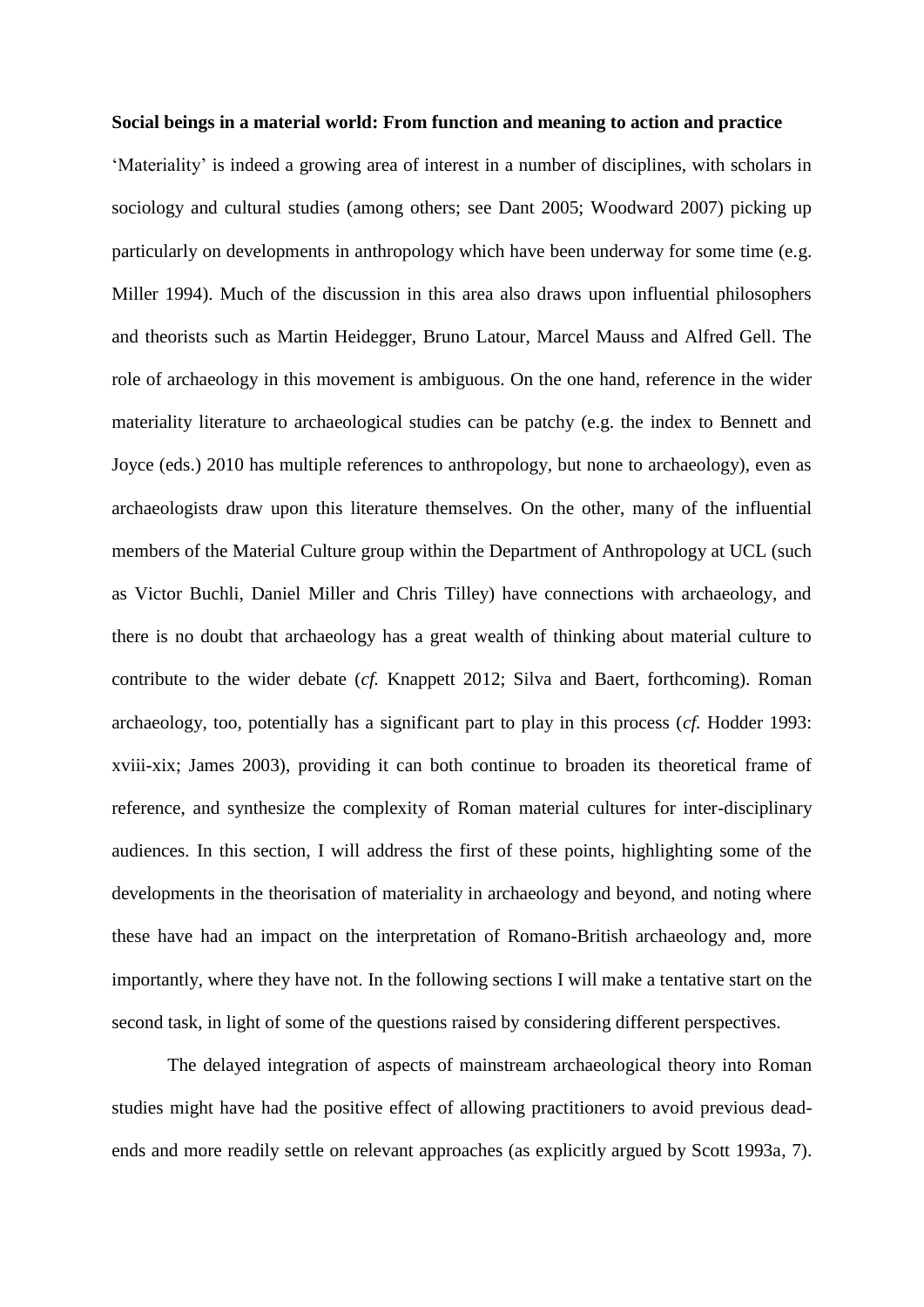To some extent, this has been true of the adoption of post-colonial theory, which has had a distinctive impact in our field. However, partly because theory-building in archaeology is rarely straightforwardly cumulative (Trigger 2006, 5-17, 38-9), this phenomenon has also exacerbated a lack of coherence in approaches to material culture. This is most apparent with respect to the limited impact of processual – and indeed early post-processual – approaches in Roman archaeology. The New Archaeology's emphasis on quantification of assemblages, pattern analysis, functional categorisation of artefacts, and site formation process has, of course, filtered through to Roman archaeology in various ways and over quite a prolonged period of time (e.g. Hodder and Hassall 1971; Peacock 1982; Peña 2007). However, this influence has remained largely methodological throughout, and has not generated the extensive *theoretical* debate that opposed such approaches to culture-historical archaeology and which characterized prehistoric studies in the 1960s (*cf.* Dyson 1989, 146). When this level of debate did open up in Roman archaeology from the end of the 1980s, the approaches drawn into it derived largely from later post-processualism and post-colonial theory. This means that the rejection of 'Romanization' has perhaps most strongly come from a historiographical angle, secondarily from a notion that material culture has multiple meanings, and only tangentially from any substantial reanalysis of the role that material culture plays in human life. While the 'New' or processual archaeologists of the 1960s and 1970s certainly did not have all of the right ideas about this role, they at least grappled with the question, perhaps most consistently and coherently in the 'behavioural archaeology' of Michael Schiffer and colleagues. This approach has moved from the consideration of issues of site formation and the nature of the material record to a more complete system of understanding human-material relations (LaMotta 2012; Skibo and Schiffer 2008; *cf.* Dant 2005, 6-8; Preucel and Mrozowski 2010, 5). Like another consistent thread emerging from the processual era – evolutionary approaches which see material culture as adaptive in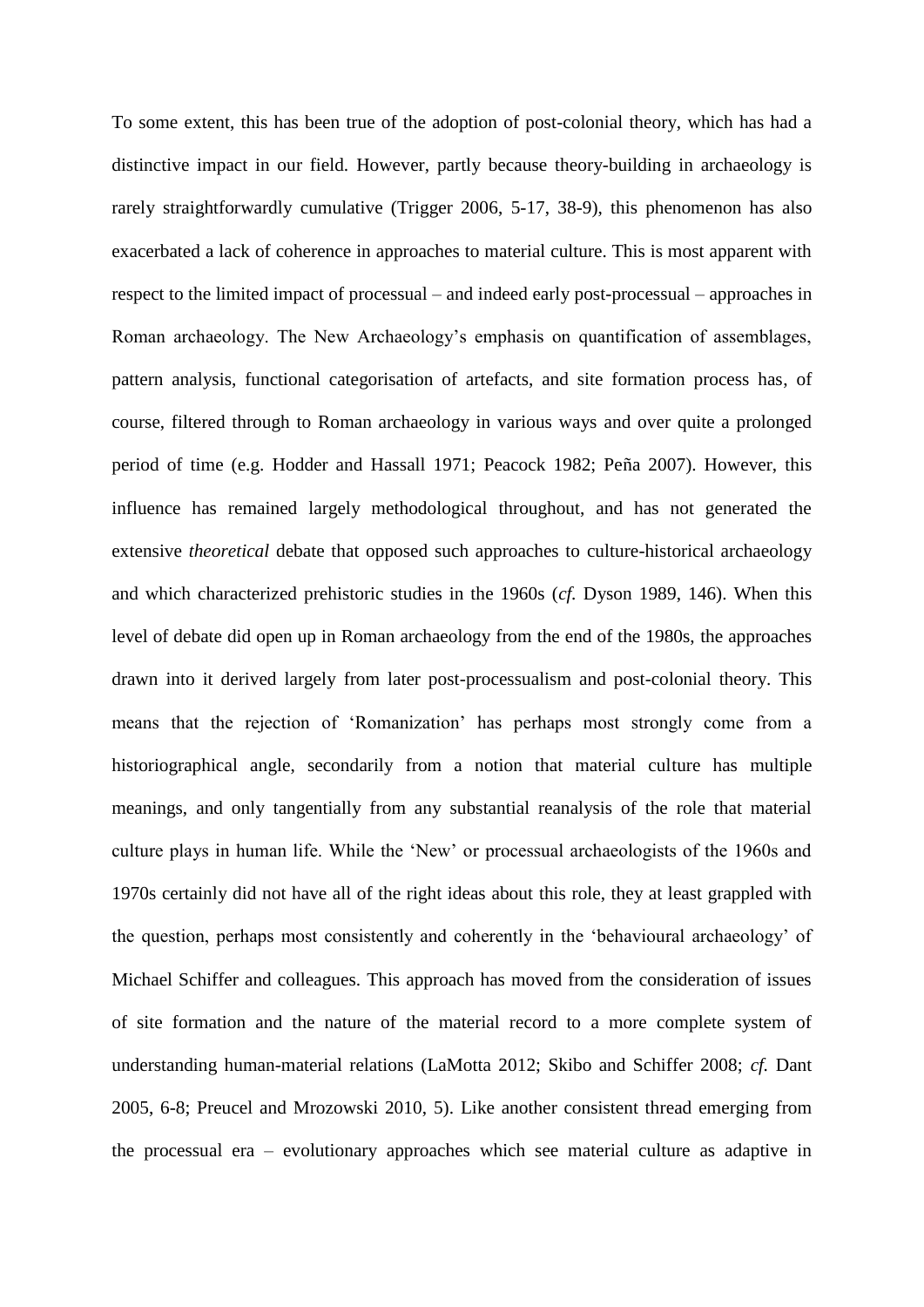various ways (see e.g. Shennan 2002) – behavioural archaeology has had precious little impact in Roman archaeology. The effects of the more methodological aspects of the processual programme continue to be felt, particularly in quantitative studies of finds (a major driver of which has surely been the processual orientation of much commercial field practice; *cf.* Evans 2001, 27; Lucas 2001, 2; Tyers 1996, 22-3), but the omission of important aspects of the debate over the more fundamental significance of material culture is unfortunate.

The same can be said of the next phase in the development of that debate, revolving around approaches to style, signification and ideology popular in the later 1970s and early 1980s in prehistoric archaeology. As the emphasis of understandings of artefacts shifted from their adaptive or behavioural function to their symbolic meaning during this period – and as some post-processualists took this as a key plank of their platform – so a succession of neo-Marxist, structuralist and post-structuralist approaches to the material world came to the fore. These all erred towards a somewhat idealist view of material culture, seeing it as primarily a medium for the negotiation of power (e.g. Leone 1984; Tilley 1984), or as an expressive medium with similarities to language and text (Hodder 1991, 121-55; Tilley 1989; *cf.* Wobst 1977) – but in either case as actively constituting social relations, rather than just reflecting them (Hodder 1985, 3-11). Again, some aspects of these ideas were taken up to a limited extent in Romano-British archaeology (e.g. Millett 1990, 17, 112; Grahame 2000, 24-8), but aside from a generally increasing awareness of the potential multiplicity of material meanings (e.g. Freeman 1993, 443-4), the real convergence between archaeological theory and Roman studies in Britain was only to come with the next stage of the debate. As frustration with the rather non-material approach to 'reading' material culture as if it were a text grew, so the emphasis shifted to theories of practice, action and experience, and the distinctive role of material culture in the interaction between actors and social institutions, such as identities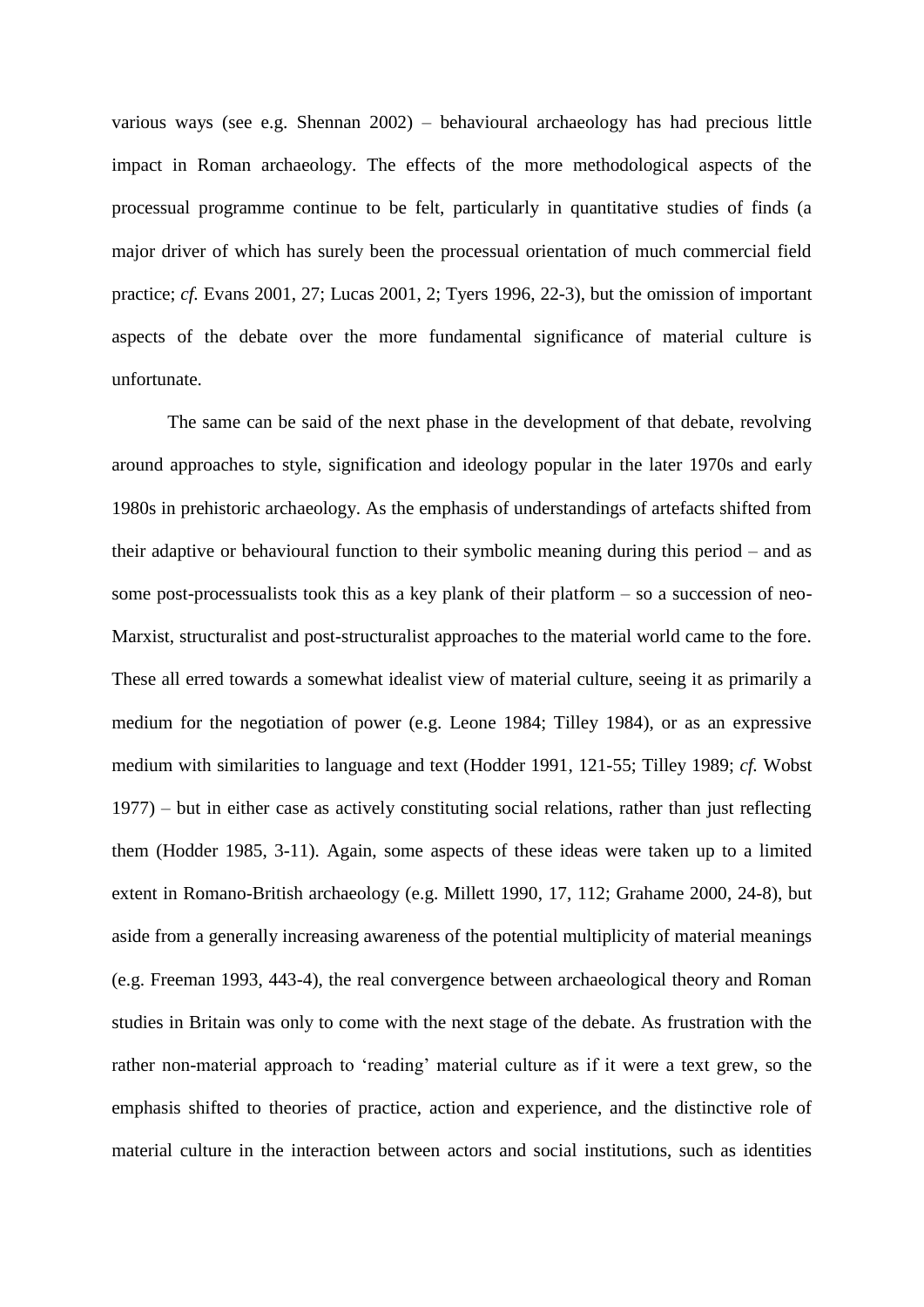(e.g. Buchli 1995; Dobres 2000; Hodder 1999, 72-9; Thomas 1996; *cf.* Olsen 2006). This perspective also ushered in a concern with agency, in reaction to the smothering determinisms (whether normative, adaptive or structural) of previous approaches (Barrett 1993, 1-6; Johnson 1989). Particularly as such ideas fit with the already-emerging interest in post-colonial theory in Romano-British archaeology (e.g. Mattingly 1997; Webster 1996), we here approach a moment of synchrony between our field and wider currents in archaeological theory with respect to material culture. Agency, practice and identity became quite dominant interests in the later 1990s and early 2000s, shaping new approaches to the contexts of use of things (e.g. Chadwick 2004; Gardner 2002; Revell 2000; *cf.* Scott 1993a; Webster 1999). However, almost as soon as this moment arrived, those wider currents moved on more swiftly. A new debate about materiality has emerged in the last 10 years from which Roman archaeology again finds itself largely detached. Whether or not these new developments are entirely constructive is an important question, but engaging with them is certainly critical if Roman archaeology is to get closer to understanding the significance of material transformations to the people of Roman Britain.

## **Materiality in contemporary archaeological thought**

A striking aspect of this most recent turn in the way archaeologists approach the material world is that an interest in 'materiality' has begun to draw together a rather eclectic range of approaches and people. United primarily by a commitment to take the role of things in human life more seriously, strands of thought deriving from post-processual influences like continental philosophy and cultural anthropology (some noted already above) can be set alongside those more processual elements such as the cognitive archaeology closely associated with Colin Renfrew (2012) or evolutionary approaches to cultural transmission (Cochrane 2011; Shennan 2012). Indeed, this potentially convergent tendency is explicitly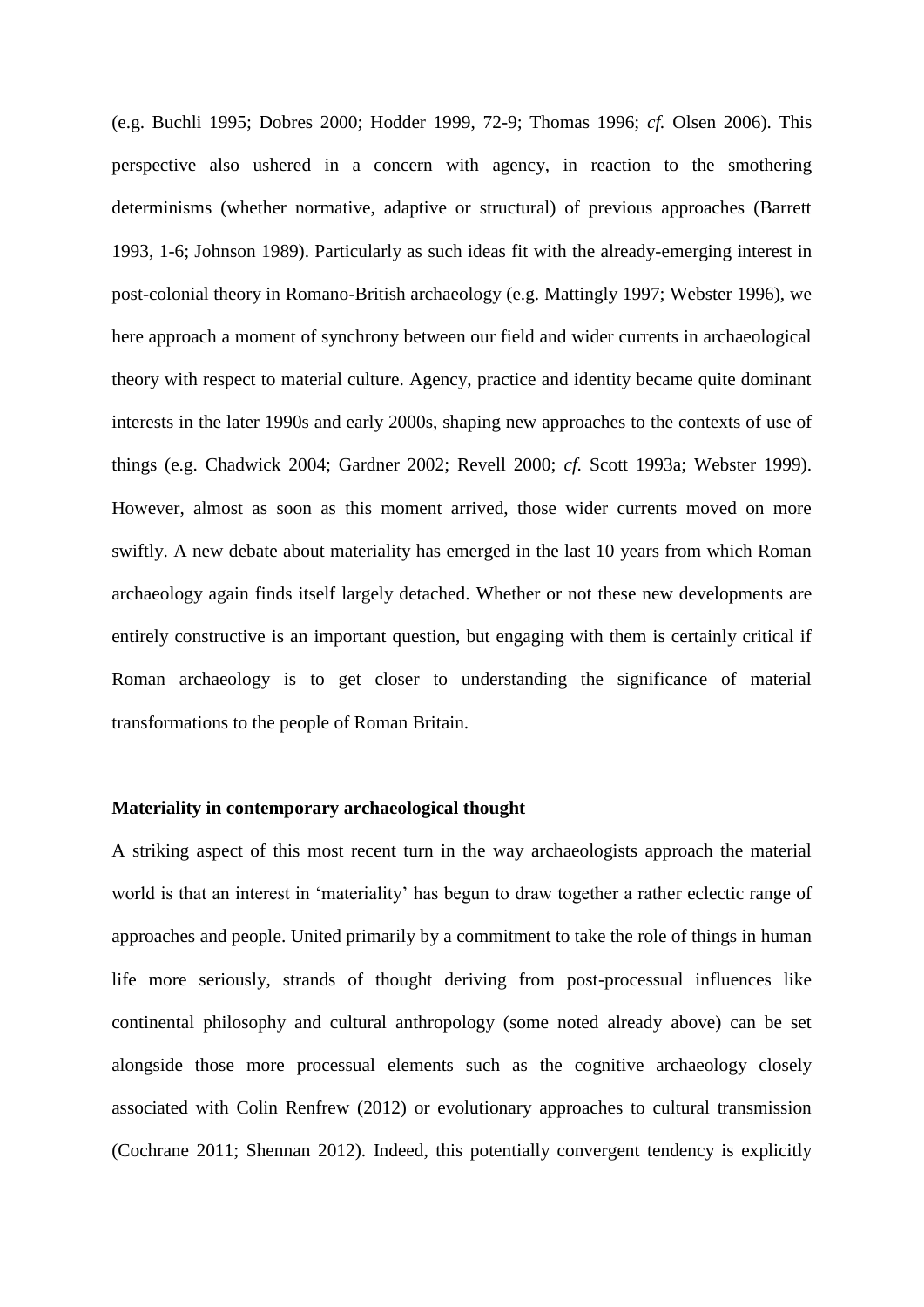tackled by Ian Hodder in his recent work on 'human-thing entanglement' (2011; 2012; *cf.* Knappett 2012, 196-9). How successfully approaches such as the material culture studies of the UCL school, 'symmetrical archaeology' (influenced particularly by Latour), behavioural archaeology or evolutionary phylogenetics can be brought into harmony is a moot point, particularly when the internal coherence of some of these approaches is not particularly strong to begin with (*cf.* Johnson 2006, 125). However, what is of primary concern to us here is what these perspectives might offer to the study of the archaeology of Roman Britain. In this section I will briefly summarise the strengths and weaknesses of a couple of salient approaches, and close with some pointers they throw up to consider against the major material trends we can observe in Romano-British archaeology.

The initial phase in the emergence of new approaches to materiality in archaeology was strongly influenced by continental philosophy, primarily phenomenology (e.g. Gosden 1994; Thomas 1996), but more recently the work of anthropologists has taken precedence. In addition to the members of the UCL 'school' of material culture studies mentioned above, especially Tilley in his work on meaning and experience (e.g. 1999) and Miller on the complexity of consumption (e.g. 2008), Alfred Gell, Tim Ingold and Marilyn Strathern have been particularly important. Gell's notion that 'art' objects are not merely representational, but have a form of agency that creates effects in viewers (1998) has been developed by a number of archaeologists and art historians (e.g. Gosden 2005; Meskell 2005; Osborne and Tanner (eds.) 2007). Ingold, meanwhile, has defined an approach to people's dwelling in the world which seeks to explore the varied affordances for action which different materials offer (Ingold 1993; 2007; *cf.* Knappett 2005, 45-57; Thomas 2012, 174-5). Finally, Strathern's work on the different ways in which personhood is conceived in different cultures, and potentially extended to non-humans, including objects (1988), has inspired efforts to interpret aspects of prehistoric material in similar terms and highlight the diversity of human self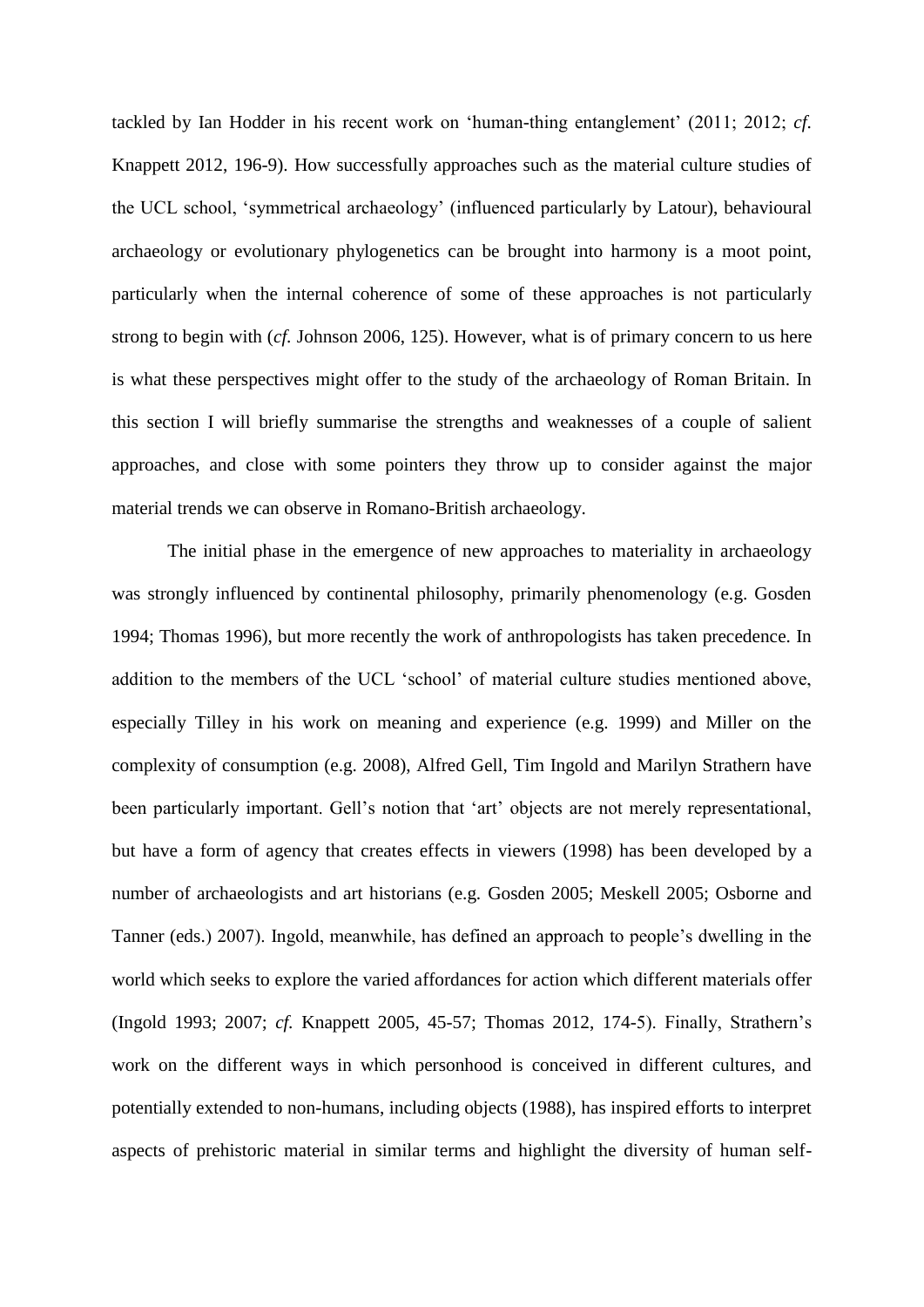understandings (e.g. Brück 2001; Fowler 2002). In all of this work, or at least its archaeological application, there is a certain amount of slippage between the notion of some kind of object agency as a heuristic device and the ethnography of animism as a particular world-view (*cf.* Morphy 2009; Sillar 2009). With 'symmetrical archaeology', influenced more by the ideas of Bruno Latour and others in Science and Technology Studies (STS), there is less doubt that not only do things deserve to be placed alongside humans in relations of co-dependence, but also that they are agents in their own right (Latour 1999, 174-215; Olsen 2012; Webmoor and Witmore 2008; *cf.* Martin 2005). In part, this position is an explicit rejection, following Latour, of modernity as an anomaly in human history which has falsely alienated people and things, through conceptual schemas characterized by dichotomies such as mind/body, subject/object, culture/nature and so forth (Latour 1993; Olsen 2012, 210-11; *cf.* Thomas 2004; 2007 for a similar view influenced more by Heidegger's phenomenology). The answer, in this approach, is to identify networks of actors, human and non-human, in the generation of particular constellations of practice; such a perspective has, however, been applied in few systematic studies thus far (but see Martin 2005; Olsen 2010) and, like some of the other recent approaches to materiality, has been challenged for ignoring key somatic aspects of sensory engagement with materials (Hurcombe 2007; Ingold 2007; Knappett 2012, 191-2, 196). These points notwithstanding, very little of this kind of debate has appeared at TRAC (papers by Astrid van Oyen at TRAC 2011 [Van Oyen 2012] and 2013 are rare instances).

Other approaches to the relationships between humans and things are also significant. While there is not space here to explore the vibrant strand of evolutionary theorising which has produced, at times, accounts of material culture transmission that resemble the networks of object-actors just discussed (Gosden 2005, 198; Johnson 2011, 320-1), another school of thought in the processual tradition which overlaps more overtly with recent post-processual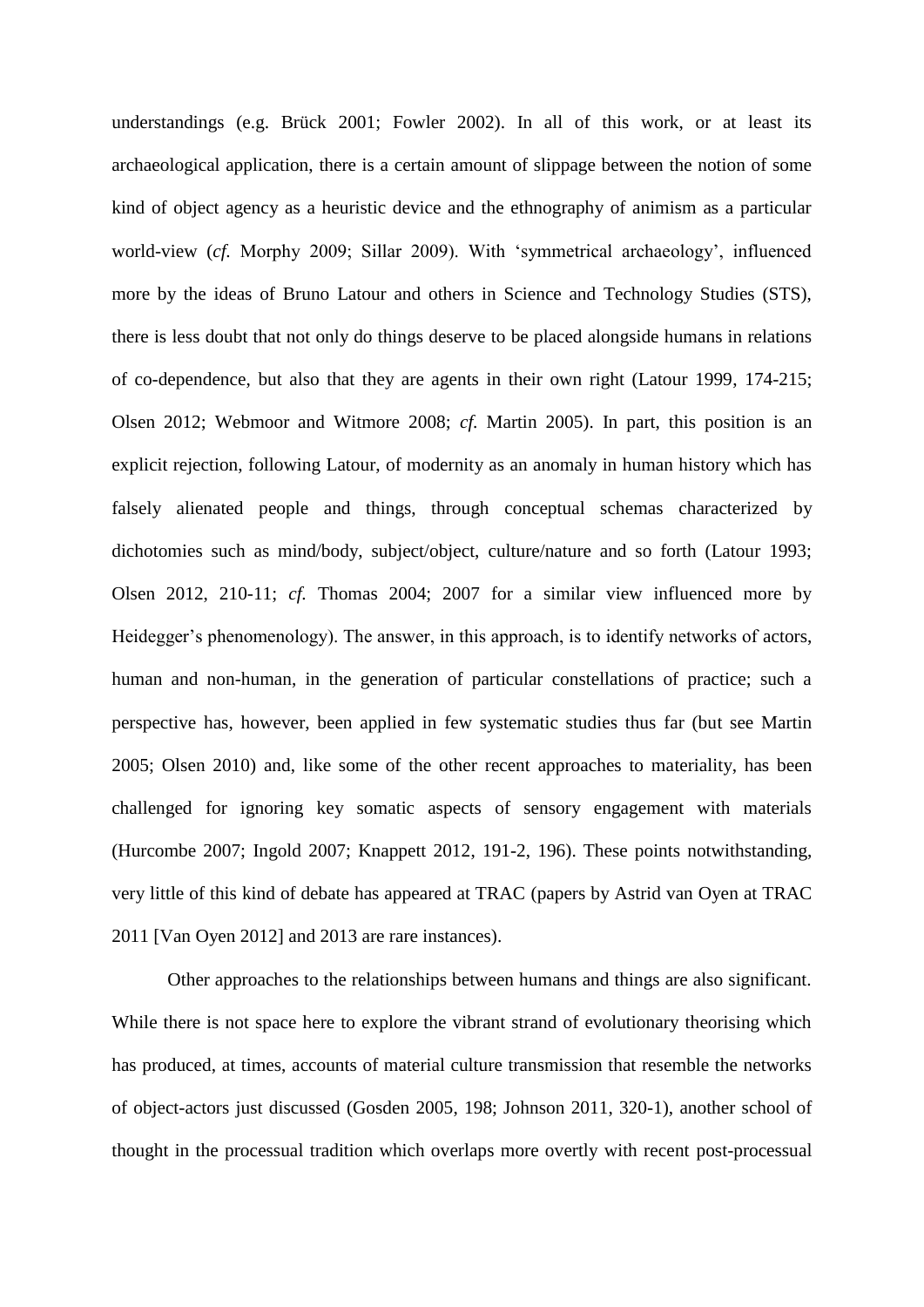or interpretive work needs to be mentioned. Discussion of material engagement within cognitive-processual archaeology (Renfrew 2012; papers in DeMarrais *et al.* (eds.) 2004; Malafouris and Renfrew (eds.) 2010) revolves around human cognition as a distributed phenomenon, stretching out into the material world. Things are not merely human products, therefore, but components in the evolution of consciousness, with technological change and cognitive change intimately related. As this is a development of processualism, there is an emphasis on the systematic study of long-term process, incorporating fields of expertise such as neuroscience and evolutionary biology (Renfrew 2012, 130), which are lacking in the more particularistic interpretive studies.

The latter might be exemplified further by Hodder's recent forays into materiality, which also set out an approach to the inter-dependence of humans and things (as well as things and things), but are perhaps distinctive in seeking to account for the messy complexity of change in material 'entanglements' (Hodder 2011; 2012). Hodder advocates the idea of object-agency even more strongly than some of the followers of Gell and Latour (Hodder 2012, 213-6, 219; *cf.* Martin 2005: 283-4; Sillar 2009, 368), but also admits that this takes him away from at least traditional understandings of power and institutions. This is a crucial problem, not confined to Hodder's work, and one that is particularly relevant to the ways in which Roman archaeologists might engage with the theories of materiality outlined here. The importance of recent work highlighting the interdependence of people and things and, therefore, the significance of changes in the world of things for the nature not just of human identities but, more fundamentally, the character of human subjectivity in particular cultural settings, is profound. However, it is neither particularly new (having been a feature of pragmatist and symbolic interactionist approaches to social psychology for decades, for example; Silva and Baert, forthcoming; McCarthy 1984; *cf.* Gardner 2003), nor does it particularly help us deal with power in an institutional sense (Gardner 2011, 71-5; cf. Harding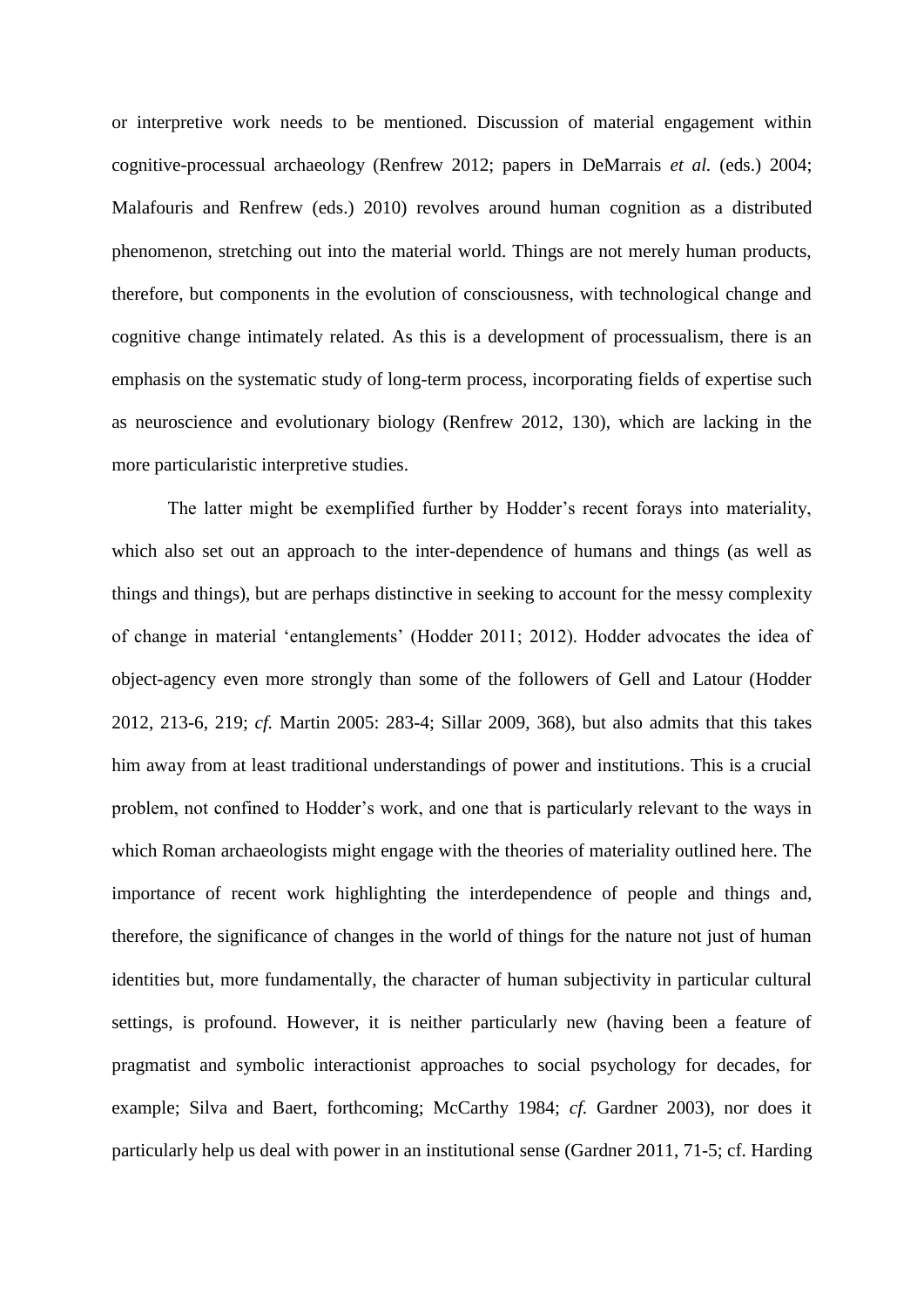2008, 161). The latter theme, which is surely crucial to understanding Roman imperialism, requires us to consider the variety of structural forces that bear upon human subjectivity, which exist at a variety of scales. Indeed, some have remarked upon a lack of attention to issues of power in recent developments in Roman archaeology (Faulkner 2008; Hingley 2001, 114; Mattingly 2011, 19-26; Pitts 2007, 709), and this concern has partly driven the move towards 'globalisation' theory, though it may be doubted whether this is an appropriate framework for unpicking the particular configuration of structure and agency in the Roman world (Gardner 2013). Certainly, though, an understanding of the impact of changing materiality is necessary to develop this, as in other colonial situations (*cf.* Gosden 2004; O'Hanlon and Washbrook 1992). How this might be done in practice will be explored in the next sections.

### **Material horizons in Roman Britain**

# *The emergence of Roman Britain: 1st century BC – 1 st century AD*

The aim of this section is to outline some of the broader patterns in the material transformation of Britain from the later Iron Age through to the  $5<sup>th</sup>$  century AD. While, of necessity, innovations will dominate the narrative, I will attempt also to highlight particular continuities or retrenchments of traditions. In the following section, the implications of some of these developments on particular practices, identities and subjectivities will be examined, in light of the points just discussed in the context of developments in archaeological theory. One lesson, of course, from thinking more critically about the relationship between material culture and people – including archaeologists – is that we need to be wary of the periodizations which have structured the discipline (Arnold 2012, 86-8). This much is very clear from the archaeology of 'Roman Britain', in which key moments of material change singularly fail to correspond to the established chronological parameters of the period. The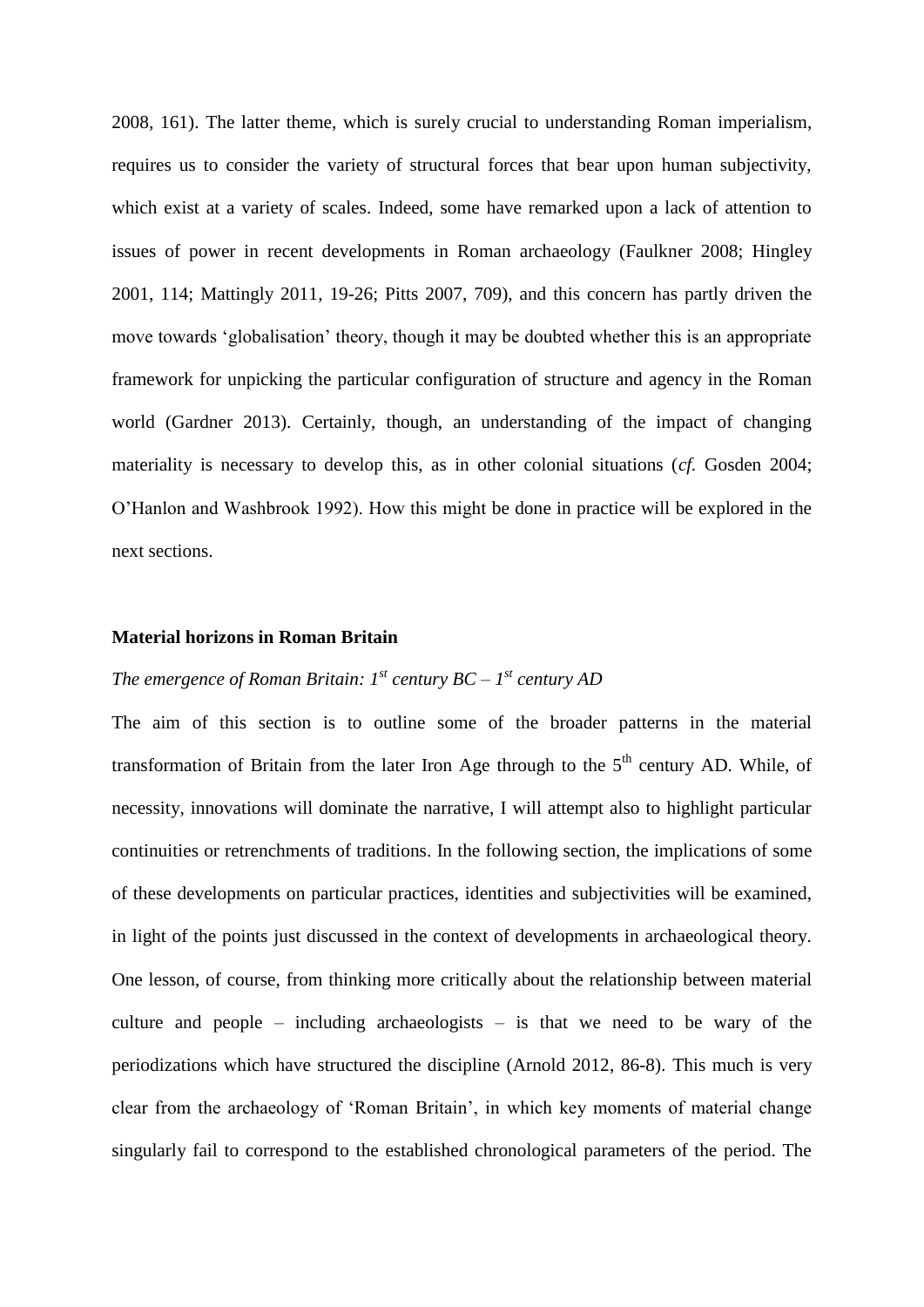beginning of the incorporation of Britain into the Roman empire in a material sense is particularly fuzzy, as while the evidence of military control increases fairly conspicuously in the mid-1 st century AD (though *cf.* Creighton 2006, 46-69 on pre-43 AD evidence of military presence), other key changes either pre-date or post-date that point by a significant margin. Taking a very long view, the beginning of the material impact of the Roman world on Britain needs to be seen in the context of the participation of Iron Age British societies in networks of exchange which brought elite material culture, particularly metalwork styles, to areas in many parts of Britain (Hill 1995, 78-9). Such networks are likely to have mediated the first arrivals of Mediterranean material culture and, perhaps, played a transformative role in the meaning of objects travelling along them.

This is very evident in the case of one of the distinctive innovations which characterise the later Iron Age, with coinage from northern Gaul appearing in the  $2<sup>nd</sup>$  century BC, to be followed in the  $1<sup>st</sup>$  centuries BC and AD by coinages created by leaders of several groupings in parts of southern Britain. This later development broadly coincides with the appearance of imports of ceramics and the commodities carried in some of them (particularly wine and other amphora-transported goods), evident in burial and some settlement contexts. These new technologies do not occur in vast numbers but are nonetheless important as material innovations, in the sense that they almost certainly provided novel media for the negotiation of power and the formation of a greater hierarchy among kinship structures in some regions (Hill 1995, 78-89; Mattingly 2006, 58-64; Millett 1990, 12-22, 29; Moore 2011, 350-1). They may also have provided leaders and their followers with a new way of thinking about themselves both as individuals and members of groups. Possibly more striking material change was evident in the landscapes of the new political entities of this dynamic period, with the various large, semi-enclosed sites known as *oppida* being created across south-central Britain (Creighton 2006, 23-4; Hill 1995, 70-72, 85; Millett 1990, 21-9).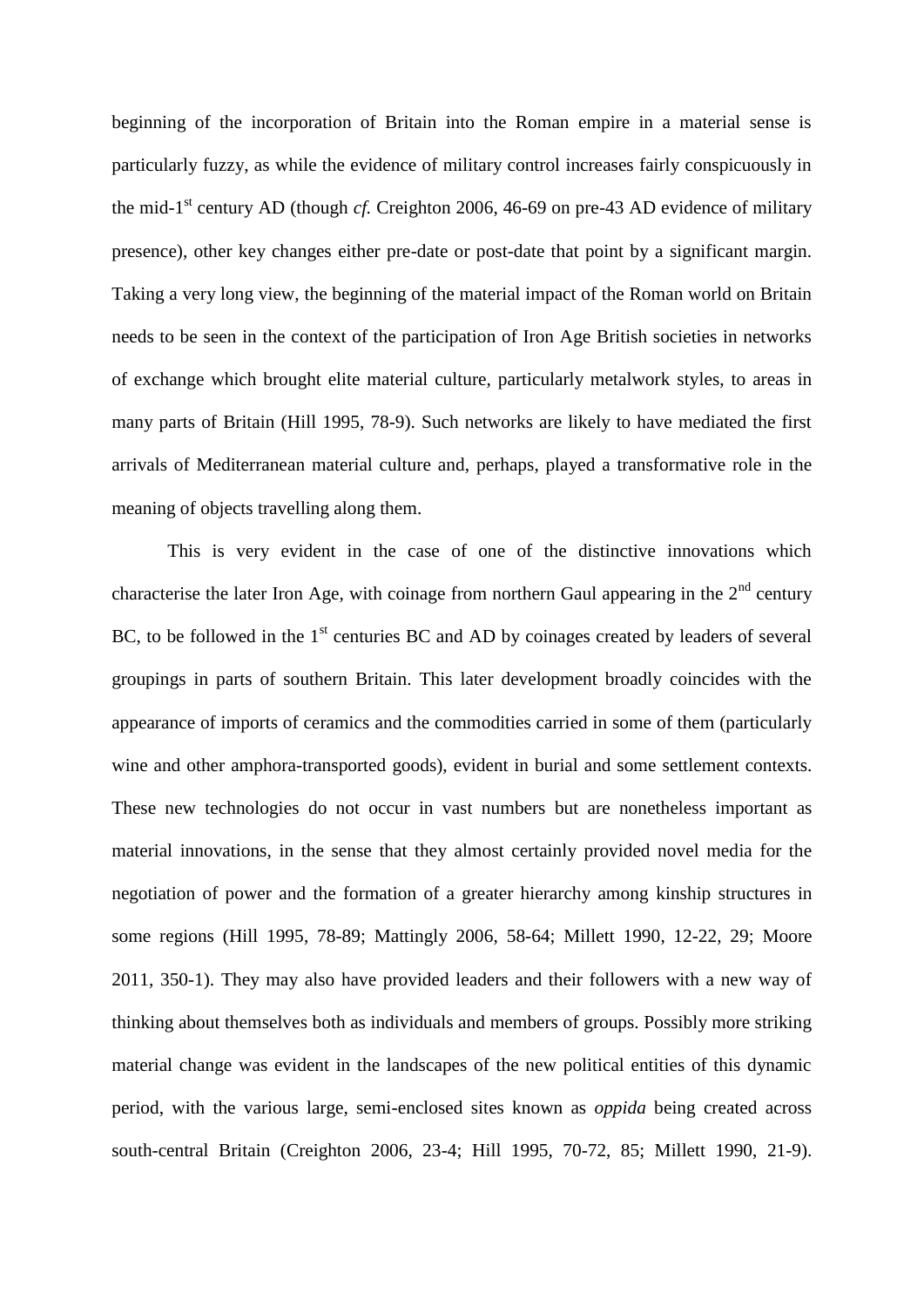Another conspicuous transformation, and similarly one which does not directly involve imported technology, is the so-called '*fibula* event horizon' of the same period, apparently marking a shift in the construction of personal appearance, with much greater numbers of brooches being deposited than previously (Hill 1995, 86; Jundi and Hill 1998). Both of these changes probably had a more immediate effect on a wider range of people than the uses to which coinage or imported wines were put. What that effect was is more difficult to specify. The period from the end of the  $2<sup>nd</sup>$  century BC was clearly one of increasing flux, into which Roman military presence intruded directly only under Caesar, and then Claudius nearly a century later, but it seems clear that the expansion of Roman political influence in Gaul provides a more constant backdrop to the transformations to both individual and institutional life in some parts of Britain. These produced a range of somewhat unstable social formations, closely tied to charismatic authority, rather than the even pattern of 'tribes' traditionally supposed (on the basis, it must be admitted, of what Roman writers wanted to see in the newly conquered province; Moore 2011, 345-9; *cf.* Millett 1990, 20-3, 29-35), and this pattern of variability was to continue under more direct Roman occupation.

The conquest and its aftermath undoubtedly brought a series of material changes closely linked to imperial institutions, particularly those of military and then civic administration, but these too were drawn out and uneven. The most obvious material markers of the major military campaigns undertaken to impose control are the forts and roads, which obviously tended to follow in the wake of, or precede a new phase of actual movement of troops. While often fairly transient and involved in limited forms of interaction with the wider indigenous population, the fortifications built to house legionary and auxiliary soldiers were often striking impositions on the previous political landscape, whether situated within the sprawling complex of earthworks at Camulodunum, or in the corner of a 'hillfort' like Hod Hill (Mattingly 2006, 90-94, 128-36; Millett 1990, 44-55). Similarly, the roads which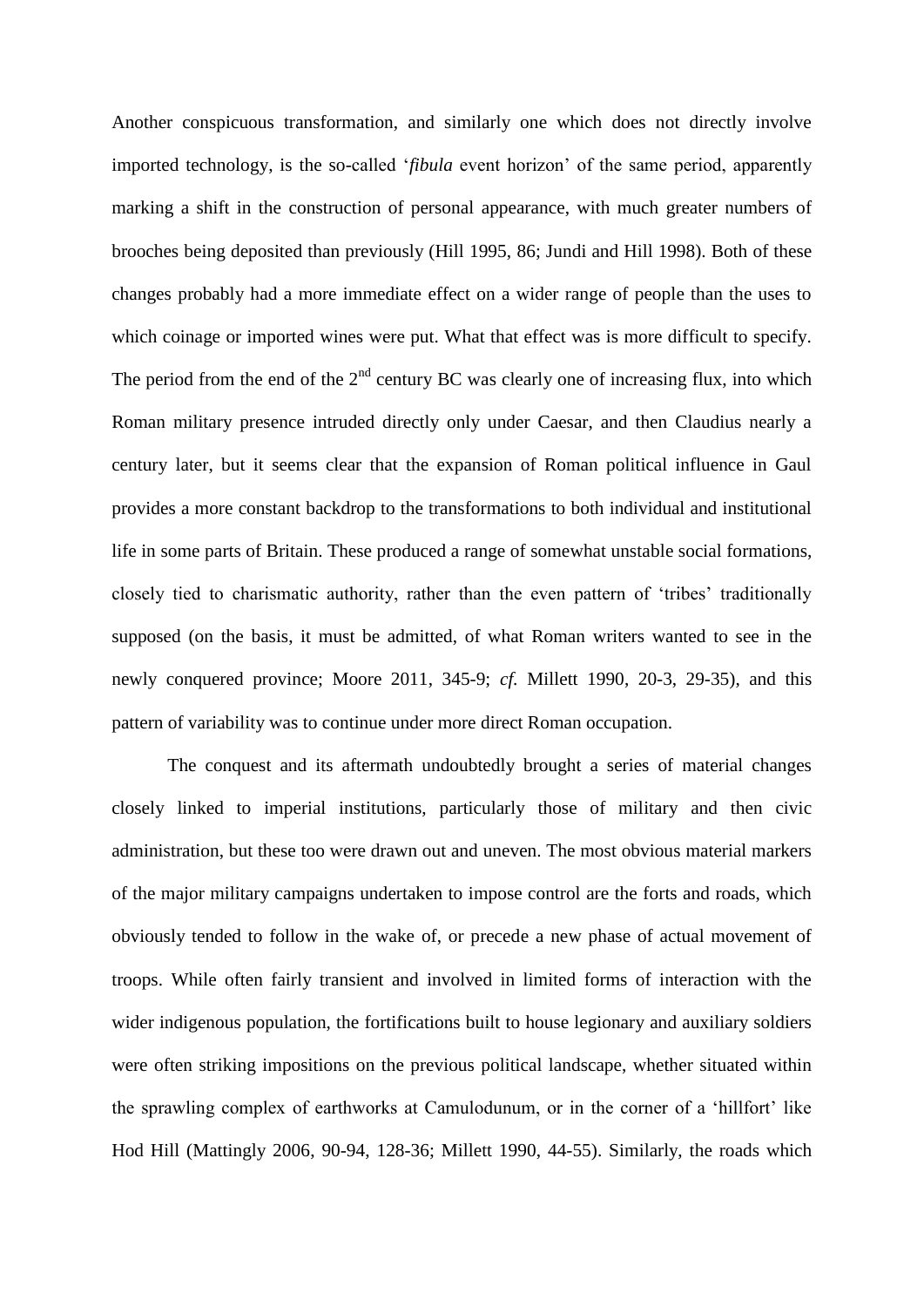facilitated military logistics conspicuously marked the landscape, no less than the requisitioning of resources and land to support the troops on campaign and then as veteran colonists (Millett 1990, 56-60; Witcher 1998). While the long-term presence of soldiers became a feature of life only in certain regions, some of their early bases were co-opted for urban purposes. Though the mechanisms by which administrative towns were established and their relationship to military authority and personnel remains debated, these certainly represent an architectural development that would have confronted a greater swathe of the population of Roman Britain with a material reminder of political change. Yet this can hardly be said to have been sudden. Embedded as they frequently were within meaningful Iron Age landscapes – which had, in turn, influenced the positioning of forts (Creighton 2006, 123-56; Millett 1990, 69-78; Rogers 2011, 47-72) – the novel material environment of a town took some time to find articulation. Indeed, the appearance of larger masonry houses and fully monumental public buildings in a number of *civitas* capitals is only really a phenomenon of the 2nd century (see below; Burnham *et al.* 2001, 73; Mattingly 2006, 276-86; Millett 1990, 78-91, 102-3, 104-11). Thus we can see that even in the most conspicuous material changes in settlement types there are a mixture of rapid and generational tempos of transformation.

A similar picture can be discerned from some of the main categories of portable objects. We have already seen how coinage was a new technology of the later Iron Age, but the large-scale presence of Roman troops brought with it a much larger pool of coins, embedded in a larger-scale set of economic and ideological structures. Yet, while this wealth became an important draw to people setting up in the fort *vici*, the spread of coinage beyond such environments, and towns, in the  $1<sup>st</sup>$  century was limited (Mattingly 2006, 497; Millett 1990, 58-9; Reece 1993b). It would be some time – centuries even – before people living on many of the settlements across rural Roman Britain found themselves losing coins in the course of their everyday activities. A rather greater impact, though, was made by changes in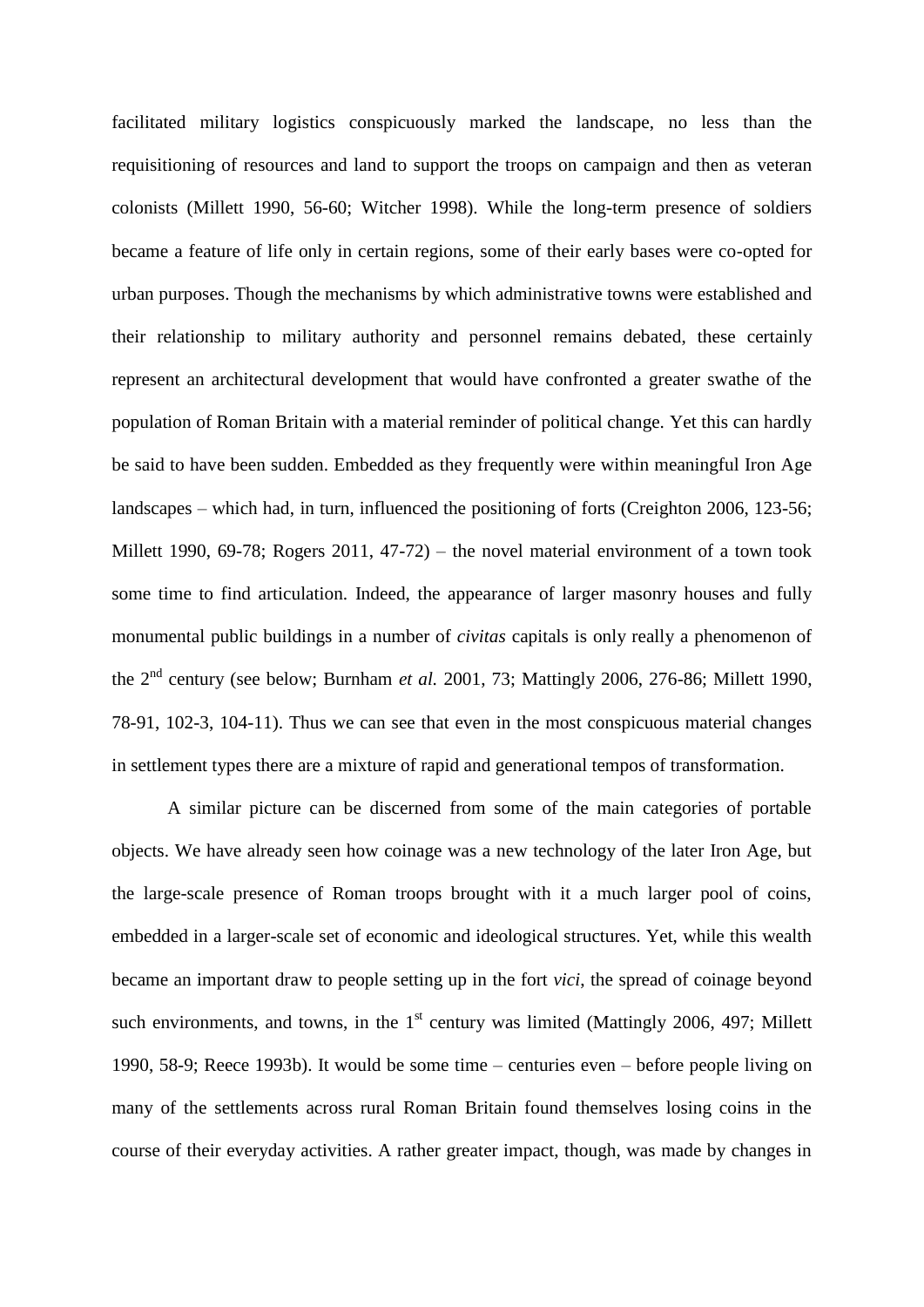the supply and consumption of pottery. Of course, some key developments preceded the conquest when, alongside imported amphorae and a range of Gallic wares, the technology of the potters' wheel was adopted (Hill 1995, 79; Tyers 1996, 52-6). The immediate impact of the conquest itself was, as in other respects, somewhat muted in the short-term, as soldiers did not carry large quantities of pottery on campaign (Tyers 1996, 56). However, imports of finewares, in particular of Samian ware, picked up rapidly later in the Claudian period, while a number of significant industries became established during the mid-late  $1<sup>st</sup>$  century AD across southern Britain. There appears to have been considerable exchange at least of ideas between British, Gallic, Germanic and Mediterranean traditions in this period, and while the military was certainly a key driver of the expansion of pottery production, the limitation of new materials to that community that we have observed with coinage did not apply so obviously here. Alongside traditional pottery, new forms and fabrics, in significantly greater quantities, marked a change in scale of material innovation (Mattingly 2006, 513-18; Millett 1990, 98-99, 123-4; Tyers 1996, 56-66; *cf.* Evans, this volume). While limitations of space prohibit discussion of other important categories of artefacts here, it should be clear from the foregoing that the material transformations linked to the initial impact of Roman imperialism upon Britain were complex, being multi-temporal and variable by region, class and other factors. The same is certainly true of later periods too.

# *Diverse participations: 2nd – 3 rd centuries AD*

As we move into the mid-Roman period, the question of 'when did Britain become 'Roman?' becomes all the more pressing. This of course requires us to define what becoming 'Roman' means, and even if the military and administrative situation is relatively clear, our material yardsticks for this remain in constant flux. Indeed, the solution seems to be that the moment of 'being Roman' never fully arrives, because the reference points are also always in motion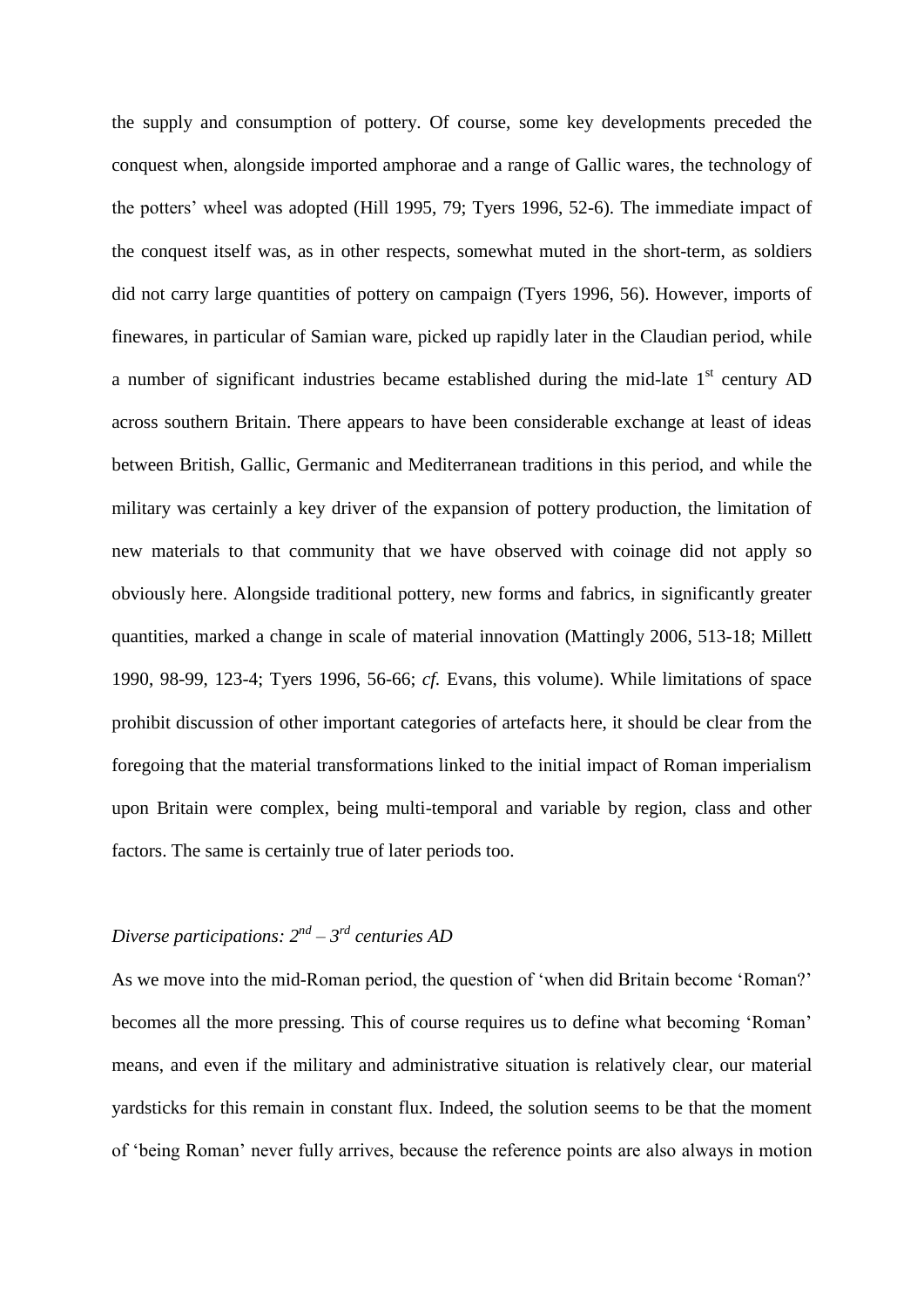(*cf.* Barrett 1997). To begin again with the material settings of life in architecture and landscape, the  $2<sup>nd</sup>$  and  $3<sup>rd</sup>$  centuries saw urbanism take on new forms in different areas of Britain. The cityscapes of the 'public' towns – the *civitas* capitals, *coloniae* and other administrative centres – were, in some cases, only just becoming complete in terms of their civic identity. The *forum*-basilica complexes at Caerwent and Leicester, for example, were completed in stone towards the middle part of the  $2<sup>nd</sup>$  century. Curiously, a handful of generations later, such buildings were already undergoing changes in use – or disuse – as at Wroxeter (apparently largely abandoned after a later  $3<sup>rd</sup>$  century fire) and Silchester (being used as a workshop from the late  $3<sup>rd</sup>$  century; Fulford and Timby 2000; Millett 1990, 102-3, 130, 137; White and Barker 1998, 73-4, 86). If the building type that encapsulated the material imposition of Roman administration was thus shifting in its importance within the Roman period, so too we must assume the power networks of Roman imperialism were dynamic over time. Meanwhile, the public towns were increasingly manifesting a concentration of wealth in fewer hands, with many of the strip-buildings of the earliest phases being succeeded by larger courtyard-style buildings (observed in excavated sequences in, for example, Silchester and Caerwent; see Mattingly 2006, 284-5; Millett 1990, 134-5). In parallel to this process, the development of new forms of urbanism – settlements often linked to particular economic or religious *foci*, and known collectively as 'small towns' – is indicative of a more long-term process of transformation in the material articulation of colonial experience. The growth of sites like Chelmsford, Kenchester and Water Newton from the  $2<sup>nd</sup>$  century indicates that settlement nucleation, occurring for a variety of reasons and with a range of attendant material consequences for the people living in these locations (Burnham 1995, 12-14; Mattingly 2006, 286-91; Millett 1990, 143-51), was the product of a new phase of provincial culture-change taking place some time after other innovations had become embedded.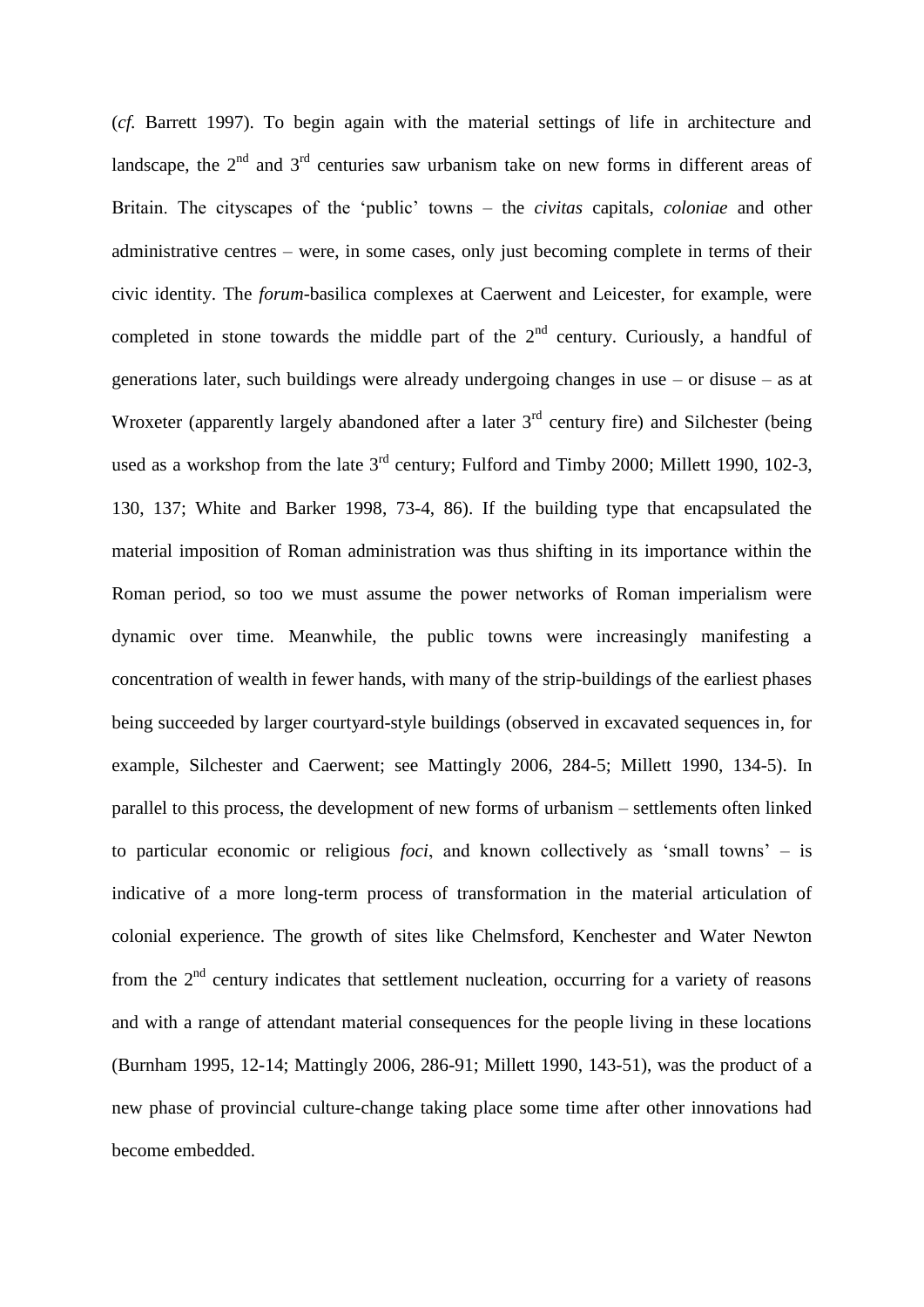Material change in rural lifestyles – both in terms of form and of tempo – varied by region and class, but generally was a phenomenon of the mid-Roman period too. The conspicuous architectural innovation of the 'villa' – in reality a constellation of elements including a range of layouts, construction materials, particular facilities like baths and decorative features – is manifest in restricted areas from the later  $1<sup>st</sup>$  century AD, but became more widespread in the  $2<sup>nd</sup>$  and  $3<sup>rd</sup>$  centuries (Mattingly 2006, 369-75; Millett 1990, 91-8, 117-120). These are convincingly connected to the towns and to the wealth display of those who held high status in both urban and rural contexts, but whether they represent "the Roman aspirations of their owners" (Millett 1990, 119) – a small but growing minority of countrydwellers – can only be established by a rather more in-depth study of the meanings of these material forms and the compromises of colonial culture than has hitherto been undertaken (*cf.* Rippengal 1993). Nor is it the case that the apparently more continuous traditions of the majority of farmers in rural Roman Britain became fossilised through lack of opportunity (or aspiration) and showed no material change. Again, regionality is a key feature of the archaeological patterning, but alongside the quite deliberate material manifestation of longterm rootedness (as evinced, for example, by burials in relation to prehistoric monuments at Cotswold Community; Smith and Powell 2010, 136-8, 165), comparison of sites within particular landscapes can reveal significant episodes of change. In the upper Thames valley, for example, there are widespread instances of settlement re-planning in the early  $2<sup>nd</sup>$  century indicative of evolving institutional circumstances mediated by subtle material transformation (Smith 2007; *cf.* Taylor 2001, 49-52; 2007). These are as much a part of colonial experience as the more obvious creation of 'villa' lifestyles.

Alongside these fairly gradual trends affecting the physical settings of Romano-British life, there are, of course, key thresholds in the trajectories of a wide range of artefacts in the mid-Roman period. Coinage underwent almost as profound a change in its use in the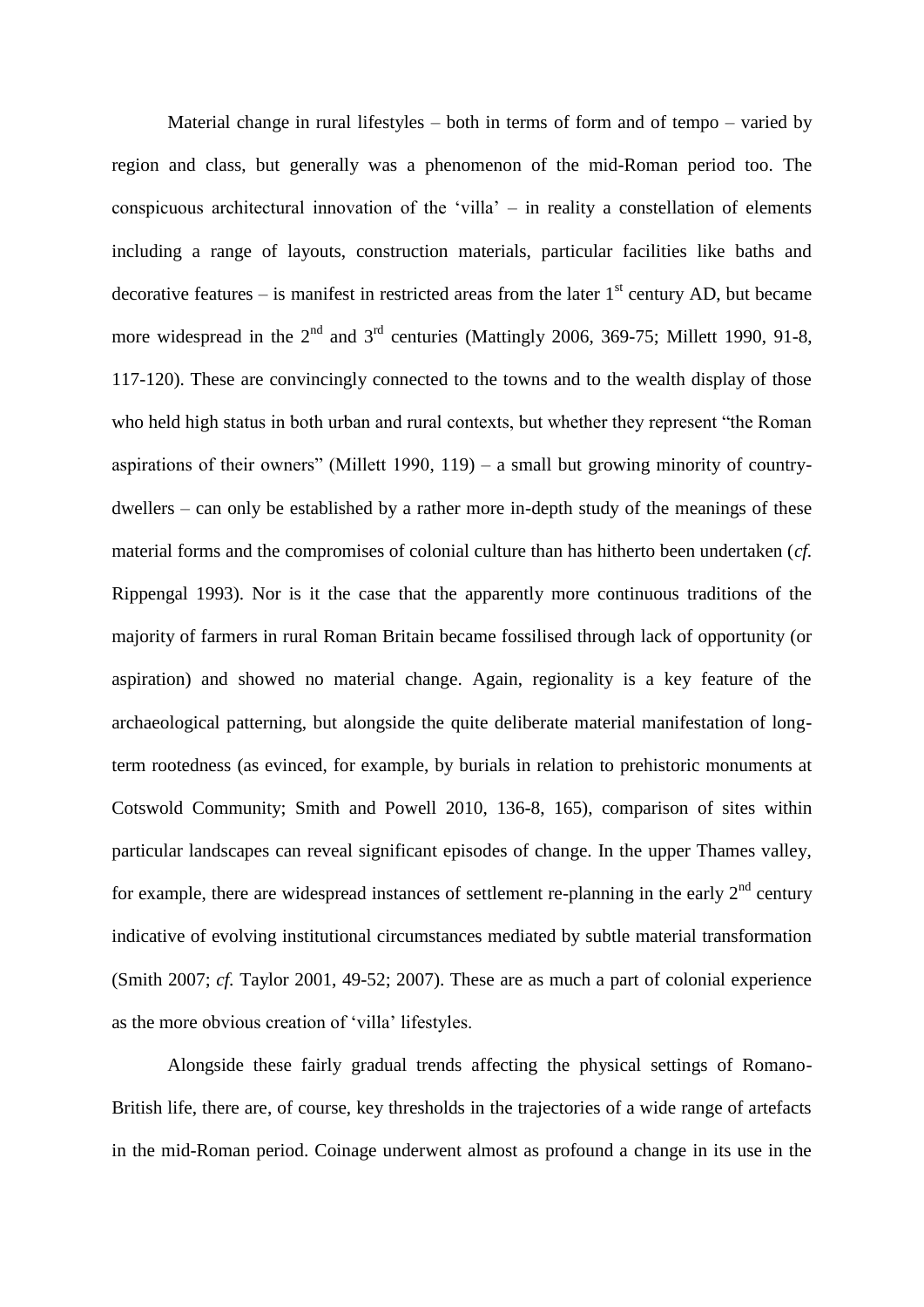$3<sup>rd</sup>$  century AD as it had in the 1<sup>st</sup>, thanks largely to the more direct way it manifest the vagaries of imperial fortunes on the broadest scale. Devaluation of the silver coinage in particular, followed by currency reform and the production of much larger quantities of bronze coinage (both officially and as copies), along with the use of coins by leaders of the various breakaway polities in the mid to late  $3<sup>rd</sup>$  century, all contributed to significant changes in the form, abundance and ideological content of coins. As a result of at least some of these factors, these objects became much more commonly lost on a wide range of sites from the third quarter of the  $3<sup>rd</sup>$  century (Reece 2002, 46-57). Use of pottery also saw some interesting changes in the  $2<sup>nd</sup>$  and  $3<sup>rd</sup>$  centuries (*cf.* Evans, this volume). Insular production centres saw growth in the  $2<sup>nd</sup>$  century, at least partly as a result of the establishment of long-term supply arrangements to the garrison which was then beginning to settle down in the north; Dorset Black Burnished Ware (BB1), a fabric with strong Iron Age technological roots, was particularly successful in this context. Fine-ware producers also emerged which, in the  $3<sup>rd</sup>$ century, were well-placed to take over from the demise of the Samian industry, in many cases – particularly the Oxfordshire potteries – copying several Samian forms (Tyers 1996, 66-72). Although a range of imports continued to appear, people were more likely to obtain all of their pottery from sources in Britain during this period, including both local products and inter-regional imports (Mattingly 2006, 516-7). Whether this meant much in terms of identity, and what differences existed between perceptions of very local, non-local and non-British products is a more challenging question; a more pertinent material shift may have been the diminution of overall quantities of new vessels available in the mid- $3<sup>rd</sup>$  century (although this might simply be a result of problems with dating conservative styles; Tyers 1996, 70-1; *cf.* Cooper 1996; Going 1992, 99-100). From these selected examples of archaeological patterning it should be apparent that the material world of Roman Britain had far from 'settled down' after the invasion period.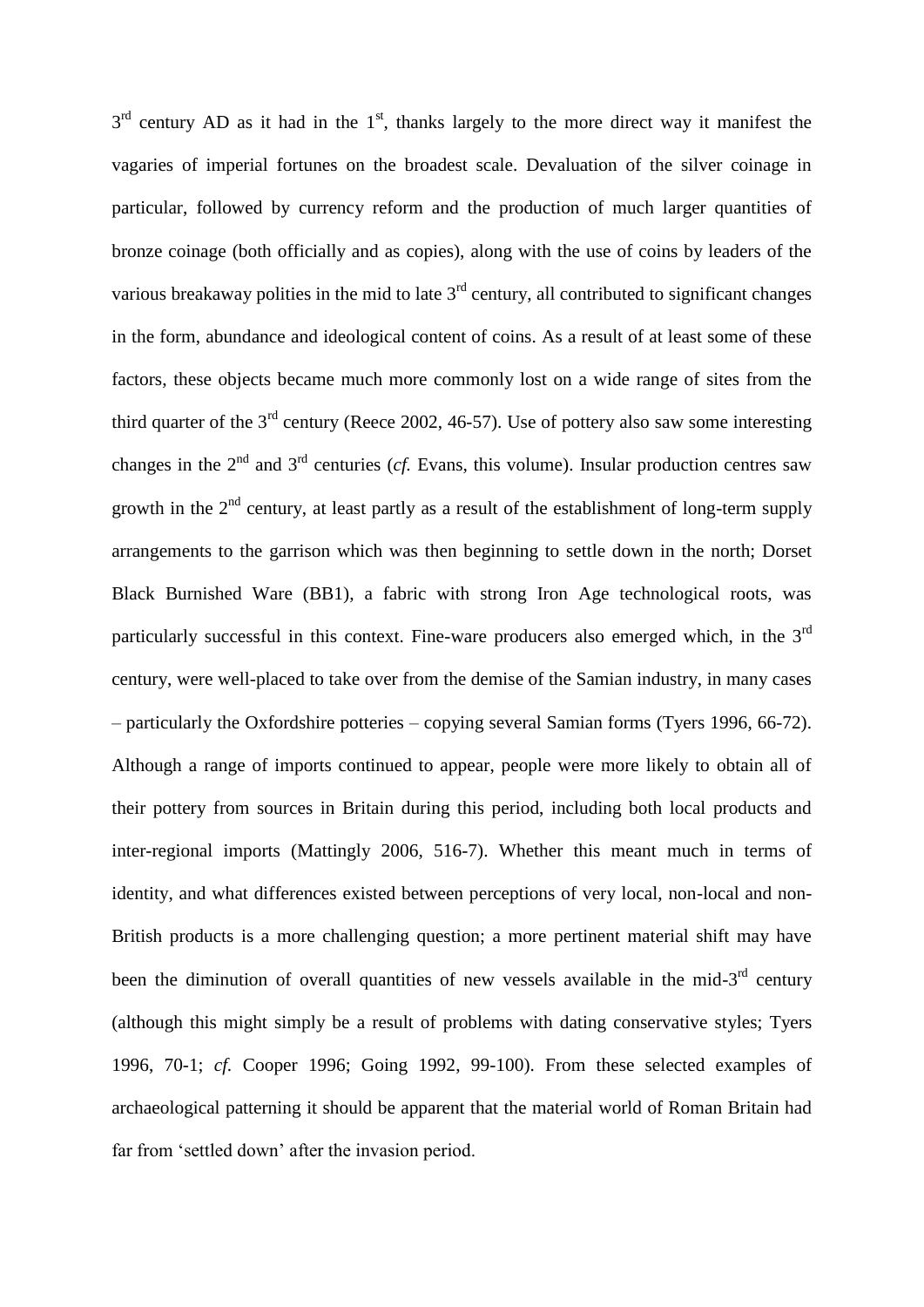## *The fragmenting of Roman Britain: 4th – 5 th centuries AD*

The materiality of  $4<sup>th</sup>$  century Britain was, as a result of the changes just discussed and others which we will examine next, very different from that of the later  $1<sup>st</sup>$  century. Which, then, was the real 'Roman Britain'? And what should we make of the further changes at the beginning of the  $5<sup>th</sup>$  century? In the last part of this outline of changing materialities, I will first look at the portable objects and then the inhabited environment, as in this period more than others the identification of transformation in the latter is dependent on trends in the former. With coinage and pottery, most of the  $4<sup>th</sup>$  century is a period of relative stability. The increased circulation of coinage apparent from the later  $3<sup>rd</sup>$  century continues, with perhaps the most notable shift in distribution being the decreasing incidence of coin-finds at military sites, as the structure of army payment was changed (Brickstock 2010). The larger pottery industries that became important in the  $3<sup>rd</sup>$  century remained so, though there are some signs of stagnation in the later  $4<sup>th</sup>$  century (particularly a reduction in formal repertoire) as well as the emergence of a new generation of distinctive shell- or calcite-tempered wares produced by a series of small manufacturers (Mattingly 2006, 518-9; Millett 1990, 157-74, 178-80, 224-7; Tyers 1996, 77-8; *cf.* Evans, this volume). However, by sometime in the first quarter of the 5<sup>th</sup> century, much had changed. Imperial coinage supplies to Britain stopped in the first decade of that century and the pottery industries stopped production seemingly soon after (Going 1992, 102-3; Millett 1990, 224-7). This is not the place to go into the causes of this apparently dramatic shift (though below aspects of it which are prefigured much earlier will be highlighted). What is striking, though, is that, as much as those causes appear to lie in the gradual administrative fragmentation of the later Roman empire, they must also pertain to something cultural. This can be argued simply because, while previous periods of diminished supply had not been terminal and had even been made good with copies of, for example,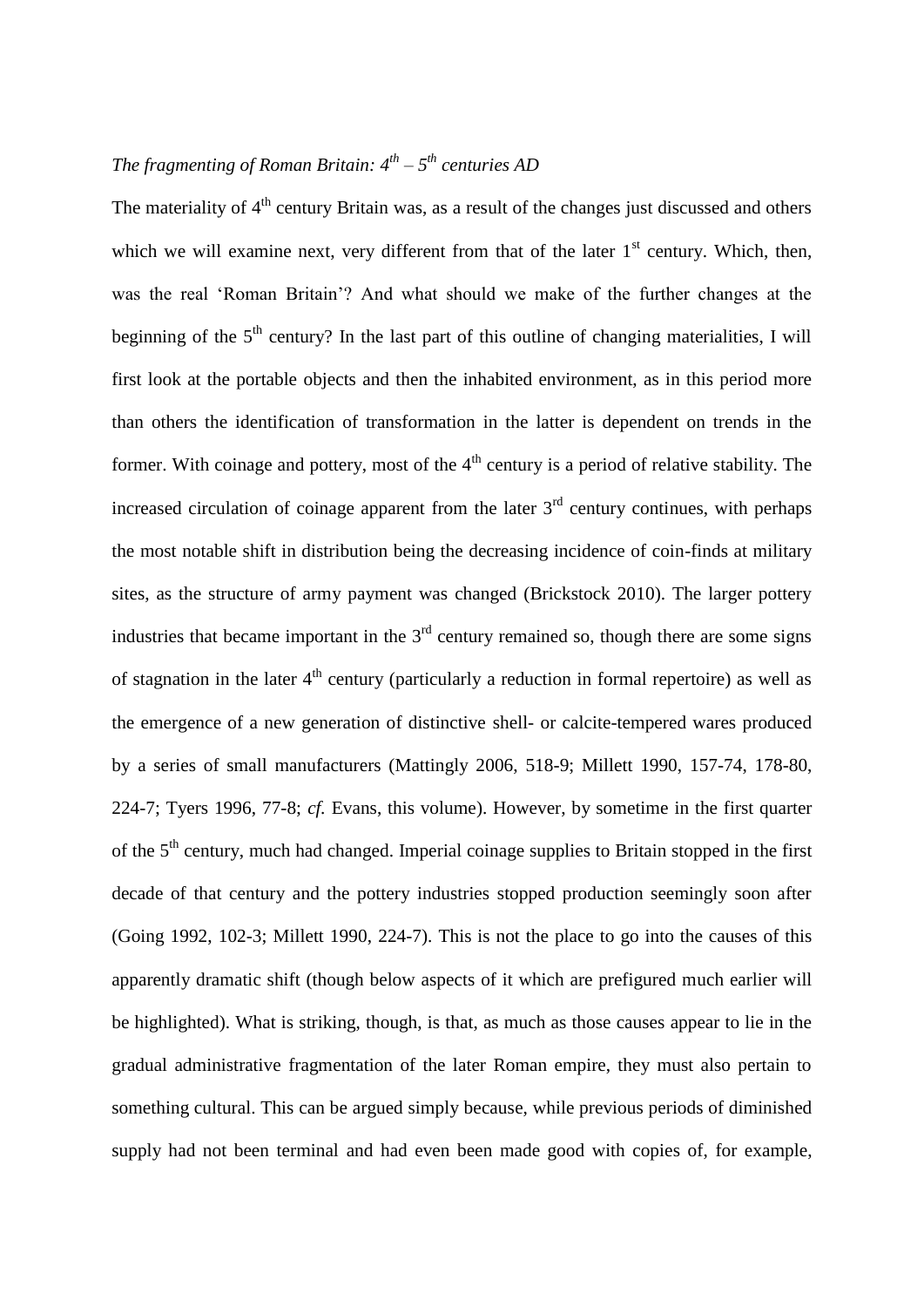coinage (Millett 1990, 226-7; Reece 2002, 62), this time the technological change was definitive. However, it would be ironic if, after the quite prolonged and gradual series of material changes outlined above, which shaped 'Roman Britain' in a piecemeal fashion, the end was entirely more sudden. Is this really the case?

If we turn to the material fabric within which people lived in the  $4<sup>th</sup>$  century, it is apparent that the transformation of people's engagement with those built spaces emerged from earlier trends. The continual process of transmutation that marked the major towns continued in the  $4<sup>th</sup>$  century with more and more public or civic spaces changing their function; from the basilica at Caerwent becoming a workshop in the 330s to the refusedisposal and 'market stalls' in the baths complex at Canterbury in the middle part of the century (Blockley *et al.* 1995, 461; Brewer and Guest, forthcoming). In a similar fashion, changes to the uses of buildings within military sites are also commonplace in the mid- to late 4 th century, with workshop activity in the *principia* at Housesteads, and butchery in the *praetorium* at Binchester (Crow 2004, 96-8; Ferris 2010, 553-4). Notably, these and other examples are derived from archaeological sequences which simultaneously indicate material continuity and change: continuity in the use of various technologies and the disposal of their products (e.g. livestock, ceramics, metals), but change in the location of activity and thus the use of certain types of built space. Within the 'official' contexts of fort or town, this is surely significant for the relationship between people performing these actions and the institutional structures of later Roman imperialism (Gardner 2007, 243-64). On rural sites, such processes are less pronounced. The early  $4<sup>th</sup>$  century sees continuing trends in settlement nucleation and the expansion of 'villas' both numerically and, in some cases, on an individual scale, but in the second half of the century, numbers of sites occupied seem to decline, because the material markers of occupation – pottery and coins in particular – dwindle (Mattingly 2006, 374-5, 534; Millett 1990, 186-211, 219, 223-4). Whatever these changes mean for the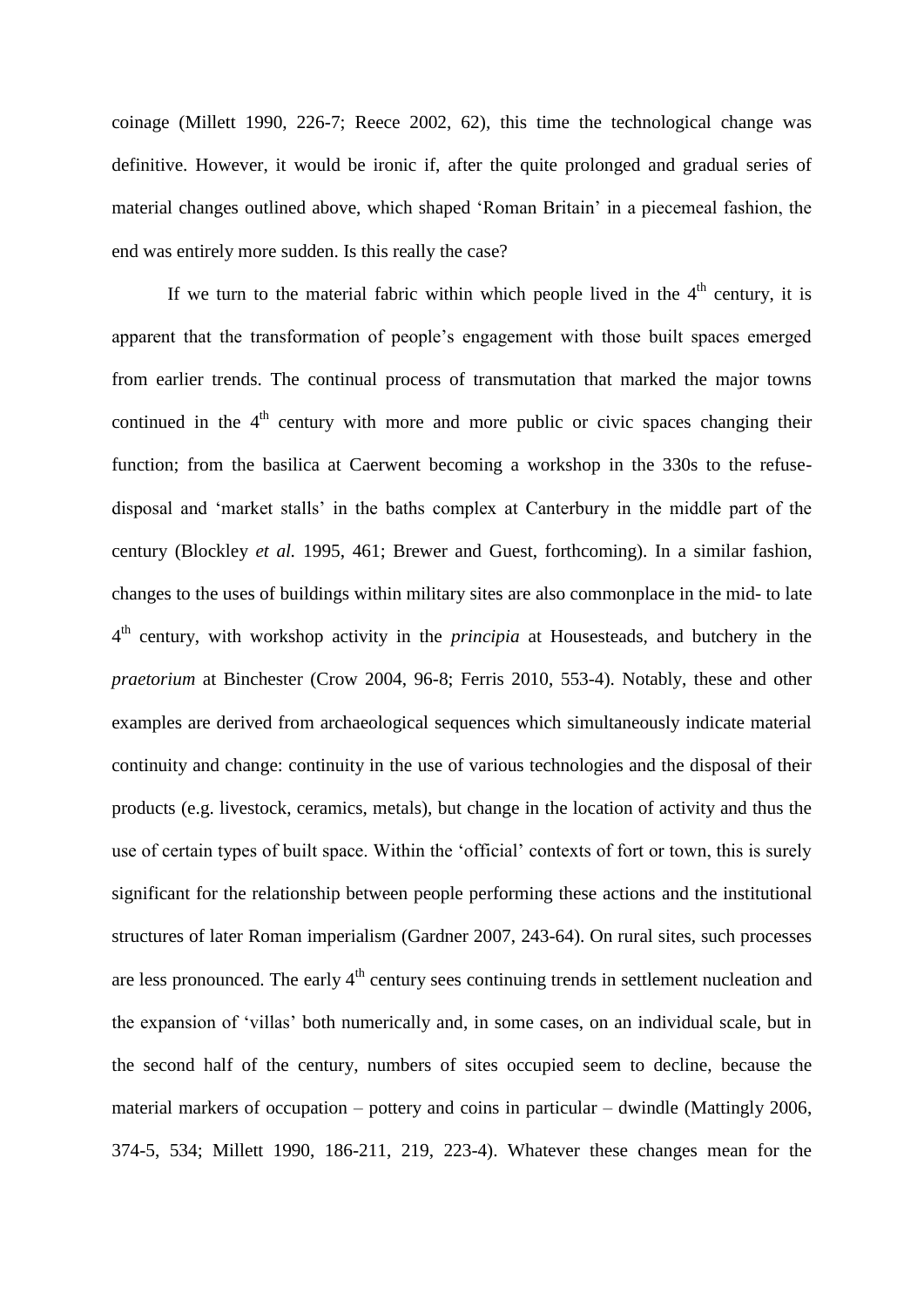presence, absence or movement of people, they are indicative that the material world of Roman Britain was in flux for some time before 'the end' – so again, defining the 'Romanness' which came to an end is not entirely straightforward.

There are other innovations and retrenchments in the  $4<sup>th</sup>$  century that deserve to be noted – including new means of personal adornment, changes in agricultural technology, the apparent end of the practice of inscribing stone monuments, and important changes in religious practice – but, in concluding this section, I will turn to those notable material horizons which may post-date 410 AD but are significant in understanding the varied responses of people across Britain to the seeming material vacuum in which they found themselves. For however long the fragmentation of Roman Britain took through the  $4<sup>th</sup>$ century and however prolonged the use of available pots, coins and other objects into the 5<sup>th</sup> century might have been (see e.g. Dark 1994, 200-206), there were two further major material transformations in the  $5<sup>th</sup>$  century that were initiated, or accepted by, formerly Roman citizens. One was the creation, in the eastern part of Britain, of a new, highly visible material world defined by new burial practices, styles of metalwork and pottery and forms of timber architecture. Whilst traditionally interpreted simply as the material culture of Anglo-Saxon migrants, the more recent debate as to whether the people using these objects were Germanic or Romano-British in origin continues, though this still risks perpetuating a misleading link between birthplace and culture (*cf.* Arnold 1997, 19-33; Hills 2003). Wherever they were born, people using this suite of objects were creating a new materiality for Britain but, ironically, they were doing so with the kinds of things that had been shaped by the particular cultural environment of a place just beyond the Roman frontier, which had experienced a similar dynamic mixing of traditions as parts of Britain (Hills 2003, 74-5; Swift 2000, 88- 136). The second horizon is the appearance of new suites of imported Mediterranean pottery and Latin-inscribed stones (particularly burial markers) in western Britain, an area which had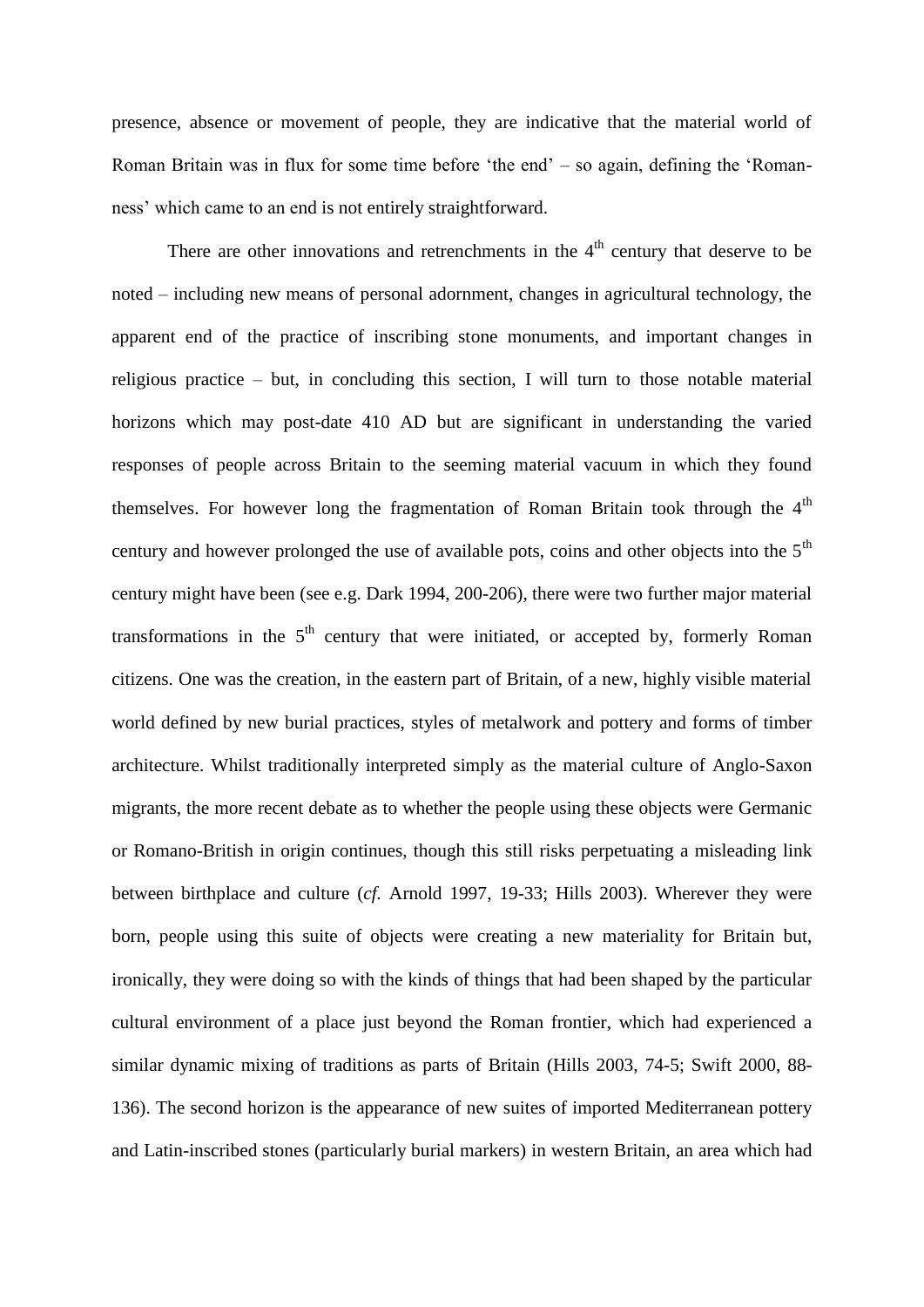shown rather little material change in the Roman period as conventionally defined. Whether this is entirely to do with the continuation of a Christian milieu here or also has to do with the political legacy of Roman imperialism, is unclear (Mattingly 2006, 534-9; White 2007, 195- 207). What is clear, however, is that both of these material transformations on the littoral margins of Britain give the archaeologist more to work with than the materially-invisible people living in-between, which reminds us that the interpretation of changing materialities is always going to be a very partial affair (*cf.* Esmonde Cleary 2001, 90-1). At the same time, the need for deeper theorisation of the relationship between people and things is made all the more apparent by the series of remarkable changes in the  $4<sup>th</sup>$  and  $5<sup>th</sup>$  centuries.

## **Changing materialities, changing people?**

This survey of material trends in Roman Britain has necessarily been both selective and simplified. Yet it gives an appropriate picture of a fluid constellation of materialities in which something was always moving. At different moments, and in different places, traditions of using certain things were bent or broken, and new traditions established. We must be aware, though, that this picture may be misleading in at least a couple of ways. The first is that, in highlighting changing materialities, we perhaps miss ways of life which did not change at all – and we know that evidence for these can be found in the southern parts of Britain (e.g. the continuation of roundhouse construction in the East Midlands; Taylor 2001, 49-52), as much as in the areas outside of the Roman province where they might be expected. These can certainly not be ignored and, indeed, the persistence of certain technologies within a dynamic context gives such things the potential for new meanings. A second issue has to do with the relationship between temporal scale and concepts of novelty. Here the weakness of archaeological chronologies comes to the fore, in terms of tracking the speed of change in relation to the pace that would have been perceived by contemporaries. Albeit in a world of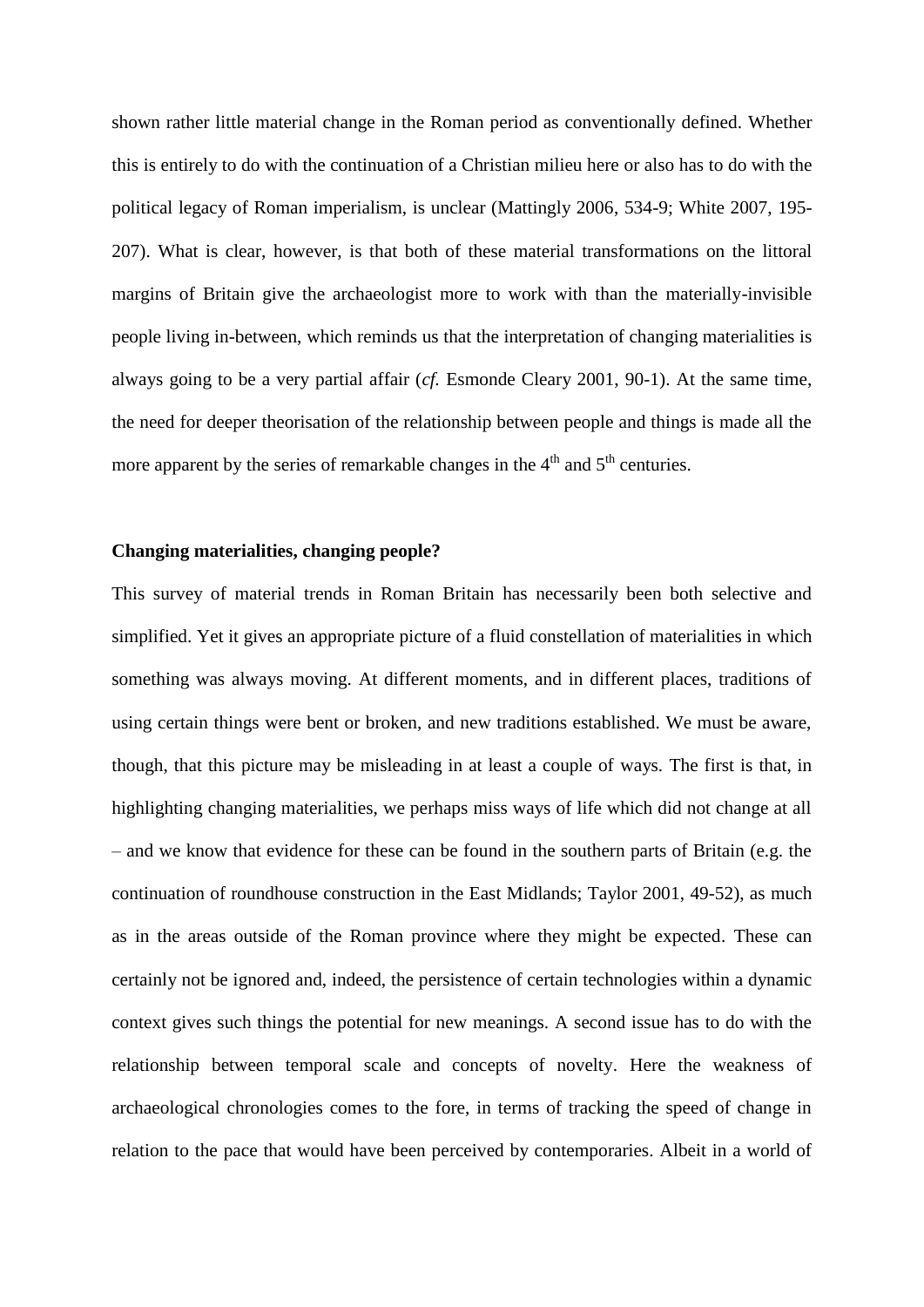fairly slow communications and transport of ideas and things, novel technologies may have changed their significance within time-frames that we simply cannot see. However, comparison between different fields of practice and different sites and regions at least gives us an insight into the relative scale of different transformations (*cf.* Gardner 2012). With these points in mind, we can begin to examine the ways in which some of the theoretical perspectives discussed above might enable us to draw more out of the material patterns in Roman Britain.

One of the common threads among the diverse recent approaches to materiality has been a diminution, at least, of the role of human agency in social life and an advocacy of the power of objects. This argument, in my view, represents a troubling return to a form of material determinism that was rejected in the earliest stages of post-processualism and which leaves a lot to be desired in accounting for power relationships in any context, let alone one like the Roman empire (see below; *cf.* Gardner 2011; Hodder 2012, 208). However, the rhetorical device of switching our perspective to that of the objects we study raises some important issues to do with tradition and choice. These concepts are central, in different ways, to both evolutionary and the more eclectic actor-network/object-agency/entanglement approaches that currently dominate debate about materiality (e.g. Gosden 2005; Shennan 2011). They are linked in as much as the weight of traditions in artefact production and design is often seen as bearing down upon people, drawing in different influences over generations, educating people into a particular cultural world as they are socialized, and thus ultimately channelling their action down particular paths. Relationships between objects have been highlighted as constituting the fabric of particular traditions, or the assemblages of things that afford particular sets of activities, like hunting (Gosden 2005, Hodder 2011, 157- 9; Olsen 2010, 129-49; *cf.* Johnson 2004, 243-6; Pauketat 2001). In such a fashion, choice becomes a rather ephemeral notion, reduced to the register of selective advantage, or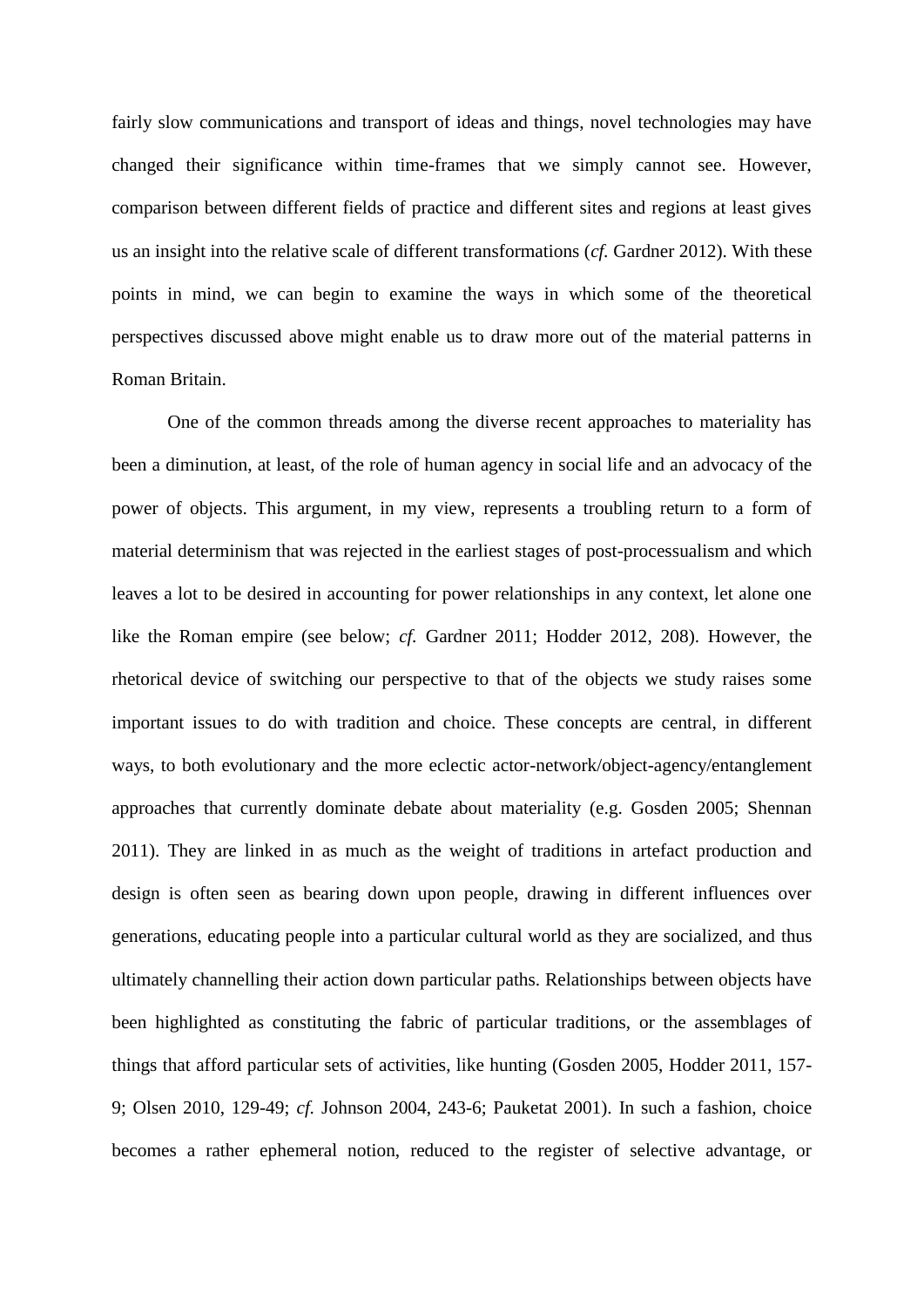problem-solving when an established way of doing things is confronted, often when things break down or fail (Hodder 2011, 159-68; Shennan 2011, 327-8). While limited in certain crucial ways, such a line of reasoning sheds some new light on a key problem within Romano-British archaeology – albeit one only rarely explicitly recognised as such. The 'Romanization' paradigm was built on the premise that, when presented with the opportunity, people would choose to be as 'Roman' as possible (e.g. Millett 1990, 119). One problem with this premise is that – partly because of the inattention to theories of material meaning – we don't really know which artefacts meant 'Roman' at any particular time or place (cf. Freeman 1993, 443-4; Gosden 2005: 197-9, 208-9; Mattingly 2004, 9-10). An alternative line, pursued subsequently, has been to avoid the language of being or becoming 'Roman' and simply regard the material transformations of Roman Britain as in themselves presenting people with a limited range of choices of things – they may or may not have been seen as 'Roman', or some other category, but they were consumed because they were available (Cooper 1996; *cf.*  Greene 2008). Following up the implications of this position in more depth might be one way in which some of the archaeological patterning in Roman Britain might be accounted for by taking materiality seriously. However, to pursue this more creatively I think we need to return to people, and to the interaction between differently-situated actors as mediated by things.

This means that, while it is vital to take seriously the role of things in shaping humans as actors, the distinction between the motive force of human interests and intentions and the mediating role of objects needs to be sustained if we are to give power its due. This is true when analysing the workings of any society, but clearly is particularly important in one defined by a particular set of power relationships and inequalities (*cf.* Hingley 2001, 114; Mattingly 2011, 19-26). While very few of the material patterns outlined in the previous section had much to do with the actors situated at the top of Roman imperial society, they have certainly been interpreted in relation to the choices of actors situated within particular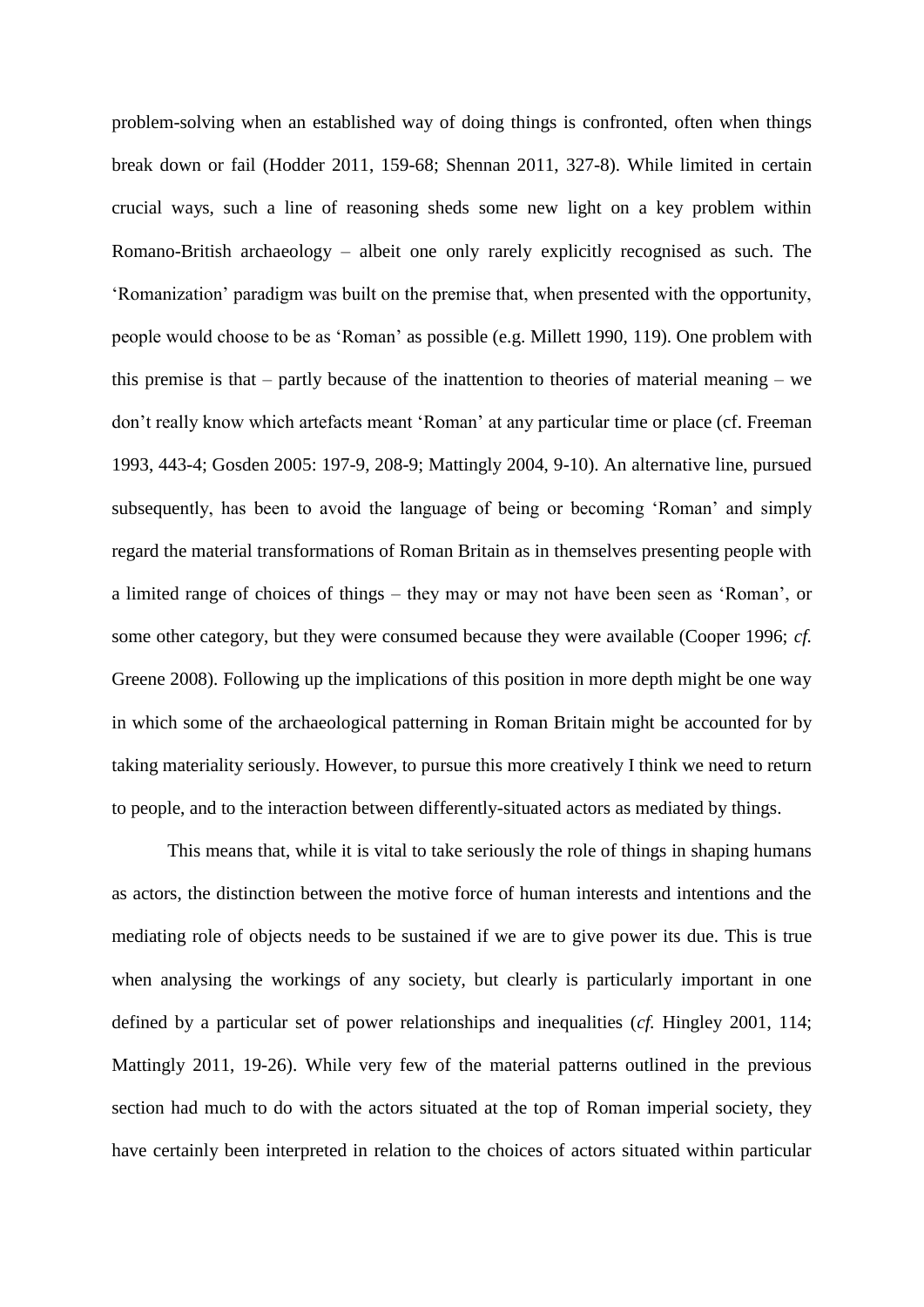provincial institutions – the civic aristocracy, the military – holding relatively high degrees of wealth, status and power. This much is indeed the bread-and-butter of 'Romanization'. Yet alongside the problem of what 'Roman' means (and closely connected to it) can be placed the notion that changing materialities are both sources and outcomes of tension within different groups and different individuals. Structure (which encompasses the material world in a Giddensian sense; *cf.* Gardner 2007, 18, following Giddens 1984) is always enabling and constraining – shaping choices, somewhat as discussed above, but also affording them in multiple ways. Just as 'becoming Roman' never meant only one thing, so the changing spectrum of practices which all of the artefacts and spaces of Roman Britain were part of never simply enabled or oppressed (*cf.* Witcher, forthcoming). I would argue that this dynamic tension is the underlying cause of the continually mobile empirical patterning that I have outlined above.

On the one hand, becoming a soldier, shaped by the material environment of fort, equipment and state-brokered supplies, was to become a different kind of colonial subject to a farmer, but a subject nonetheless. On the other, the farmers who acquired new red pottery in the later  $1<sup>st</sup>$  century, or new coin in the later  $3<sup>rd</sup>$ , need not have thought of this as 'Roman' to enjoy new possibilities for action even as they participated in the structures of the provincial or imperial economy. Imperial structures offered freedoms and constraints which shaped new colonial people (*cf.* Hill 2001, 15). But the people also shaped the structures and perhaps, in the long run, through choosing to prioritise the local, contributed to their fragmentation (Gardner 2007, 256-7). I would argue, therefore, that the archaeology of Roman Britain can show us what material change means in terms of the detaching of people from the sources of wealth and power as the scale and tempo of material connections increase, perhaps offset by the beguiling effects of consumption. Yet it can also show us that structures can be remade, even inadvertently levelled, at least to the point where power is deprived of persistent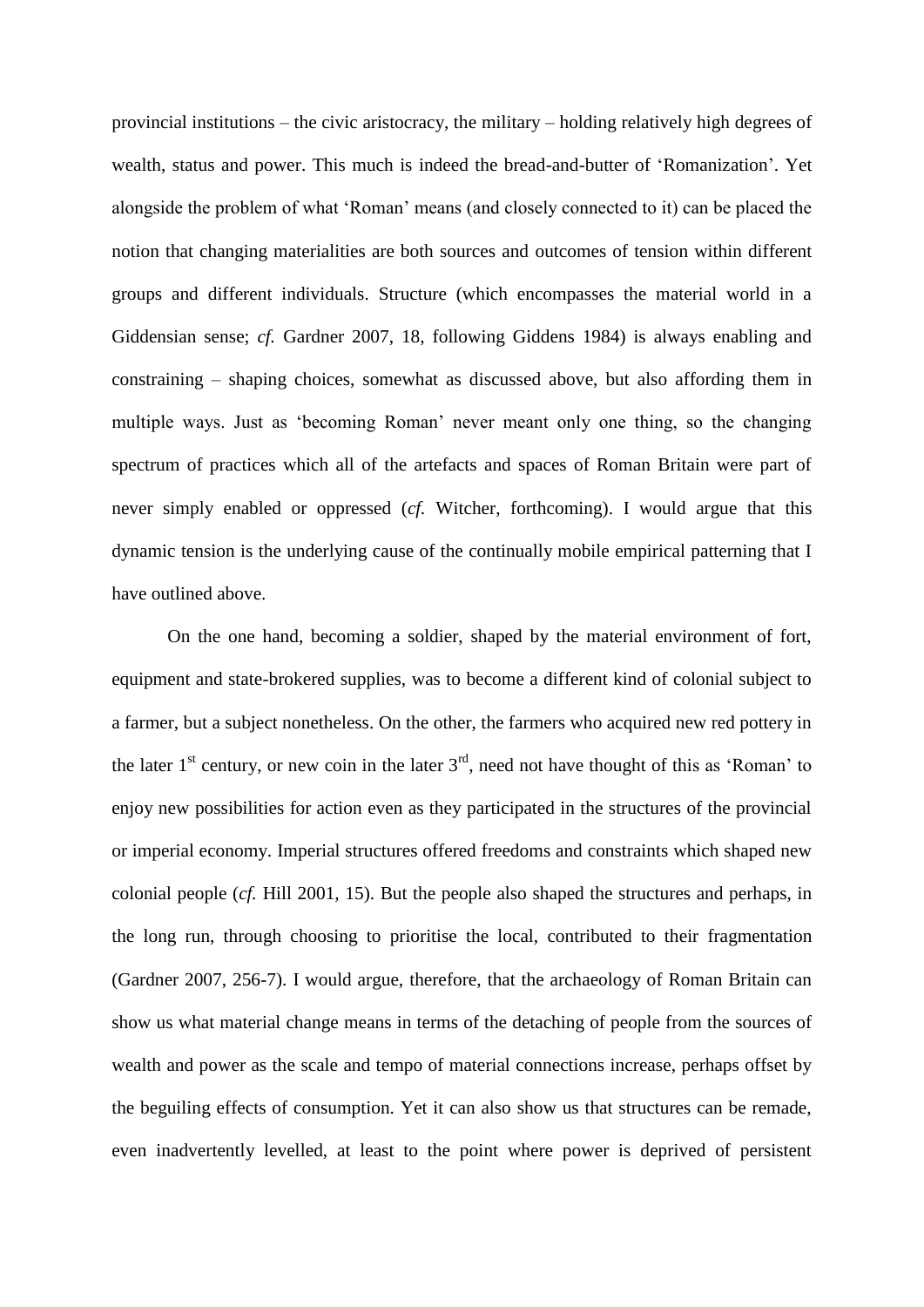material expression. This is only one way of putting the pieces together, though, and the aim of this chapter has been more broadly to show that thinking about the archaeology of Roman Britain in terms of changing materialities – meanings, practices, traditions, innovations, networks, tempos, agencies, structures, even genealogies and entanglements – means thinking about the irreducible complexity of colonial experience. As such it is entirely appropriate to reflect upon the continued relevance of the Roman world to the materialities, and the politics, of the present day.

### **Conclusion: a confrontation with Roman materialism**

The physical presence of the Roman Empire, particularly its distinctive scale and diversity, has played a major part in the way subsequent generations have projected their own political desires in material ways. From the evocation of Roman materialities directly in architecture (e.g. Edward I's castle at Caernarfon, the monumental buildings of imperial London or republican Washington) or portable material culture (the coins of Medieval and modern Europe), to the writing of Roman material culture as the inherently superior technology of an ancestral culture (Frere 1987, 295-312; Wilkinson 2000), the symbolic value of Roman things in strategies of legitimation has been immense. The process of academic, political and popular use of images of Rome has of course not ceased – indeed, part of the argument for introducing theories of globalization into Roman archaeology has been that it at least has the virtue of placing the contemporary context which influences practitioners explicitly in the frame, rather than remaining as a more or less well-hidden backcloth (Hingley, forthcoming; Witcher, forthcoming). Among other views, which also make their framing perspective quite explicit, are the contrasting interpretations of Rome's material impact in Britain as indicative of the success of a free-market economic system (Selkirk 2006), or of the brute hand of exploitative and violent imperialism (Faulkner 2000, 11-12). Also notable is the idea that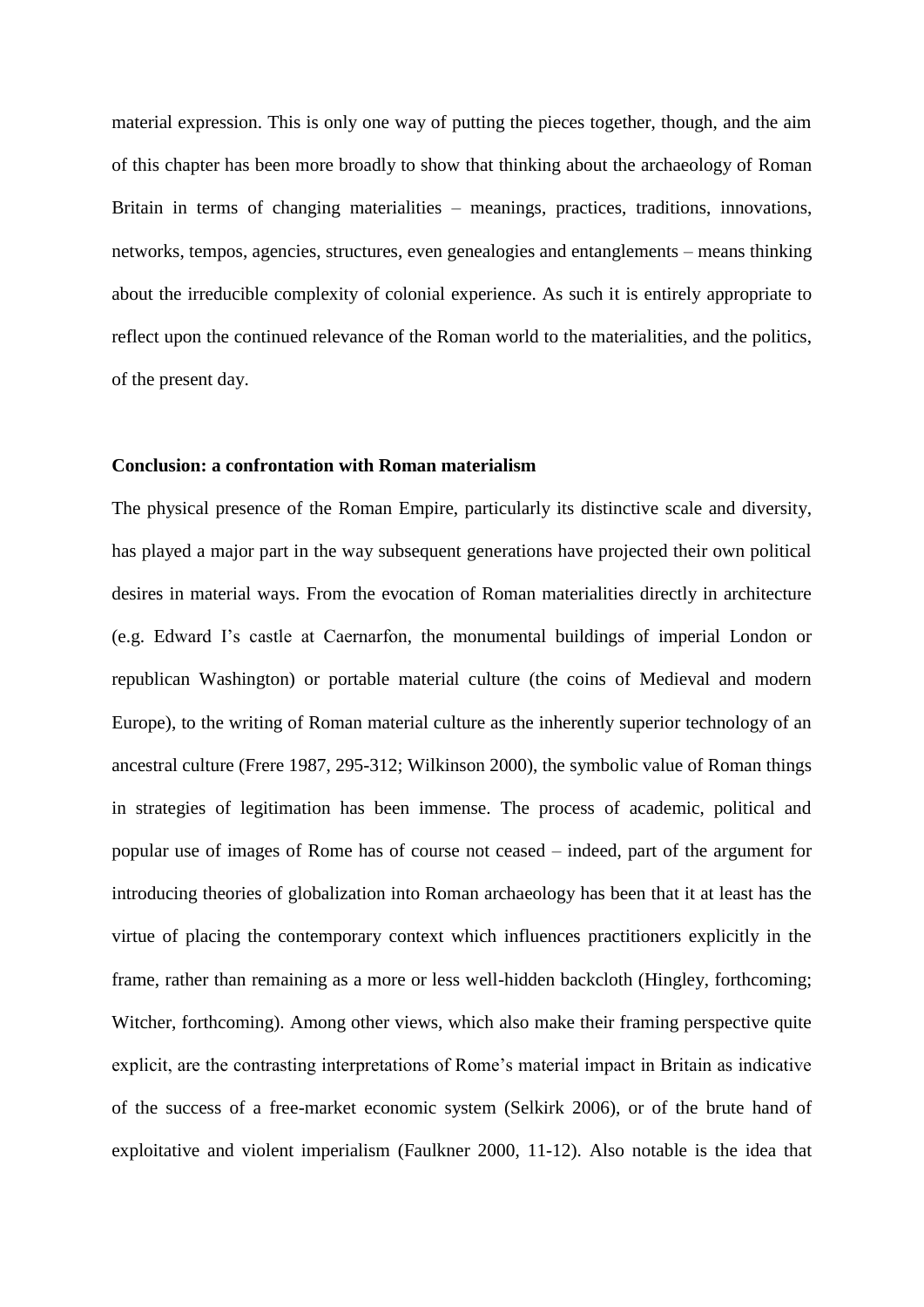there is a political edge to the issue of archaeological visibility – in the sense that either archaeology is the primary means of recovering the voices of the forgotten people of history (Given 2004, 3-4; Hingley 1989, 1-5; Webster 2001, 223), or conversely that archaeologists have been right to focus on the most conspicuous material changes, as only the people who could participate in these are important enough to make a difference in society and thus characterise it (Thomas 1990; de la Bédoyère 1999, 9). The apparent fragility of the imperial system in the  $5<sup>th</sup>$  century is generally less exemplary now, except for those with a more negative political (Faulkner 2000) or ecological (McAnany and Yoffee 2010) view of complex societies like Rome. Taking all of these examples into account, though, it is difficult to see how understanding Roman materiality in Britain can avoid being politicised. Where do new approaches to materiality fit into this matrix?

In a general sense, approaches that have emerged from more interpretive traditions, such as those informed by Latour's Actor-Network Theory or the work of Alfred Gell, tend to be fairly explicit in advocating a commitment to respect for objects as an ethical move in a world where there are increasing debates about both biotechnology, and the need to confer rights on animals or environments in order to challenge human-induced environmental disaster (in line, perhaps, with an animist view of human-nature balance; Hodder 2012, 220- 1; Olsen 2012, 217-21; Sillar 2009). Yet in terms of the politics of institutions, like those of an empire, such approaches have relatively little to say – already noted above as a challenge in using them to understand the archaeology of Roman Britain. However other approaches to the ways in which the material world mediates between actors or subjects and institutional networks of power certainly do invite comparison between the politics of materiality in the Roman and contemporary worlds. Postcolonial and globalization approaches have been taking us in the right direction here (Mattingly 2011; Witcher 2000), but need to take on board more of the facets of material engagement that might be investigated, as discussed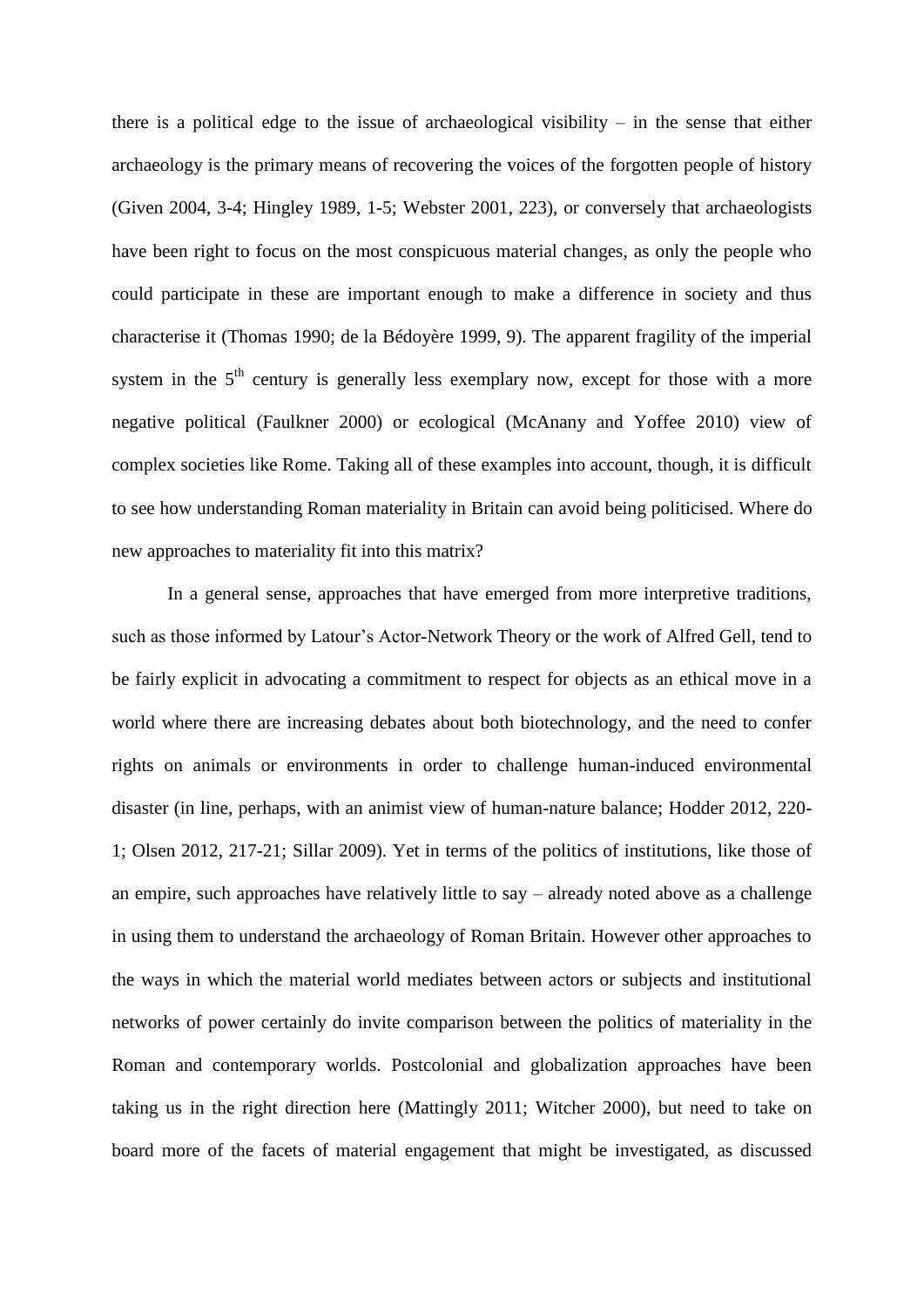above (though *cf.* Nesbitt and Tolia-Kelly 2009; Witcher forthcoming, focussing on the reception of the Roman past). While comparative work on the materiality of colonialism has become more commonplace (Given 2004; Gosden 2004; Stein (ed.) 2004), a Romanist view of the relationship between changing materialities and the ideologies, opportunities and inequalities of imperial power has yet to be written. There is no better time to re-engage with the theoretical debate in the broader field of archaeology, as in this case Romanists really do have the material to hand to drive that debate forward.

### **Acknowledgements**

Many thanks to the editors for the invitation to contribute this chapter to the volume, and for useful comments on its content. Thanks also to Richard Hingley and Rob Witcher for copies of forthcoming papers, and to Mark Lake, Kathryn Piquette and Bill Sillar for various discussions about materiality.

### **References**

Allason-Jones, L. (ed.) 2011. *Artefacts in Roman Britain: Their Purpose and Use*. Cambridge: Cambridge University Press.

Andrén, A. 1998. *Between Artifacts and Texts: Historical Archaeology in Global Perspective* (translated by A. Crozier). New York, NY: Plenum Press.

Arnold, B. 2012. Gender, temporalities, and periodization in early Iron Age West Central Europe. *Social Science History* 36(1), 85-112.

Arnold, C. J. 1997. *An Archaeology of the Early Anglo-Saxon Kingdoms*. London: Routledge  $(2^{nd}$  edition).

Barrett, J. 1993. *Fragments from Antiquity: An archaeology of social life in Britain, 2900- 1200 BC*. Oxford: Blackwell.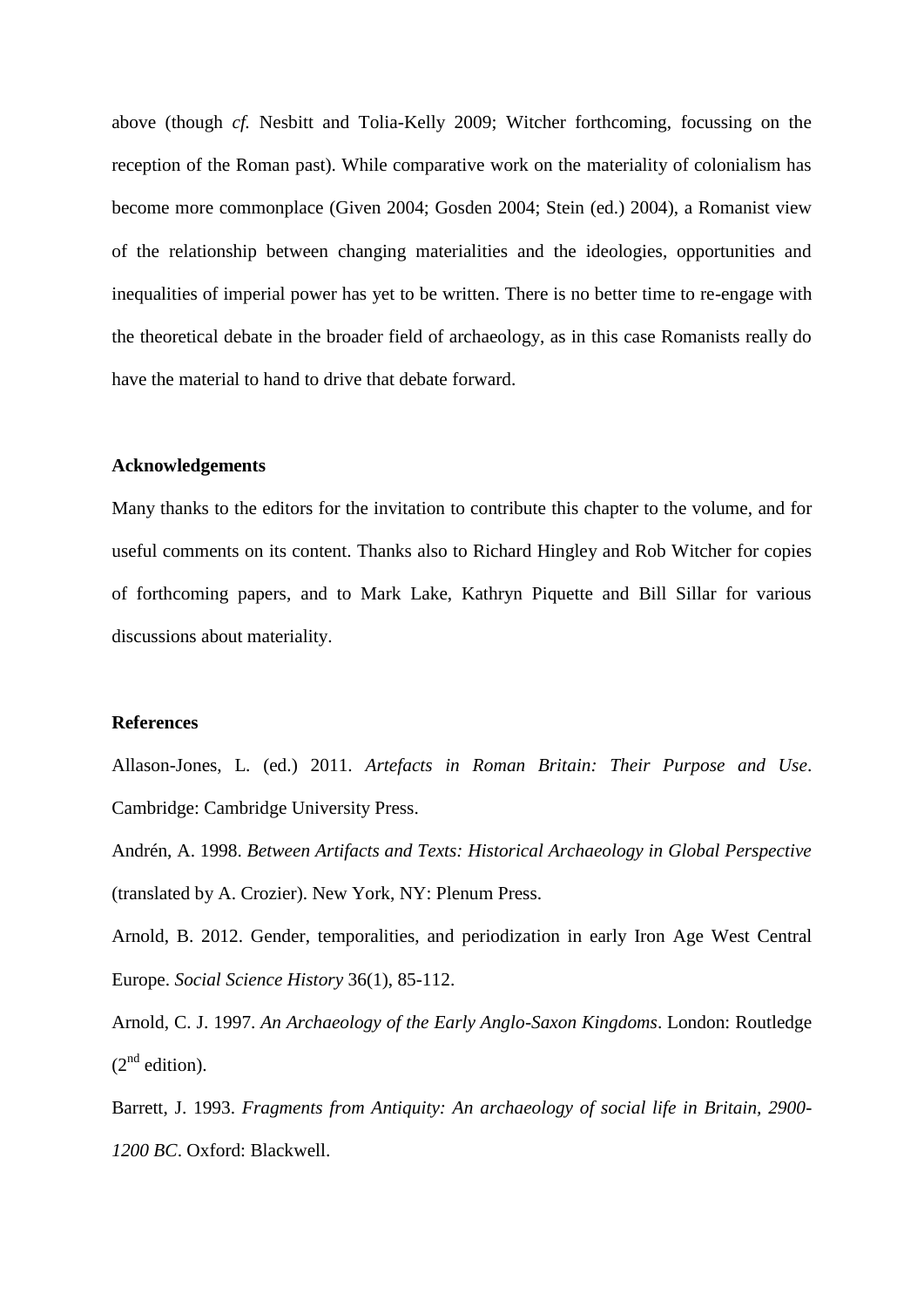Barrett, J. 1997. Romanization: a critical comment, in D. Mattingly (ed.) *Dialogues in Roman Imperialism.* Portsmouth, RI: Journal of Roman Archaeology Supplementary Series 23, pp51-64.

Bennett, T. and Joyce, P. (eds.) 2010. *Material Powers: Cultural studies, history and the material turn*. London: Routledge.

Biddulph, E. 2012. On cultural selection: examining the process of cultural evolution through funerary evidence, in M. Duggan, F. McIntosh and D.J. Rohl (eds.) *TRAC 2011: Proceedings of the 21st Annual Theoretical Roman Archaeology Conference, Newcastle 2011*. Oxford: Oxbow Books, pp76-90.

Blockley, K., Blockley, M., Blockley P., Frere, S. and Stow, S. 1995. *Excavations in the Marlowe Car Park and Surrounding Areas, I: The excavated sites*. Canterbury: Canterbury Archaeological Trust.

Brewer, R. and Guest, P. Forthcoming. *Caerwent Forum-Basilica*. London: Society for the Promotion of Roman Studies.

Brickstock, R. J. 2010. Coins and the frontier troops in the  $4<sup>th</sup>$  century, in R. Collins and L. Allason-Jones (eds) *Finds from the Frontier: material culture in the 4<sup>th</sup>-5<sup>th</sup> centuries. York:* C.B.A. Research Report 162, pp86-91.

Brück, J. 2001. Monuments, power and personhood in the British Neolithic. *Journal of the Royal Anthropological Institute* (N.S.) 7, 649-67.

Buchli, V. A. 1995. Interpreting material culture: the trouble with text, in I. Hodder, M. Shanks, A. Alexandri, V. Buchli, J. Carman, J. Last and G. Lucas (eds.) *Interpreting Archaeology: Finding meaning in the past*. London: Routledge, pp181-93.

Burnham, B. C. 1995. Small towns: the British perspective, in A. E. Brown (ed.) *Roman Small Towns in Eastern England and Beyond*. Oxford: Oxbow Books, pp7-17.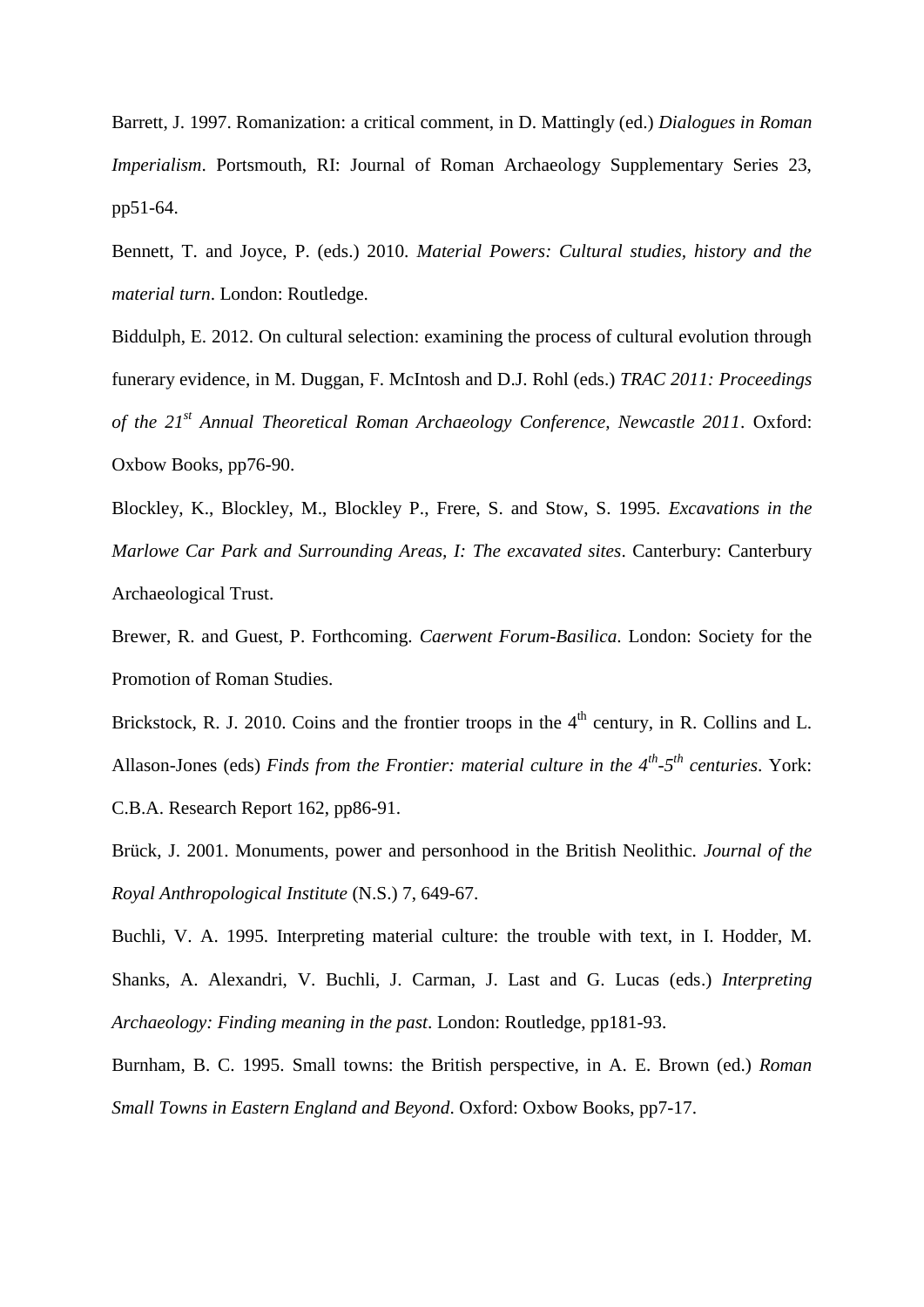Burnham, B. C., Collis, J., Dobinson, C., Haselgrove, C. and Jones, M. 2001. Themes for urban research, c. 100BC to AD200, in S. James and M. Millett (eds.) *Britons and Romans: Advancing an archaeological agenda*. York: C.B.A. Research Report 125, pp67-76.

Chadwick, A. M. 2004. 'Heavier burdens for willing shoulders'? Writing different histories, humanities and social practices for the Romano-British countryside, in B. Croxford, H. Eckardt, J. Meade and J. Weekes (eds.) *TRAC 2003: Proceedings of the Thirteenth Annual Theoretical Roman Archaeology Conference, Leicester 2003*. Oxford: Oxbow Books, pp90- 110.

Cochrane, E. 2011. Units of transmission in evolutionary archaeology and the role of memetics, in E. Cochrane and Gardner, A. (eds.) *Evolutionary and Interpretive Archaeologies: A Dialogue*. Walnut Creek, CA: Left Coast Press, pp31-61.

Collingwood, R.G. 1930. *The Archaeology of Roman Britain*. London: Methuen.

Collingwood, R. G. and Myres, J. N. L. 1937. *Roman Britain and the English Settlements*. Oxford: Clarendon Press  $(2<sup>nd</sup>$  edition).

Collingwood, R.G. and Richmond, I. 1969. *The Archaeology of Roman Britain*. London: Methuen.

Cooper, N. J. 1996. Searching for the blank generation: consumer choice in Roman and post-Roman Britain, in J. Webster and N. J. Cooper (eds.) *Roman Imperialism: post-colonial perspectives*. Leicester: University of Leicester, School of Archaeological Studies, pp85-98.

Creighton, J. 2006. *Britannia: The creation of a Roman province*. London: Routledge.

Crow, J. 2004. *Housesteads: A fort and garrison on Hadrian's Wall*. Stroud: Tempus.

Dant, T. 2005. *Materiality and Society*. Maidenhead: Open University Press.

Dark, K. R. 1994. *Civitas to Kingdom: British political continuity 300-800*. Leicester: Leicester University Press.

de la Bédoyère, G. 1999. *The Golden Age of Roman Britain*. Stroud: Tempus.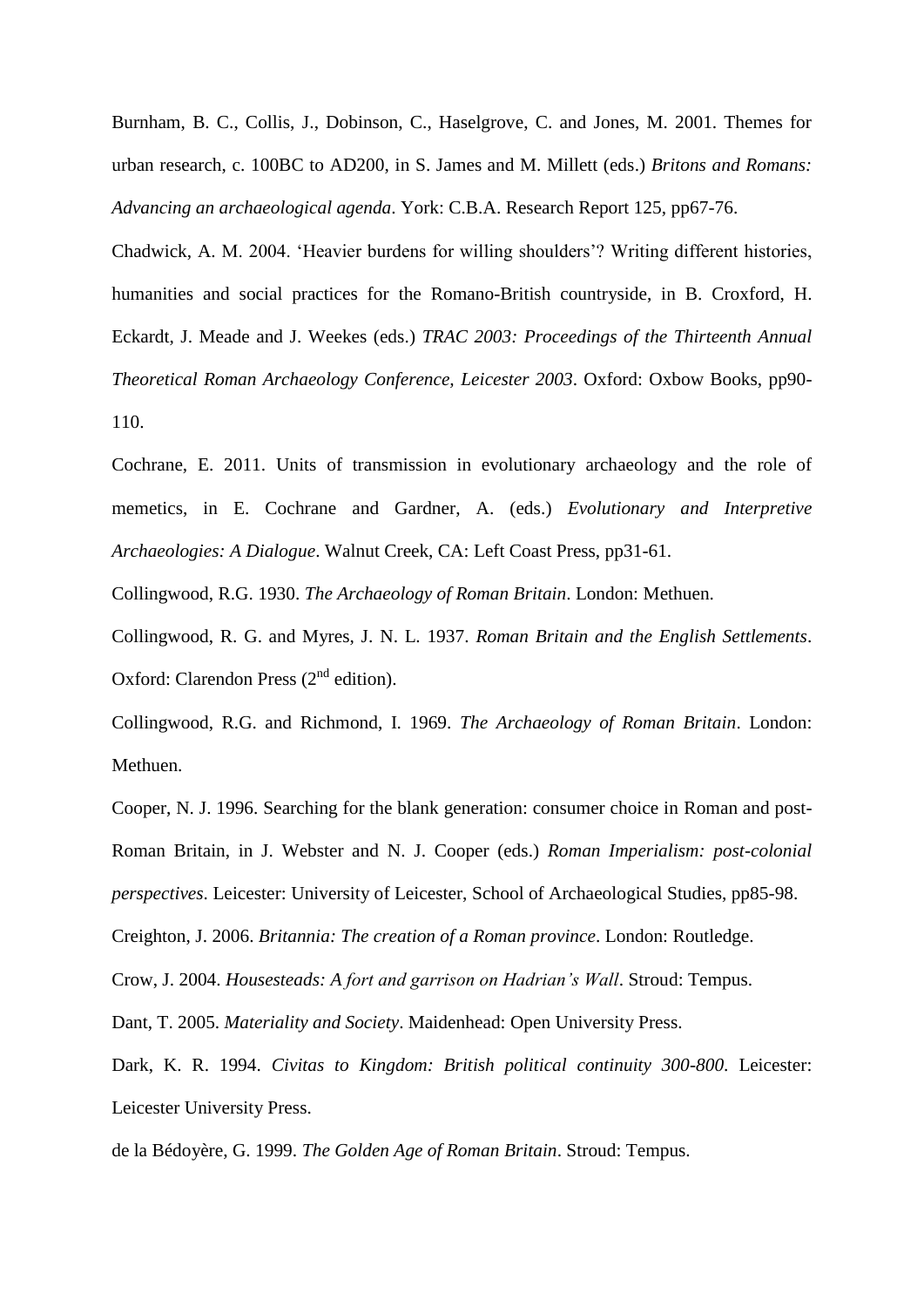de la Bédoyère, G. 2007: 'Romanization', *British Archaeology* 92 (Jan/Feb), 22.

DeMarrais, E., Gosden, C. and Renfrew, C. (eds.) 2004. *Rethinking Materiality: The engagement of mind with the material world*. Cambridge: McDonald Institute for Archaeological Research.

Dobres, M.-A. 2000. *Technology and Social Agency: Outlining a practice framework for archaeology*. Oxford: Blackwell.

Dyson, S. 1989. The relevance for Romanists of recent approaches to archaeology in Greece. *Journal of Roman Archaeology* 2, 143-6.

Eckardt, H. and Crummy, N. 2008. *Styling the Body in Late Iron Age and Roman Britain: A contextual approach to toilet instruments*. Montagnac: Instrumentum Monograph 36.

Esmonde Cleary, S. 2001. The Roman to Medieval transition, in S. James and M. Millett (eds.) *Britons and Romans: advancing an archaeological agenda*. York: C.B.A. Research Report 125, pp90-97.

Esmonde Cleary, S. 2009. Roman Britain: civil and rural society, in J. Hunter and I. Ralston (eds.) *The Archaeology of Britain: An introduction from earliest times to the twenty-first century*. London: Routledge  $(2<sup>nd</sup>$  edition), pp198-218.

Evans, J. 2001. Material approaches to the identification of different Romano-British site types, in S. James and M. Millett (eds.) *Britons and Romans: Advancing an archaeological agenda*. York: C.B.A. Research Report 125, pp26-35.

Faulkner, N. 2000. *The Decline and Fall of Roman Britain*. Stroud: Tempus.

Faulkner, N. 2008. Roman archaeology in an epoch of neoliberalism and imperialist war, in C. Fenwick, M. Wiggins and D. Wythe (eds.) *TRAC 2007: Proceedings of the Seventeenth Annual Theoretical Roman Archaeology Conference, London 2007*. Oxford: Oxbow Books, pp63-73.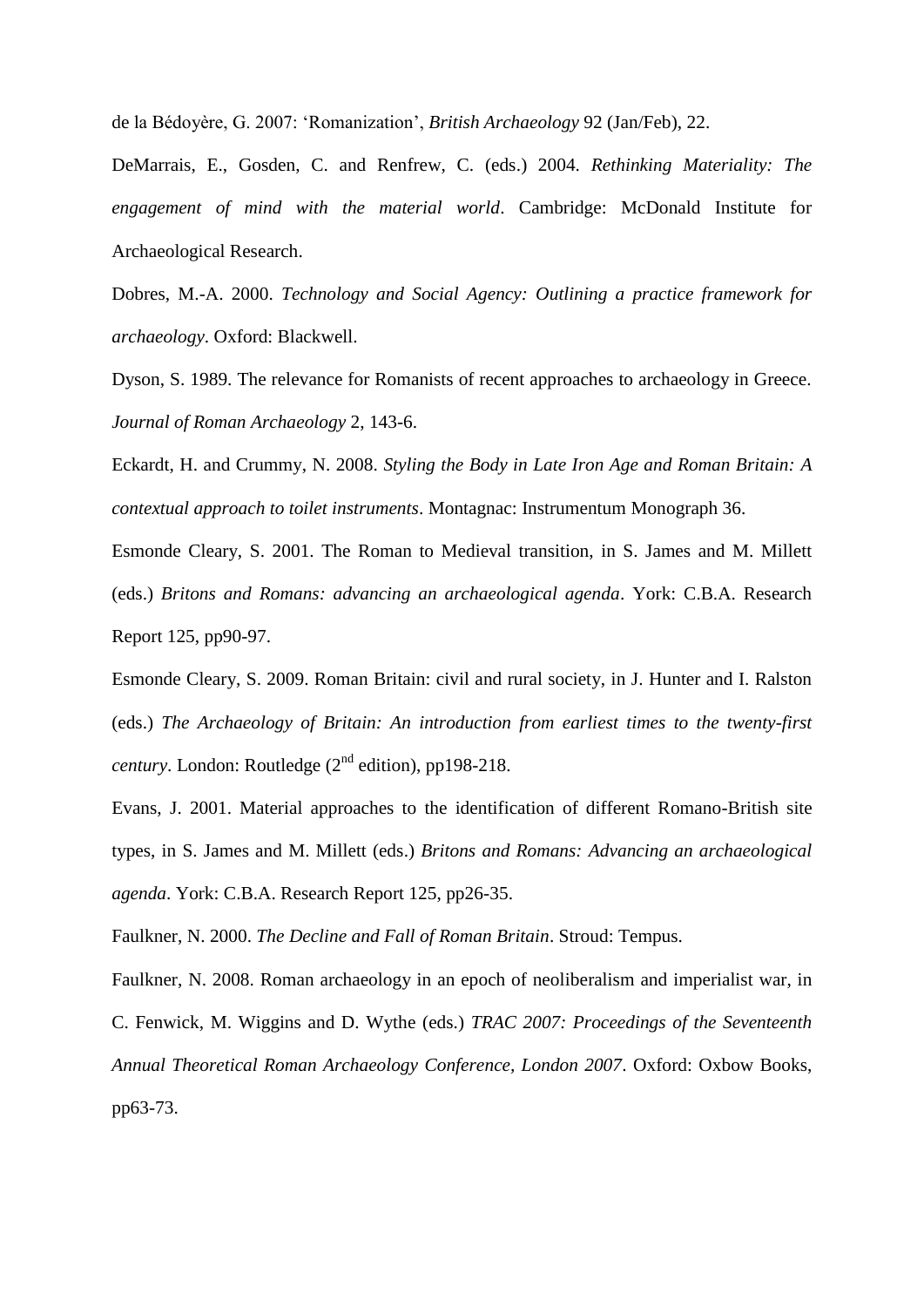Ferris, I. M. 2010. *The beautiful rooms are empty: Excavations at Binchester Roman fort, County Durham 1976-1981 and 1986-1991 (Part 2)*. Durham: Durham County Council.

Fowler, C. 2002. Body parts: personhood and materiality in the earlier Manx Neolithic, in Y. Hamilakis, M. Pluccienik and S. Tarlow (eds.) *Thinking Through the Body: Archaeologies of corporeality*. New York: Kluwer/Plenum, pp47-69.

Freeman, P. W. M. 1993. 'Romanisation' and Roman material culture. *Journal of Roman Archaeology* 6, 438-45.

Freeman, P. W. M. 2007. *The Best Training-Ground for Archaeologists: Francis Haverfield and the Invention of Romano-British Archaeology*. Oxford: Oxbow Books.

Frere, S. S. 1987. *Britannia: a History of Roman Britain*. London: Routledge (3<sup>rd</sup> edition).

Frere, S. 1988. Roman Britain since Haverfield and Richmond. *History and Archaeology Review* 3, 31-6.

Fulford, M. G. and Hodder, I. R. 1975. A regression analysis of some late Romano-British pottery: a case study. *Oxoniensia* 39, 26-33.

Fulford, M. and Holbrook, N. 2011. Assessing the contribution of commercial archaeology to the study of the Roman period in England, 1990-2004. *The Antiquaries Journal* 91, 323-45.

Fulford, M. and Timby, J. 2000. *Late Iron Age and Roman Silchester: excavations on the site of the forum-basilica, 1977, 1980-86*. London: Society for the Promotion of Roman Studies.

Gardner, A. 2002. Social identity and the duality of structure in late Roman-period Britain. *Journal of Social Archaeology* 2(3), 323-51.

Gardner, A. 2003. Seeking a material turn: the artefactuality of the Roman empire, in G. Carr, E. Swift and J. Weekes (eds.) *TRAC 2002: Proceedings of the Twelfth Annual Theoretical Roman Archaeology Conference, Canterbury 2002*. Oxbow Books, pp1-13.

Gardner, A. 2007. *An Archaeology of Identity: Soldiers and society in late Roman Britain*. Walnut Creek, CA: Left Coast Press.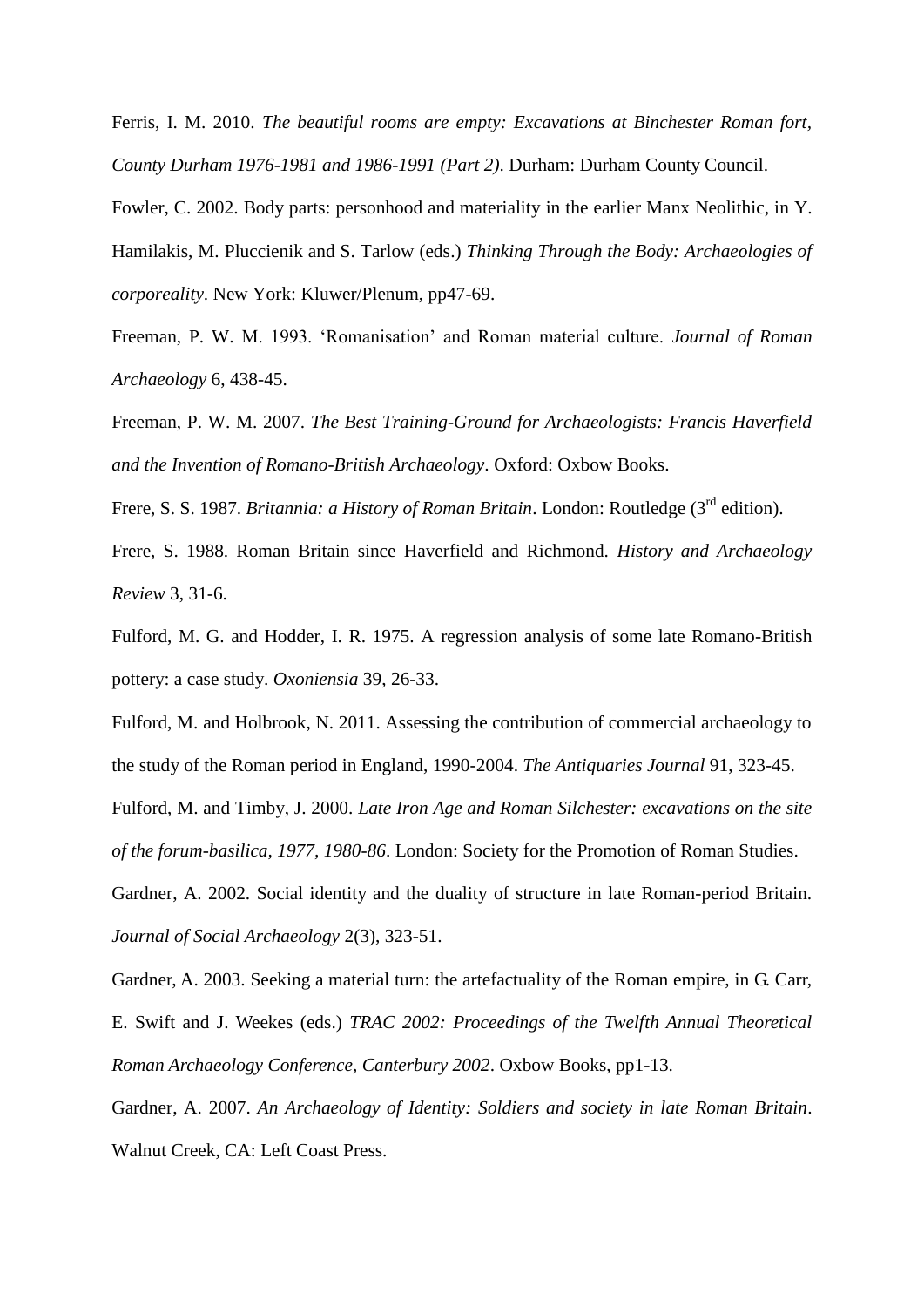Gardner, A. 2011. Action and structure in interpretive archaeologies, in E. Cochrane and Gardner, A. (eds.) *Evolutionary and Interpretive Archaeologies: A Dialogue*. Walnut Creek, CA: Left Coast Press, pp63-82.

Gardner, A. 2012. Time and empire in the Roman world. *Journal of Social Archaeology* 12(2), 145-66.

Gardner, A. 2013. Thinking about Roman imperialism: postcolonialism, globalization and beyond? *Britannia* 44, 1-25.

Gell, A. 1998. *Art and Agency: An anthropological theory*. Oxford: Clarendon Press.

Giddens, A. 1984. *The Constitution of Society: outline of the theory of structuration*. Cambridge: Polity Press.

Given, M. 2004. *The Archaeology of the Colonized*. London: Routledge.

Going, C. J. 1992. Economic 'long waves' in the Roman period? A reconnaissance of the Romano-British ceramic evidence. *Oxford Journal of Archaeology* 11(1), 93-117.

González-Ruibal, A. 2003. Restoring ontological security: Roman and native objects in early Roman Gallaecia (NW Iberia), in G. Carr, E. Swift and J. Weekes (eds.) *TRAC 2002: Proceedings of the 12th Annual Theoretical Roman Archaeology Conference, University of Kent at Canterbury 2002*. Oxford: Oxbow Books, pp30-47.

Gosden, C. 1994. *Social Being and Time*. Oxford: Blackwell.

Gosden, C. 2004. *Archaeology and Colonialism*. Cambridge: Cambridge University Press.

Gosden, C. 2005. What do objects want? *Journal of Archaeological Method and Theory* 12(3), 193-211.

Grahame, M. 2000. *Reading Space: Social interaction and identity in the houses of Roman Pompeii. A syntactical approach to the analysis and interpretation of built space*. Oxford: Archaeopress/BAR International Series 886.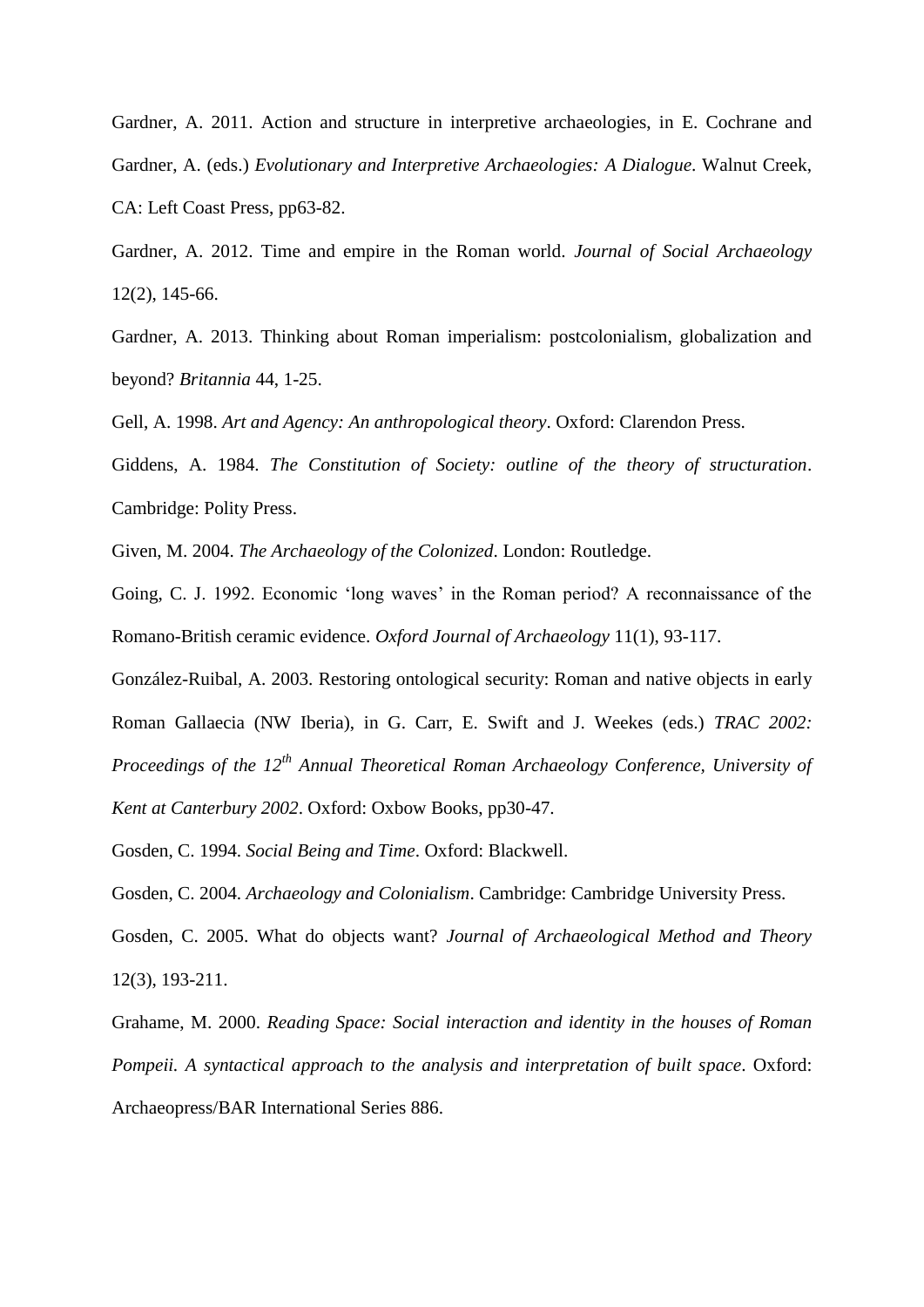Greene, K. 2008. Learning to consume: consumption and consumerism in the Roman empire. *Journal of Roman Archaeology* 21(i), 64-82.

Harding, A. 2008. A conversation with Colin Renfrew (Professor Lord Renfrew of Kaimsthorn). *European Journal of Archaeology* 11(2-3), 143-70.

Haverfield, F. 1912. *The Romanization of Roman Britain*. Oxford: Clarendon Press (2nd edition).

Hill, J. D. 1995. The pre-Roman Iron Age in Britain and Ireland (ca. 800 B.C. to A.D. 100): an overview. *Journal of World Prehistory* 9(1), 47-98.

Hill, J. D. 2001. Romanisation, gender and class: recent approaches to identity in Britain and their possible consequences, in S. James and M. Millett (eds.) *Britons and Romans: advancing an archaeological agenda*. York: C.B.A. Research Report 125. p12-18.

Hills, C. 2003. *The Origins of the English*. London: Duckworth.

Hingley, R. 1989. *Rural Settlement in Roman Britain*. London: Seaby.

Hingley, R. 1996. The 'legacy' of Rome: the rise, decline, and fall of the theory of Romanization, in J. Webster and N.J. Cooper (eds.) *Roman Imperialism: Post-colonial Perspectives*. Leicester: University of Leicester, School of Archaeological Studies, pp35-48.

Hingley, R. 2000. *Roman Officers and English Gentlemen: The Imperial Origins of Roman Archaeology*. London: Routledge.

Hingley, R. 2001. A Comment on Ray Laurence's Roman narratives: the writing of archaeological discourses – a view from Britain? *Archaeological Dialogues* 8(2), 111-4.

Hingley, R. 2008. Not so Romanized? Tradition, reinvention or discovery in the study of Roman Britain. *World Archaeology* 40(3), 427-43.

Hingley, R. Forthcoming. Post-colonial and global Rome: the genealogy of 'Empire', in M. Pitts and M. J. Versluys (eds.) *Globalisation and the Roman World: Perspectives and Opportunities*. Cambridge: Cambridge University Press.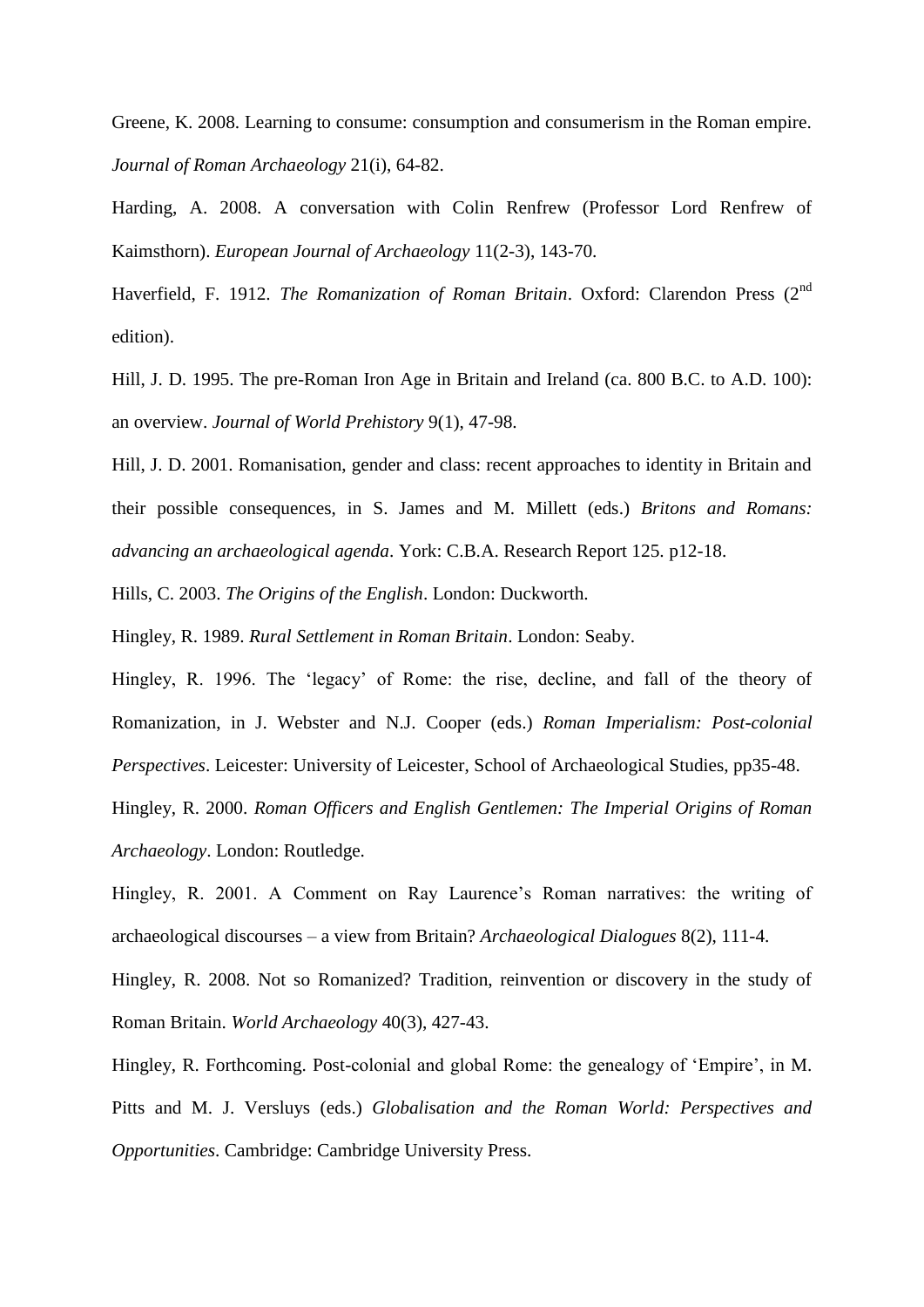Hingley, R. and Willis, S. (eds.) 2007. *Roman Finds: Context and theory*. Oxford: Oxbow Books.

Hitchner, R.B. 2008. Globalization avant la lettre: globalization and the history of the Roman empire. *New Global Studies* 2(2), 1-12.

Hodder, I. 1985. Post-processual archaeology. *Advances in Archaeological Method and Theory* 8. New York: Academic Press, pp1-26.

Hodder, I. 1991. *Reading the Past: Current approaches to interpretation in archaeology*. Cambridge: Cambridge University Press  $(2<sup>nd</sup> edition)$ .

Hodder, I. 1993. Bridging the divide: a commentary on theoretical Roman archaeology, in E. Scott (ed.) *Theoretical Roman Archaeology: First Conference Proceedings*. Aldershot: Avebury, ppxiii-ix.

Hodder, I. 1999. *The Archaeological Process: An introduction*. Oxford: Blackwell.

Hodder, I. 2011. Human-thing entanglement: towards an integrated archaeological perspective. *Journal of the Royal Anthropological Institute* (N.S.) 17, 154-77.

Hodder, I. 2012. *Entangled: An archaeology of the relationships between humans and things*. Chichester: Wiley-Blackwell.

Hodder, I. and Hassall, M., 1971. The non-random spacing of Romano-British walled towns. *Man* 6 (New Series), 391–407.

Hodson, F. R. 1964. Cultural groupings within the British pre-Roman Iron Age. *Proceedings of the Prehistoric Society* 30, 99-110.

Hurcombe, L. 2007. A sense of materials and sensory perception in concepts of materiality. *World Archaeology* 39(4), 532-45.

Ingold, T. 1993. The temporality of the landscape. *World Archaeology*, 25(2), 152-74.

Ingold, T. 2007. Materials against materiality. *Archaeological Dialogues* 14(1), 1-16.

James, S. 2003. Roman Archaeology: crisis and revolution. *Antiquity* 77(295), 178-84.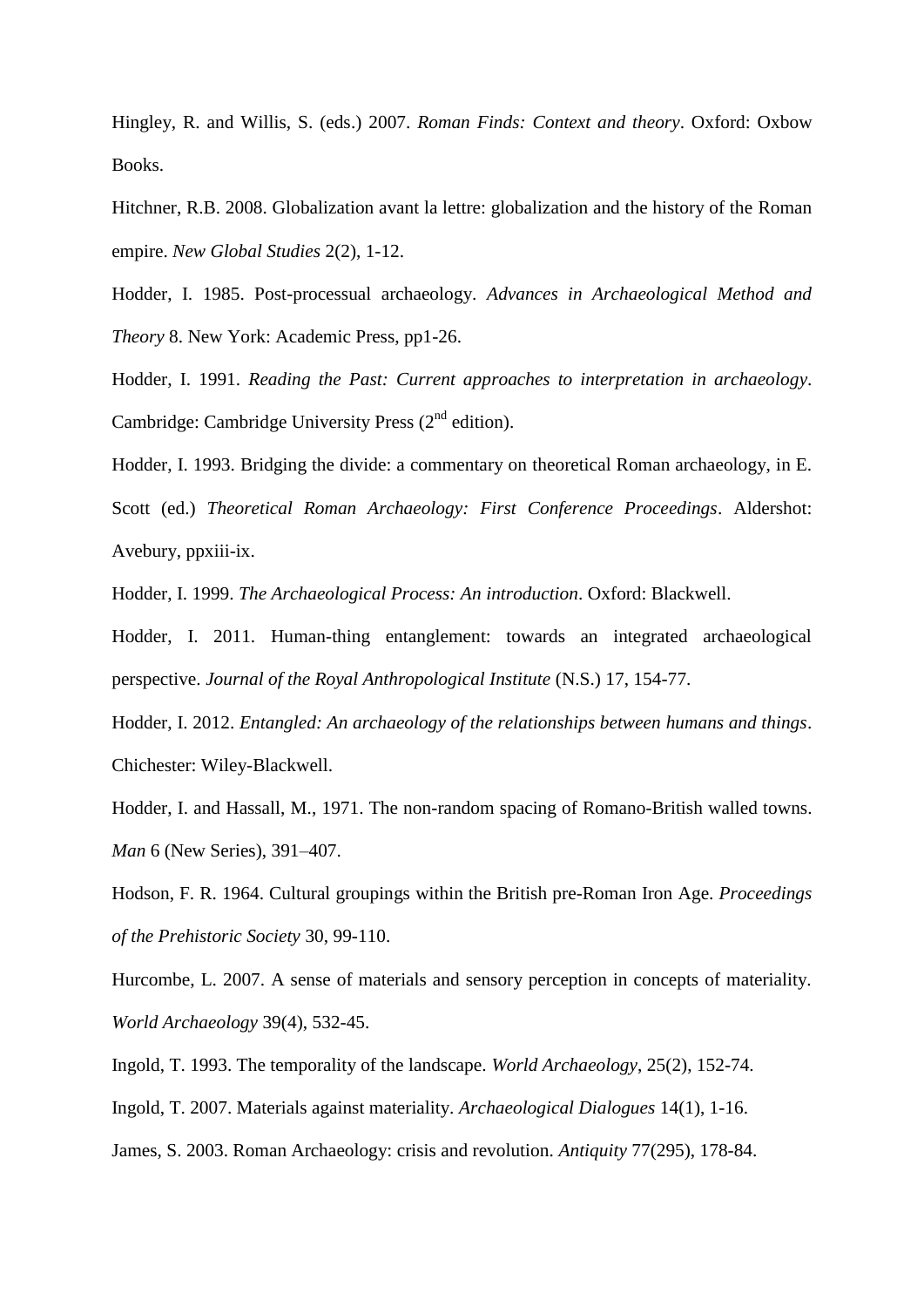Johnson, M. H. 1989. Conceptions of agency in archaeological interpretation. *Journal of Anthropological Archaeology* 8(2), 189-211.

Johnson, M. 2004. Agency, structure and archaeological practice, in A. Gardner (ed.) *Agency Uncovered: Archaeological perspectives on social agency, power and being human*. London: UCL Press, pp241-7.

Johnson, M. 2006. On the nature of theoretical archaeology and archaeological theory. *Archaeological Dialogues* 13(2), 117-32.

Johnson, M. H. 2011. A visit to Down House: some interpretive comments on evolutionary archaeology, in E. E. Cochrane and A. Gardner (eds.) *Evolutionary and Interpretive Archaeologies: A Dialogue*. Walnut Creek, CA: Left Coast Press, pp307-24.

Jones, S. 1997. *The Archaeology of Ethnicity*. London: Routledge.

Jundi, S. and Hill, J. D. 1998. Brooches and identities in  $1<sup>st</sup>$  Century AD Britain: more than meets the eye? in C. Forcey, J. Hawthorne and R. Witcher (eds.) *TRAC 97: Proceedings of the Seventh Annual Theoretical Roman Archaeology Conference, Nottingham 1997*. Oxford: Oxbow Books, pp125-137.

Knappett, C. 2005. *Thinking Through Material Culture: An interdisciplinary perspective*. Philadelphia: University of Pennsylvania Press.

Knappett, C. 2012. Materiality, in I. Hodder (ed.) *Archaeological Theory Today*. London: Routledge, pp188-207.

LaMotta, V. M. 2012. Behavioral Archaeology, in I. Hodder (ed.) *Archaeological Theory Today*. London: Routledge, 62-92.

Latour, B. 1993. *We Have Never Been Modern*. Translated by C. Porter. Cambridge, MA: Harvard University Press.

Latour, B. 1999. *Pandora's Hope: Essays on the reality of science studies*. Cambridge, MA: Harvard University Press.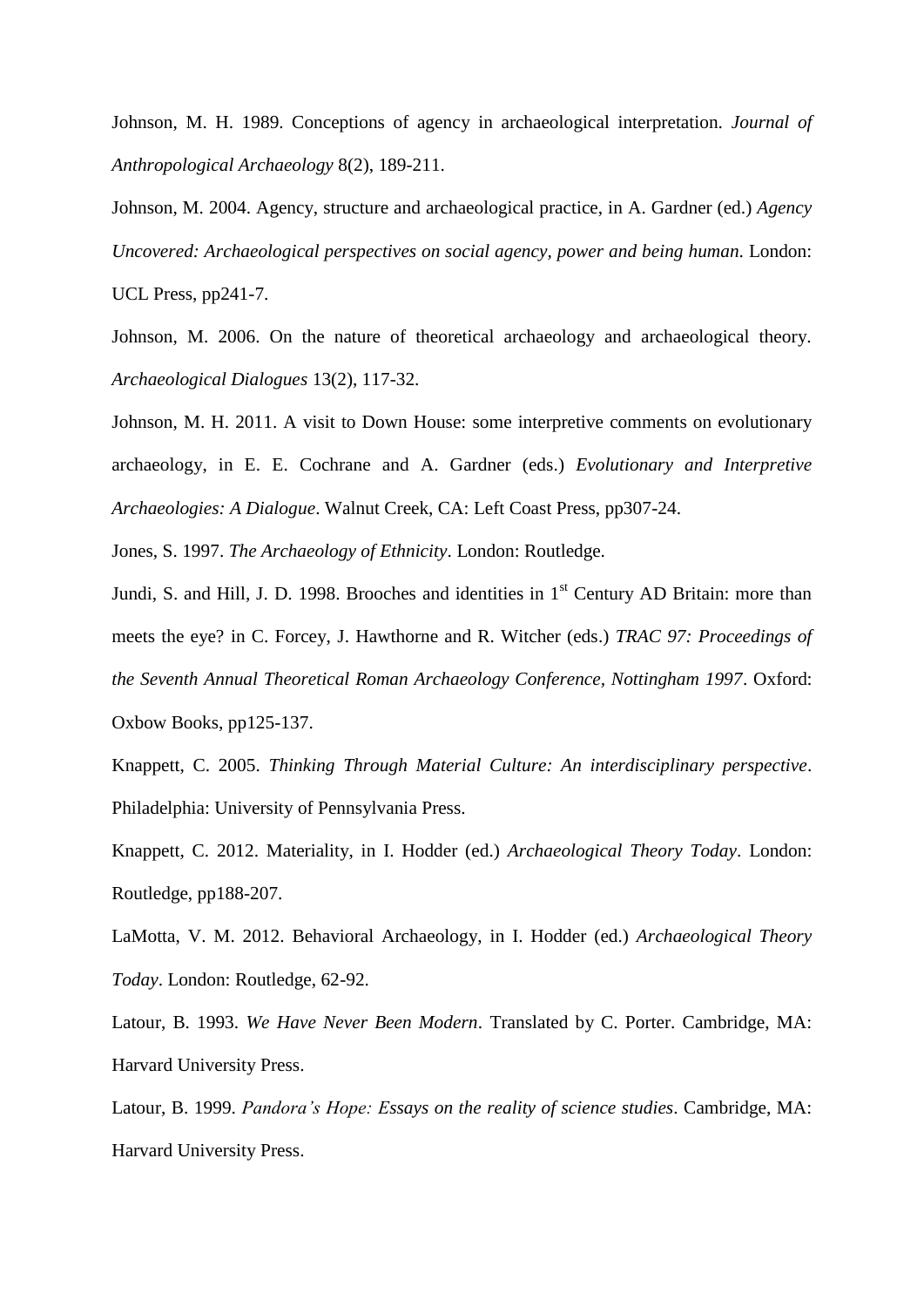Laurence, R. 1999. Theoretical Roman Archaeology. *Britannia* 30, 387-90.

Laurence, R. 2001. Roman Narratives: the writing of archaeological discourse – a view from Britain? (with comments and reply). *Archaeological Dialogues* 8(2), 90-122.

Lavan, L., Swift, E. and Putzeys, T. (eds.) 2007. *Objects in Context, Objects in Use: Material spatiality in late antiquity*. Leiden: Brill.

Leone, M. 1984. Interpreting ideology in historical archaeology: using the rules of perspective in the William Paca garden in Annapolis, Maryland, in D. Miller and C. Tilley (eds.) *Ideology, Power and Prehistory*. Cambridge: Cambridge University Press, pp25-35.

Liversidge, J. 1968. *Britain in the Roman Empire*. London: Routledge.

Lucas, G. 2001. *Critical Approaches to Fieldwork*. London: Routledge.

Malafouris, L. and Renfrew, C. (eds.) 2010. *The Cognitive Life of Things*. Cambridge: McDonald Institute for Archaeological Research.

Martin, A. 2005. Agents in inter-action: Bruno Latour and agency. *Journal of Archaeological Method and Theory* 12(4), 283-311.

Mattingly, D. 1997. Dialogues of power and experience in the Roman empire, in D. Mattingly (ed.) *Dialogues in Roman Imperialism*. Portsmouth, RI: Journal of Roman Archaeology Supplementary Series 23, pppp1-24.

Mattingly, D. 2004. Being Roman: expressing identity in a provincial setting. *Journal of Roman Archaeology* 17, 5-25.

Mattingly, D. 2006. *An Imperial Possession: Britain in the Roman Empire*. London: Penguin/Allen Lane.

Mattingly, D. 2011. *Imperialism, Power, and Identity: Experiencing the Roman empire*. Princeton: Princeton University Press.

McAnany, P.A. and Yoffee, N. 2010. Why we question collapse and study human resilience, ecological vulnerability and the aftermath of empire, in P. A. McAnany and N. Yoffee (eds.)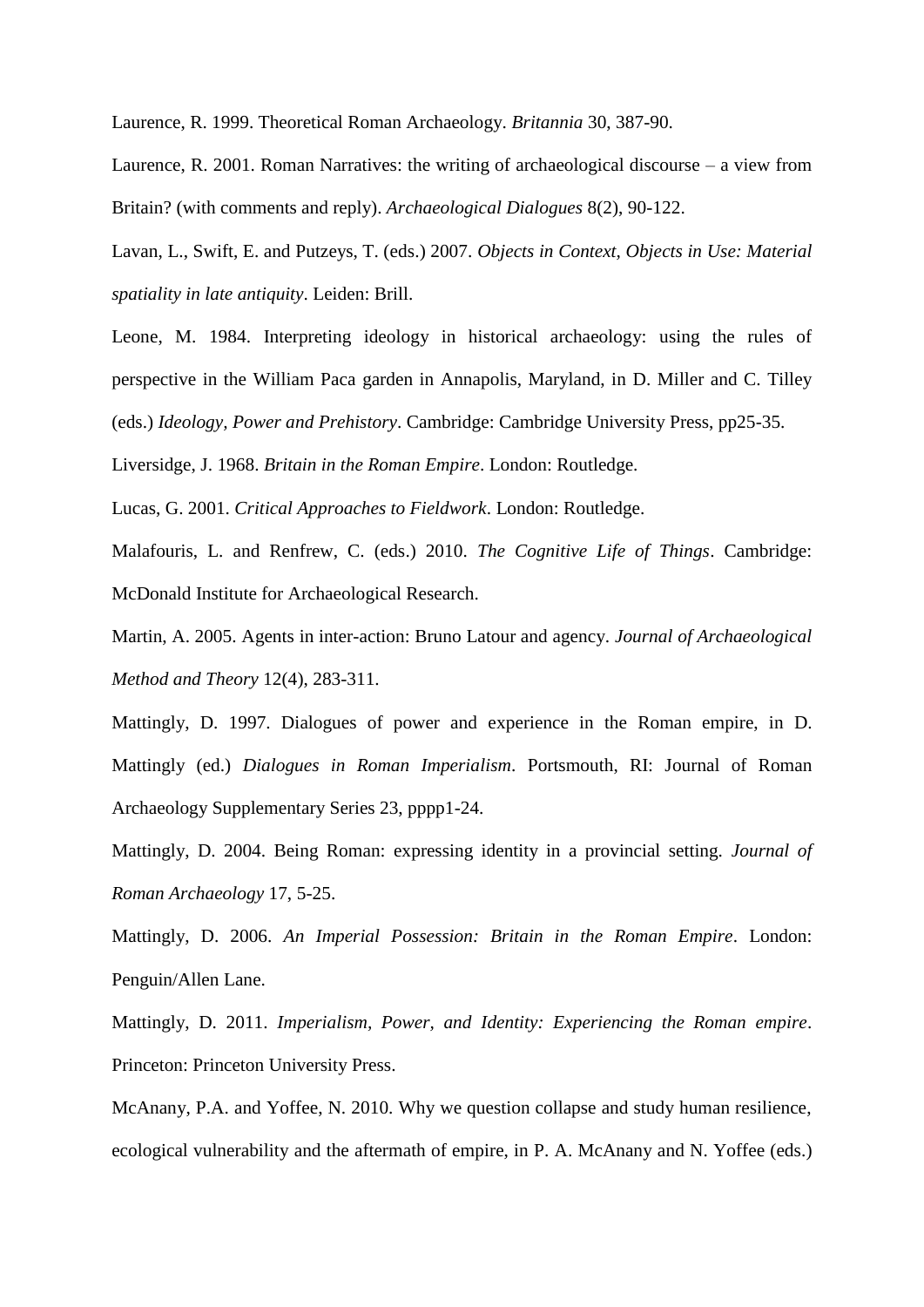*Questioning Collapse: Human resilience, ecological vulnerability and the aftermath of empire*. Cambridge: Cambridge University Press, pp1-17.

McCarthy, E. D. 1984. Towards a sociology of the physical world: George Herbert Mead on physical objects. *Studies in Symbolic Interaction*, 5, 105-21.

Meskell, L. 2005. Objects in the mirror appear closer than they are, in D. Miller (ed.) *Materiality*. Durham, NC: Duke University Press, pp51-71.

Millett, M. 1990. *The Romanization of Britain: An Essay in Archaeological Interpretation*. Cambridge: Cambridge University Press.

Miller, D. 1994. Artefacts and the meaning of things, in T. Ingold (ed.) *Companion Encyclopedia of Anthropology*. London: Routledge, pp396-419.

Miller, D. 2008. *The Comfort of Things*. Cambridge: Polity.

Moore, T. 2011. Detribalizing the later prehistoric past: concepts of tribes in Iron Age and Roman studies. *Journal of Social Archaeology* 11(3), 334-60.

Morphy, H. 2009. Art as a mode of action: some problems with Gell's *Art and Agency*. *Journal of Material Culture* 14(1), 5-27.

Naerebout, F. G. 2007. Global Romans? Is globalisation a concept that is going to help us understand the Roman empire? *Talanta* 38/39, 149-70.

Nesbitt, C. and Tolia-Kelly, D. 2009. Hadrian's Wall: embodied archaeologies of a linear monument. *Journal of Social Archaeology* 9(3), 368-90.

O'Hanlon, R. and Washbrook, D. 1992. After Orientalism: culture, criticism, and politics in the Third World. *Comparative Studies in Society and History* 34(1), 141-67.

Olsen, B. 2006. Scenes from a troubled engagement: post-structuralism and material culture studies, in C. Tilley, W. Keane, S. Küchler, M. Rowlands, P. Spyer (eds.) *Handbook of Material Culture*. London: Sage, pp85-103.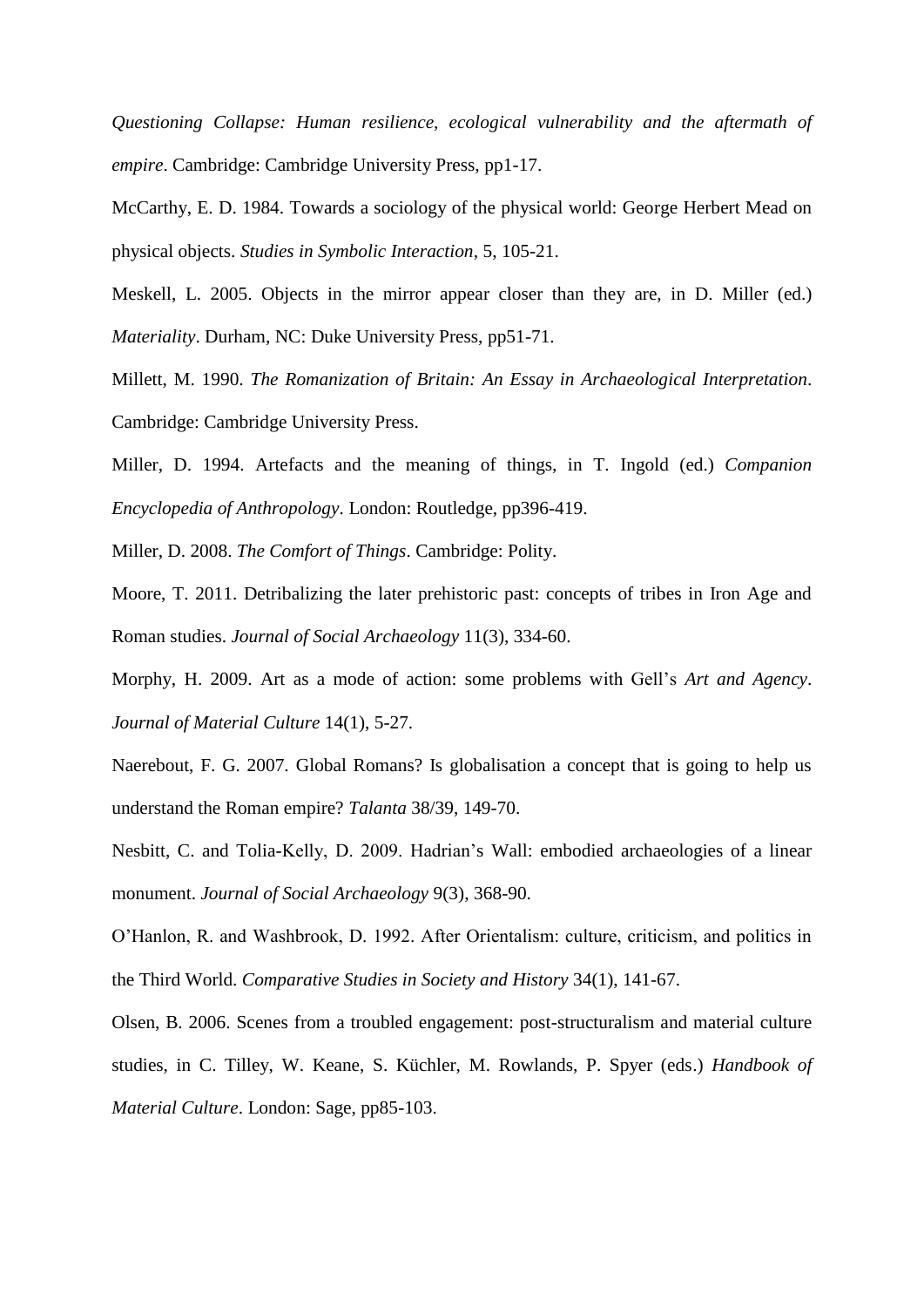Olsen, B. 2010. *In Defense of Things: Archaeology and the ontology of objects*. Lanham, MD: AltaMira Press.

Olsen, B. 2012. Symmetrical archaeology, in I. Hodder (ed.) *Archaeological Theory Today*. Cambridge: Polity  $(2^{nd}$  edition), pp208-28.

Osborne, R. and Tanner, J. (eds.) 2007. *Art's Agency and Art History*. Oxford: Blackwell.

Pauketat, T. 2001. A new tradition in archaeology, in T. Pauketat (ed.) *The Archaeology of Traditions: agency and history before and after Columbus*. Gainesville, FL: University Press of Florida, pp1-16.

Peacock, D. P. S. 1982. *Pottery in the Roman World: An ethnoarchaeological approach*. London: Longman.

Peña, J. T. 2007. *Roman Pottery in the Archaeological Record*. Cambridge: Cambridge University Press.

Pitts, M. 2007. The emperor's new clothes? The utility of identity in Roman archaeology. *American Journal of Archaeology* 111, 693-713.

Pitts, M. 2008. Globalizing the local in Roman Britain: an anthropological approach to social change. *Journal of Anthropological Archaeology* 27, 493-506.

Pitts, M. 2010. Artefact suites and social practice: an integrated approach to Roman provincial finds assemblages. *Facta* 4, 125-52.

Preucel, R. W. and Mrozowski, S. A. 2010. The new pragmatism, in R. W. Preucel and S. A. Mrozowski (eds.) *Contemporary Archaeology in Theory: The new pragmatism*. Chichester: Wiley-Blackwell  $(2^{nd}$  edition), pp3-49.

Reece, R. 1988. *My Roman Britain*. Cirencester: Cotswold Studies.

Reece, R. 1993a. Theory and Roman archaeology, in E. Scott (ed.) *Theoretical Roman Archaeology: First Conference Proceedings*. Aldershot: Avebury, pp29-38.

Reece, R. 1993b. British sites and their Roman coins. *Antiquity* 67(257), 863-9.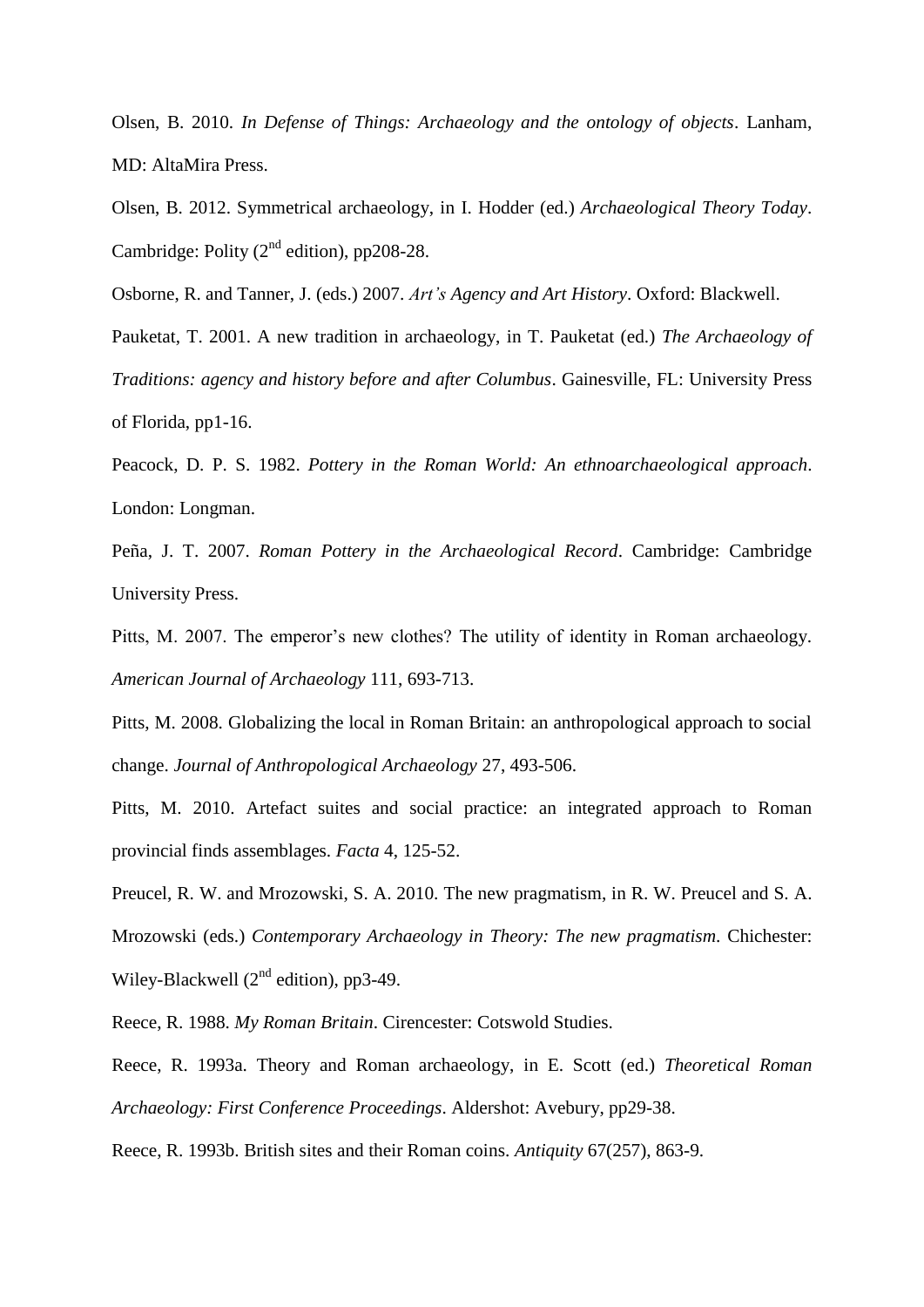Reece, R. 1997. Writing Roman Britain: past indicative, future perfect? *Britannia* 28, 473-8. Reece, R. 2002. *The Coinage of Roman Britain*. Stroud: Tempus.

Renfrew, C. 1982. Explanation revisited, in C. Renfrew, M. Rowlands and B.A. Segraves-Whallon (eds.) *Theory and Explanation in Archaeology*. New York, NY: The Academic Press, pp5-23.

Renfrew, C. 2012. Towards a cognitive archaeology: material engagement and the early development of society, in I. Hodder (ed.) *Archaeological Theory Today*. London: Routledge, pp124-45.

Revell, L. 2000. Creation of multiple identities in Roman Italica, in G. Fincham, G. Harrison, R. R. Holland and L. Revell (eds.) *TRAC 99: Proceedings of the Ninth Annual Theoretical* 

*Roman Archaeology Conference, Durham 1999*. Oxford: Oxbow Books, pp1-7.

Revell, L. 2009. *Roman Imperialism and Local Identities*. Cambridge: Cambridge University Press.

Richmond, I. A. 1955. *Roman Britain*. Harmondsworth: Penguin.

Rippengal, R. 1993. 'Villas as a key to social structure?' Some comments on recent approaches to the Romano-British villa, and some suggestions towards an alternative, in E. Scott (ed.) *Theoretical Roman Archaeology: First Conference Proceedings*. Aldershot: Avebury, pp79-101.

Rogers, A. 2011. *Late Roman Towns in Britain: Rethinking change and decline*. Cambridge: Cambridge University Press.

Salway, P. 1993. *The Oxford Illustrated History of Roman Britain*. Oxford: Oxford University Press.

Scott, E. 1993a. Writing the Roman Empire, in E. Scott (ed.) *Theoretical Roman Archaeology: First Conference Proceedings*, 5-22. Aldershot: Avebury, pp5-22.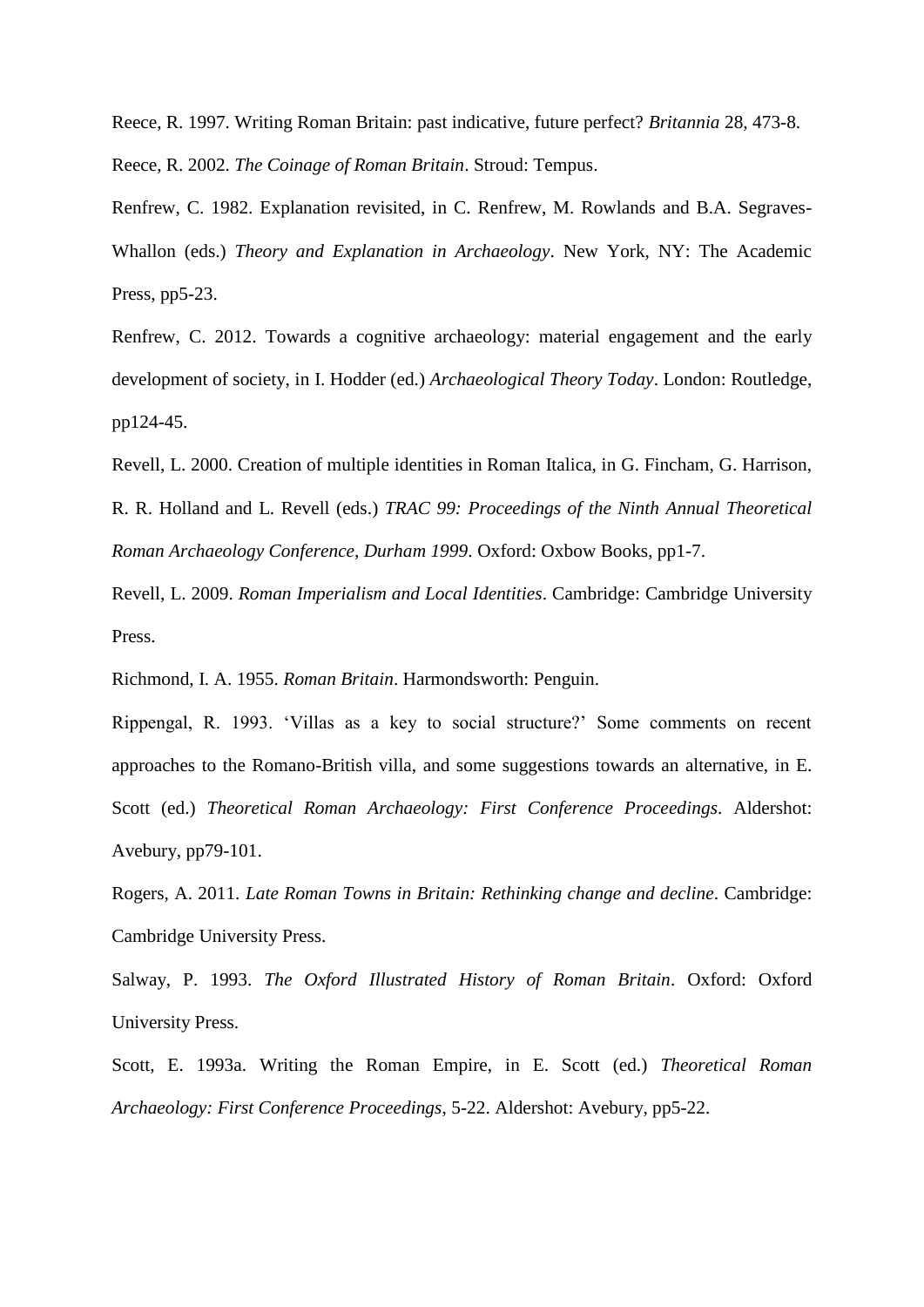Scott, E. 1993b. Introduction: TRAC (Theoretical Roman Archaeology Conference) 1991, in E. Scott (ed.) *Theoretical Roman Archaeology: First Conference Proceedings*. Aldershot: Avebury, pp1-4.

Scullard, H. H. 1979. *Roman Britain: Outpost of the Empire*. London: Thames and Hudson.

Selkirk, A. 2006. Review of 'An Imperial Possession: Britain in the Roman Empire' (D. Mattingly, 2006). *Current Archaeology* 205 (18.1), 30.

Shennan, S. J. 2002. *Genes, Memes and Human History: Darwinian archaeology and cultural evolution*. London: Thames and Hudson.

Shennan, S. 2011. An evolutionary perspective on the goals of archaeology. In E. Cochrane and A. Gardner (eds.) *Evolutionary and Interpretive Archaeologies: A Dialogue.*. Walnut Creek, CA: Left Coast Press, pp325-44.

Shennan, S. 2012. Darwinian cultural evolution, in I. Hodder (ed.) *Archaeological Theory Today*. London: Routledge, pp15-36.

Sillar, B. 2009. The social agency of things? Animism and materiality in the Andes. *Cambridge Archaeological Journal* 19(3), 367-77.

Silva, F.C. da and Baert, P. forthcoming. Evolution, agency and objects: re-discovering classical pragmatism, in A. Gardner, M. Lake and U. Sommer (eds.) *The Oxford Handbook of Archaeological Theory*. Oxford: Oxford University Press.

Skibo, J. M. and Schiffer, M. B. 2008. *People and Things: A behavioural approach to material culture*. New York, NY: Springer.

Smith, A. 2007. The Late Iron Age and Roman landscape, in D. Miles, S. Palmer, A. Smith and G. Perpetua Jones, *Iron Age and Roman Settlement in the Upper Thames Valley: Excavations at Claydon Pike and Other Sites within the Cotswold Water Park*. Oxford: Oxford Archaeology, pp391-403.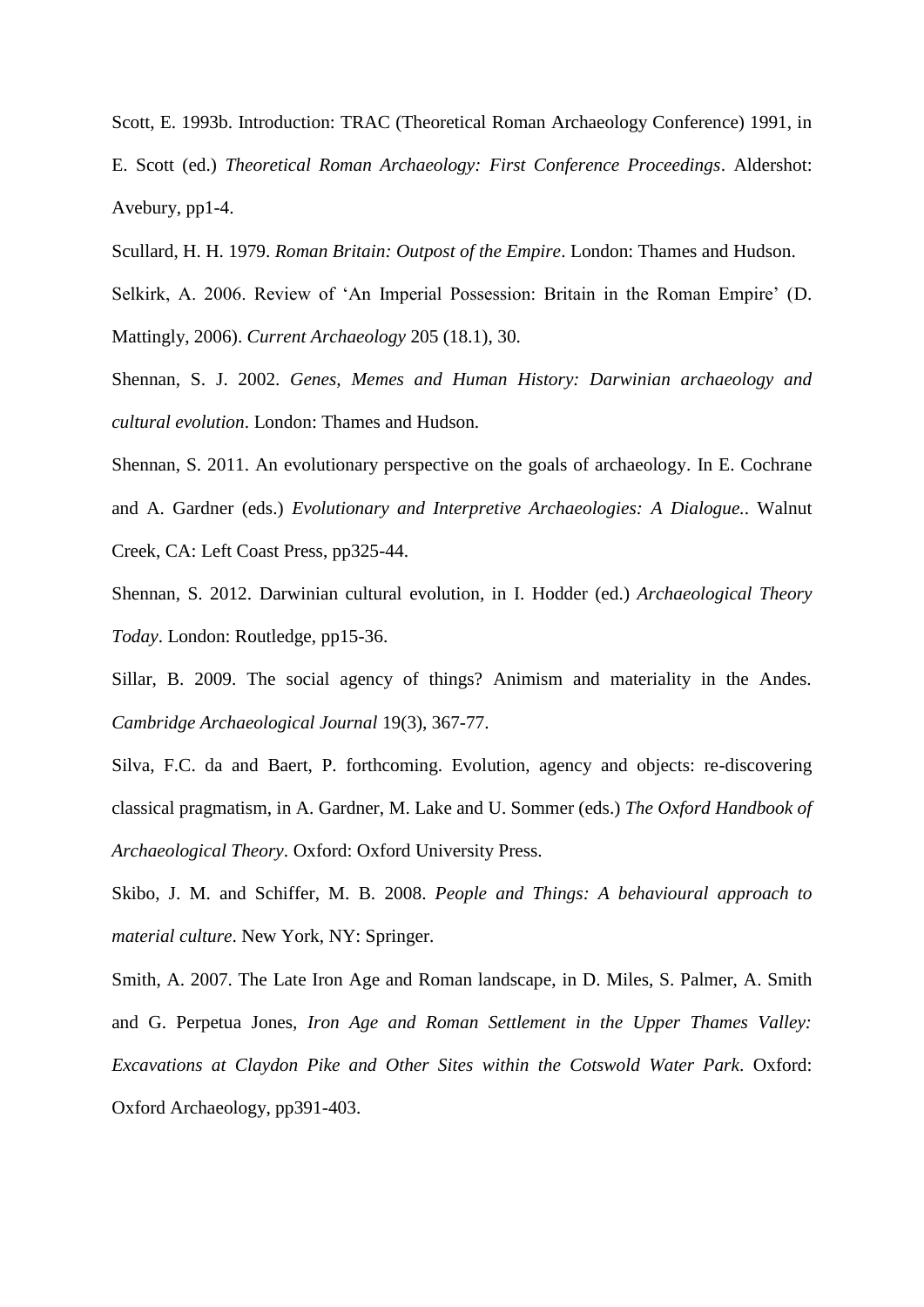Smith, A. and Powell, K. 2010. In the Shadow of Corinium – the Later Iron Age to Late Roman Period, in K. Powell, A. Smith and G. Laws, *Evolution of a Farming Community in the Upper Thames Valley. Vol. 1: Site Narrative and Overview*. Oxford: Oxford Archaeology, pp96-166.

Stein, G. J. (ed.) 2005. *The Archaeology of Colonial Encounters: Comparative perspectives*. Santa Fe, NM/Oxford: School of American Research Press/James Currey.

Storey, G.R. 1999. Archaeology and Roman society: integrating textual and archaeological data. *Journal of Archaeological Research* 7(3), 203-48.

Strathern, M. 1988. *The Gender of the Gift: Problems with women and problems with society in Melanesia*. Berkeley: University of California Press.

Swift, E. 2000. *The End of the Western Roman Empire: An archaeological investigation*. Stroud: Tempus.

Taylor, J. 2001. Rural society in Roman Britain, in S. James and M. Millett (eds.) *Britons and Romans: advancing an archaeological agenda*. York: C.B.A. Research Report 125, 46-59.

Taylor, J. 2007. *An Atlas of Roman Rural Settlement in England*. York: C.B.A. Research Report 151.

Thomas, C. 1990. Review of 'Rural Settlement in Roman Britain' (R. Hingley, 1989) and 'The Economy of Romano-British Villas' (K. Branigan and D. Miles (eds.), 1989). *Antiquity* 64(242), 183-4.

Thomas, J. 1996. *Time, Culture and Identity: An Interpretative Archaeology*. London: Routledge.

Thomas, J. 2004. *Archaeology and Modernity*. London: Routledge.

Thomas, J. 2007. The trouble with material culture, in V. O. Jorge and J. Thomas (eds.) Overcoming the Modern Invention of Material Culture. *Journal of Iberian Archaeology* 9/10 (2006/7), Special Issue, 11-24.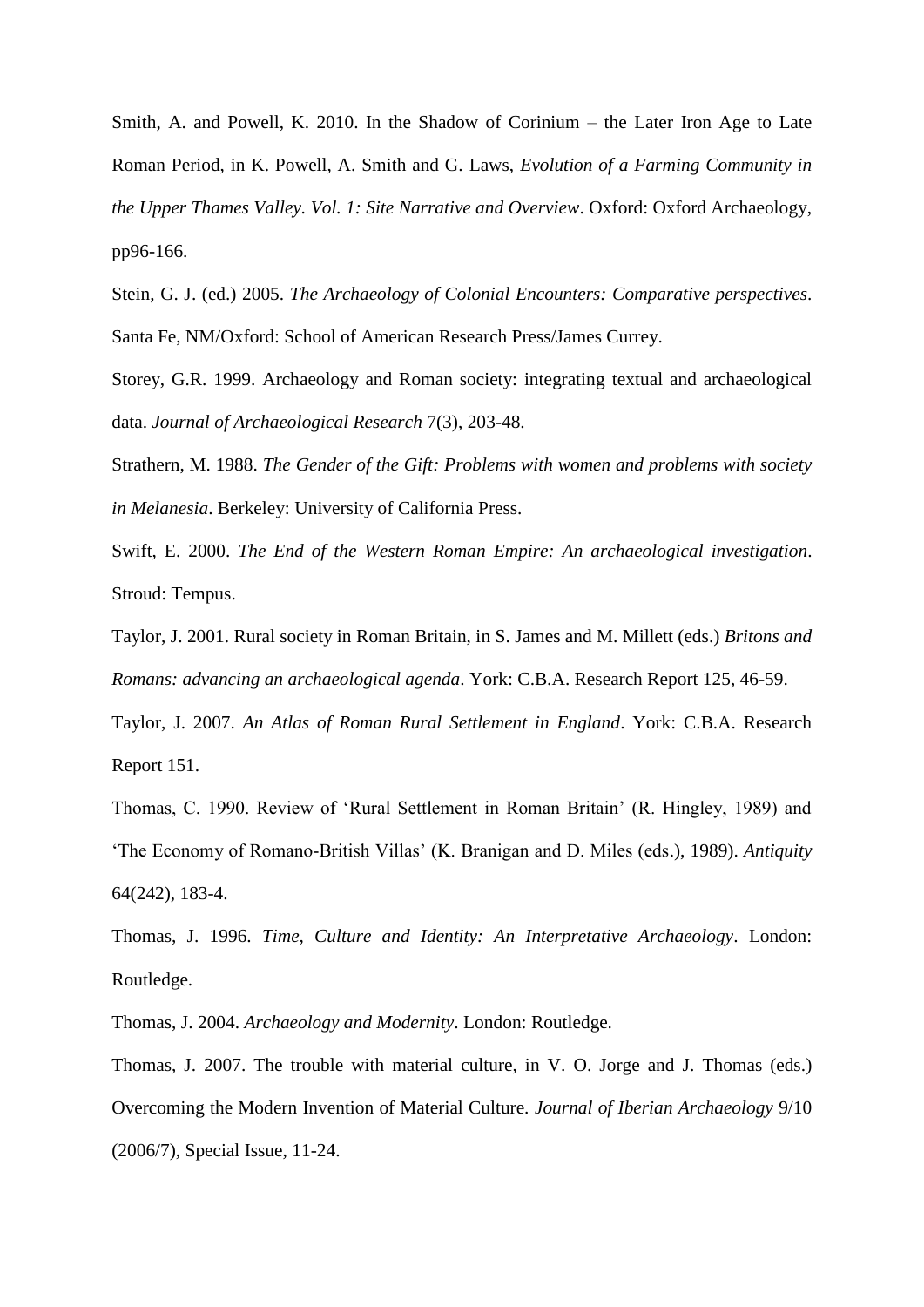Thomas, J. 2012. Archaeologies of place and landscape, in I. Hodder (ed.) *Archaeological Theory Today, 167-87.* Cambridge: Polity (2<sup>nd</sup> edition), pp167-87.

Tilley, C. 1984. Ideology and the legitimation of power in the middle Neolithic of southern Sweden, in D. Miller and C. Tilley (eds.) *Ideology, Power and Prehistory*, 111-45. Cambridge: Cambridge University Press, pp111-45.

Tilley, C. 1989. Interpreting material culture, in I. Hodder (ed.) *The Meanings of Things*. London: Harper Collins, pp185-94.

Tilley, C. 1999. *Metaphor and Material Culture*. Oxford: Blackwell.

Trigger, B. G. 2006. *A History of Archaeological Thought*. Cambridge: Cambridge University Press  $(2<sup>nd</sup>$  edition).

Tyers, P. A. 1996. *Roman Pottery in Britain*. London: Batsford.

Webmoore, T. and Witmore, C. L. 2008. Things are us! A commentary on human/thing relations under the banner of a 'social' archaeology. *Norwegian Archaeological Review* 41(1), 53-70.

Van Oyen, A. 2012. Knowledge systems in the production of *terra sigillata*. Moving beyond the local/global paradox, in M. Duggan, F. McIntosh and D.J. Rohl (eds.) *TRAC 2011: Proceedings of the 21st Annual Theoretical Roman Archaeology Conference, Newcastle 2011*. Oxford: Oxbow Books, pp48-59.

Webster, J. 1996. Roman imperialism and the 'post-imperial age', in J. Webster and N. Cooper (eds.) *Roman Imperialism: Post-colonial Perspectives*. Leicester: University of Leicester, School of Archaeological Studies, pp1-17.

Webster, J. 1999. A new Roman Britain? Recent developments in Romano-British archaeology. *American Journal of Archaeology* 103(1), 122-5.

Webster, J. 2001. Creolizing the Roman Provinces. *American Journal of Archaeology* 105, 209-25.